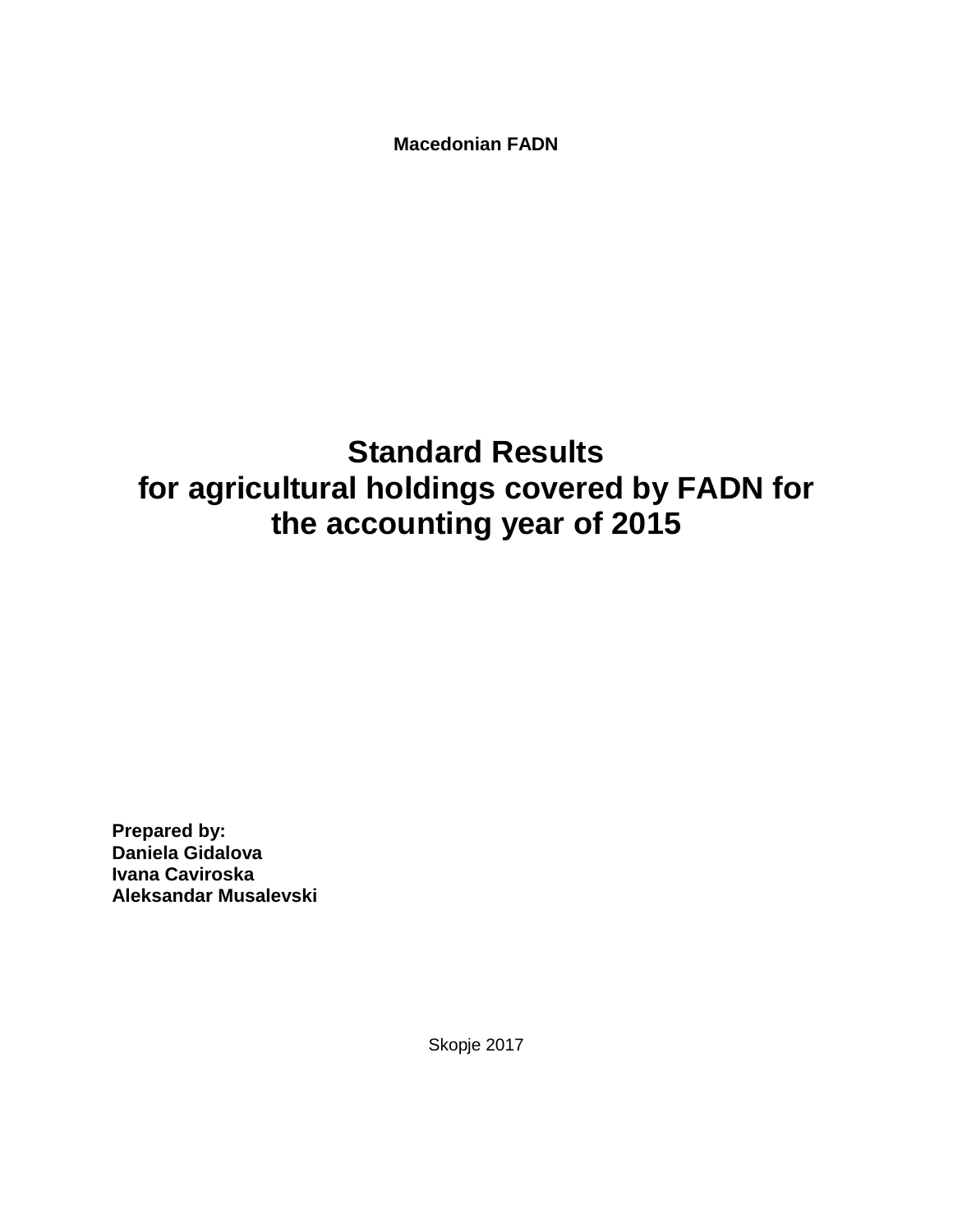**FADN Unit – Liaison Office Ministry of Agriculture, Forestry and Water Economy Ul. Aminta Treti No. 2, 1000 Skopje Republic of Macedonia Tel: (02) 3134 477 Fax: (02) 3230 429 E-mail: [info@mzsv.gov.mk](mailto:info@mzsv.gov.mk)**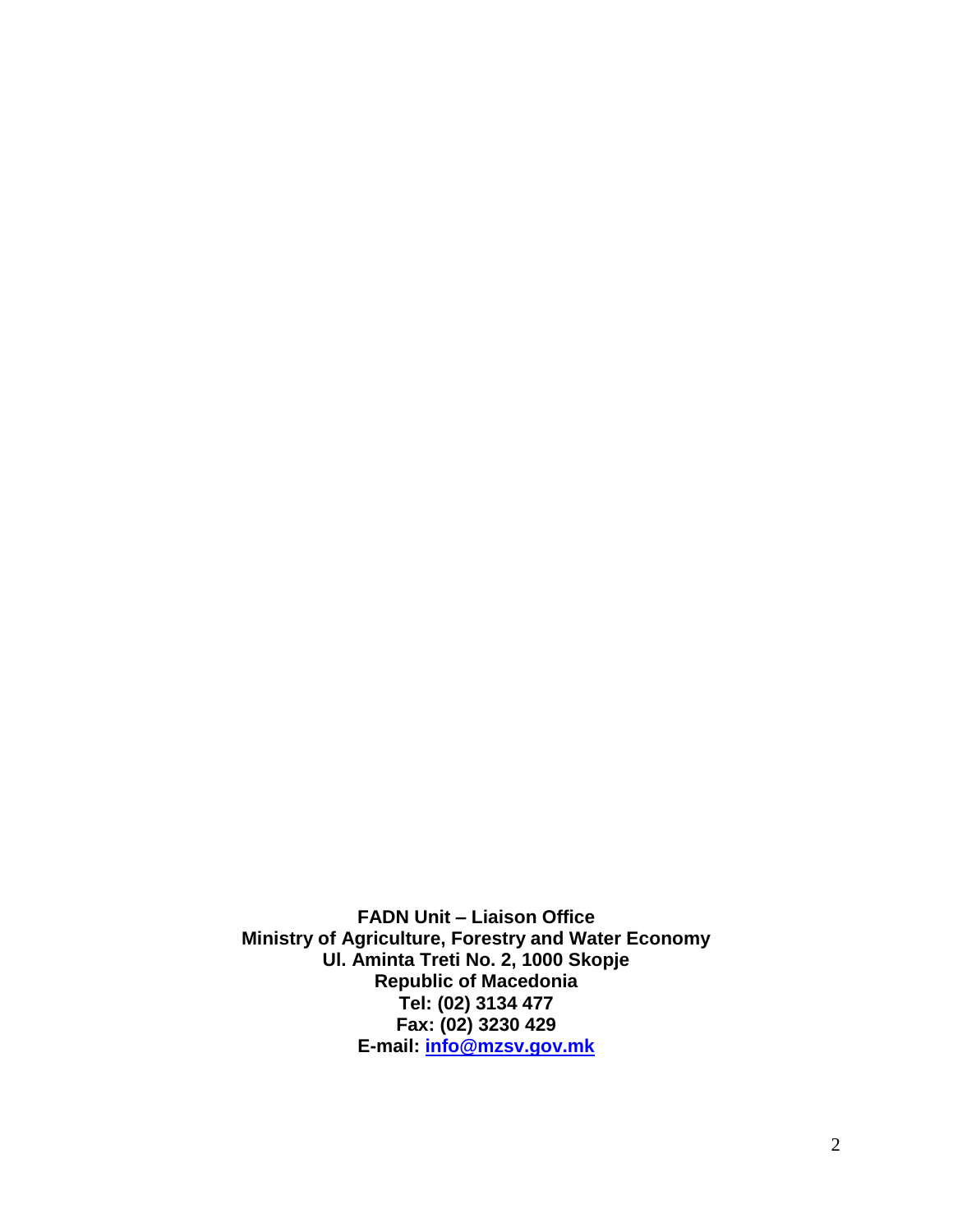### **Table of contents:**

| 2.4 Research area of FADN and plan for selection of representative agricultural          |    |
|------------------------------------------------------------------------------------------|----|
|                                                                                          |    |
|                                                                                          |    |
| 2.6 Way of the presentation of results calculated from FADN accounting data  9           |    |
|                                                                                          |    |
|                                                                                          |    |
| 5. Standard Results on agricultural holdings included in FADN for the accounting year of |    |
|                                                                                          | 30 |
| 5.1 Classification of agricultural holdings based on type of agricultural production  30 |    |
| 5.2 Classification of agricultural holdings as per economic size class  36               |    |
| 5.3 Classification of agricultural holdings as per area of used agricultural land 43     |    |

# **List of tables**

| Table 1: Grouping of agricultural holdings based on type of agricultural holdings 9    |    |
|----------------------------------------------------------------------------------------|----|
| Table 3: Population and sample of agricultural holdings as per type of agricultural    |    |
| production.                                                                            | 30 |
| Table 4: Data on production selection as per type of agricultural production  31       |    |
|                                                                                        |    |
|                                                                                        |    |
| Table 7: Subsidies for on-going activities of an agricultural holding as per type of   |    |
| agricultural production                                                                | 34 |
| Table 8: Balance statements on subsidies and taxes as per type of agricultural         |    |
|                                                                                        | 34 |
| Table 9: Income per agricultural holding as per type of agricultural production  34    |    |
| Table 10: Income per person as per type of agricultural production                     | 35 |
| Table 11: Balance statements at the end of accounting year as per agricultural         |    |
|                                                                                        |    |
|                                                                                        |    |
| Table 13: Population and sample of agricultural holding as per economic size class 36  |    |
| Table 14: Data for selection of production as per economic size class  37              |    |
|                                                                                        |    |
|                                                                                        |    |
| Table 17: Subsidies for on-going activities of an agricultural holding as per economic |    |
| size class                                                                             | 40 |
| Table 18: Balance statements on subsidies and taxes as per economic size class 40      |    |
| Table 19: Income per agricultural holding as per economic size class  41               |    |
|                                                                                        |    |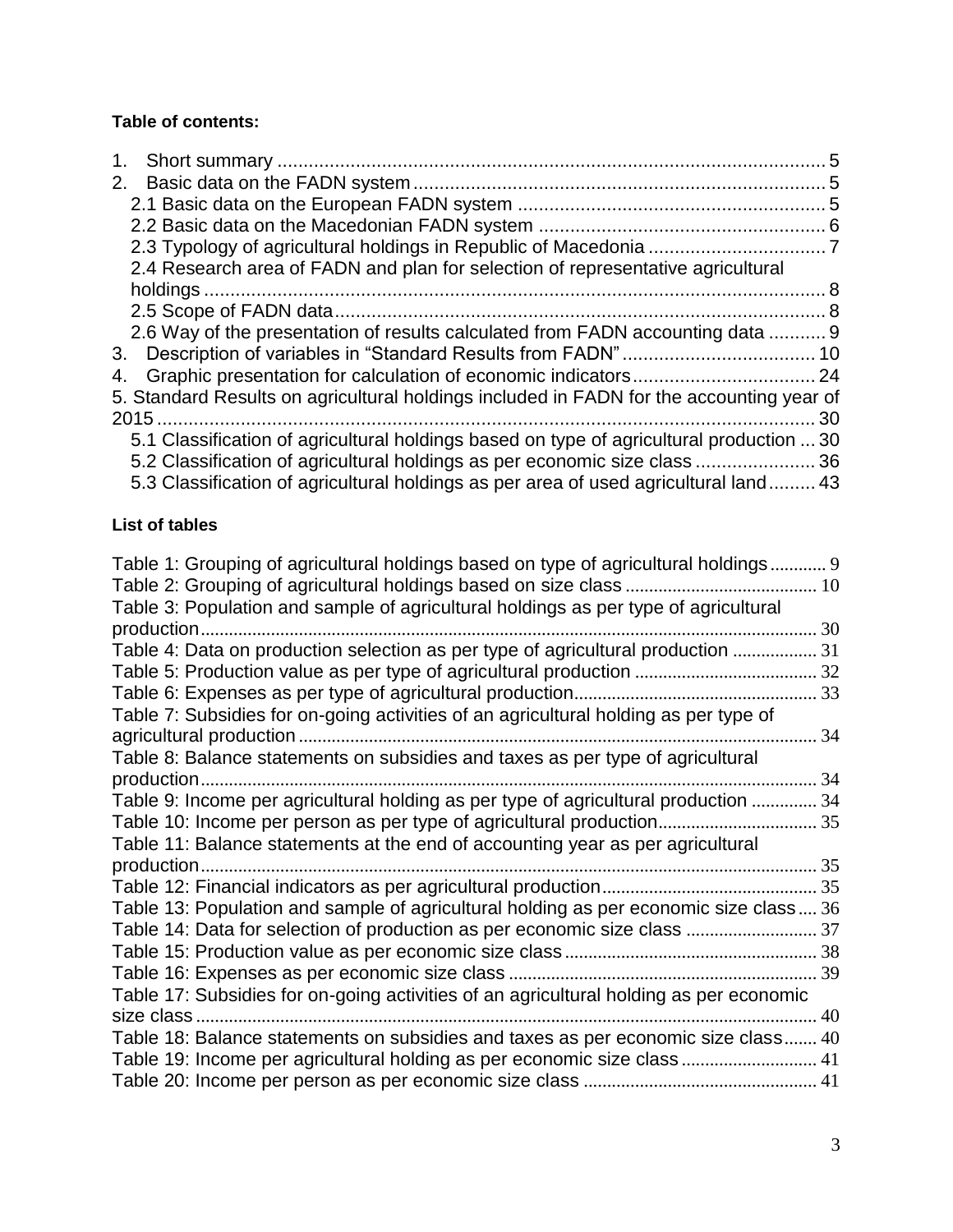| Table 21: Balance statements at the end of accounting year as per economic size class      |  |
|--------------------------------------------------------------------------------------------|--|
|                                                                                            |  |
|                                                                                            |  |
| Table 23: Sample of agricultural holding as per area of used agricultural land  43         |  |
| Table 24: Data for production selection as per area of used agricultural land 44           |  |
|                                                                                            |  |
|                                                                                            |  |
| Table 27: Subsidies for on-going activities of an agricultural holding as per area of used |  |
|                                                                                            |  |
| Table 28: Balance statements on subsidies and taxes as per area of used agricultural       |  |
|                                                                                            |  |
| Table 29: Income per agricultural holding as per area of used agricultural land 48         |  |
| Table 30: Income per person as per area of used agricultural land  48                      |  |
| Table 31: Balance statement at the end of accounting year as per area of used              |  |
|                                                                                            |  |
| Table 32: Financial indicators as per area of used agricultural land 49                    |  |

# **List of graphs**

| Graph 5: Calculation of certain balance statements and financial indicators 28 |  |
|--------------------------------------------------------------------------------|--|
|                                                                                |  |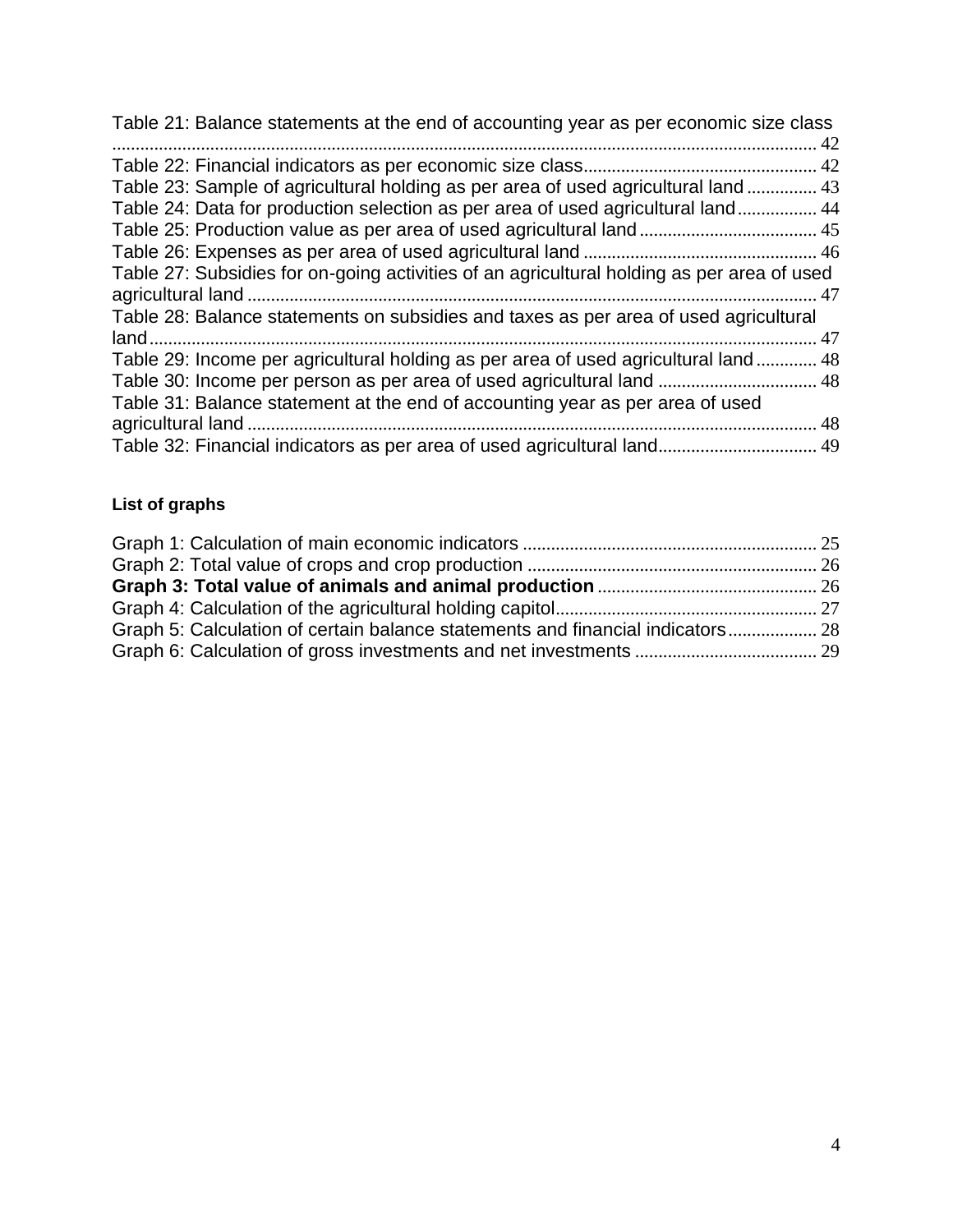### <span id="page-4-0"></span>**1. Short summary**

In accordance with the obligations arising from the Law for establishing a Farm Accounting Data Network (Official Gazette of Republic of Macedonia No. 110/07, 53/2011), the computer database for the Farm Accountancy Data Network system (FADN) for the accounting year of 2015 contains 630 agricultural holdings (617 family agricultural holdings and 13 companies). According to the Agreement for collection of accounting data from agricultural holdings in 2015, 73 advisors from the National Extension Agency were engaged for collection of accounting data from agricultural holdings in the field of FADN research.

Upon an executed data quality control, the Standard Results were calculated for 548 agricultural holding for an economic size class larger than 2000 euros.

This publication contains three main parts:

Introduction part which characterizes FADN

Methodology part which includes methodology clarification of the agricultural holding income status.

- Statistical part which contains statistic data for groups of agricultural holdings that are financed according to three grouping criteria: economic size class, type of agricultural holding and used agricultural land. Standard Results contain about 120 variables that characterize the economic and financial situation of the agricultural holdings in the accounting year.

The given results are completely consistent with the economic idea and categories given in the Standard Results for FADN of the Directorate General on Agriculture and Rural Development (DG-AGRI).

The value parameters, referring to production, expenses and investments, are net categories (excluding VAT).

In this publication, the financial values are expressed as a monetary unit of the Republic of Macedonia – MKD (Macedonian Denars).

### <span id="page-4-1"></span>**2. Basic data on the FADN system**

#### <span id="page-4-2"></span>**2.1 Basic data on the European FADN system**

The FADN system represents a European system of collecting accounting data from agricultural holdings, which was formally established in 1965. In the beginning, the system was established in the six founding states of the European Union (Belgium, France, Netherlands, Luxembourg, Germany and Italy). As the EU was enlarged, the FADN system was developed in phases in the states that joined the EU. In 2015, the FADN system functioned in 28 EU member states.

FADN is an instrument for evaluation of the income and operation of the agricultural holding, as well as the evaluation of impact of the Common Agricultural Policy from the aspect of the European Union.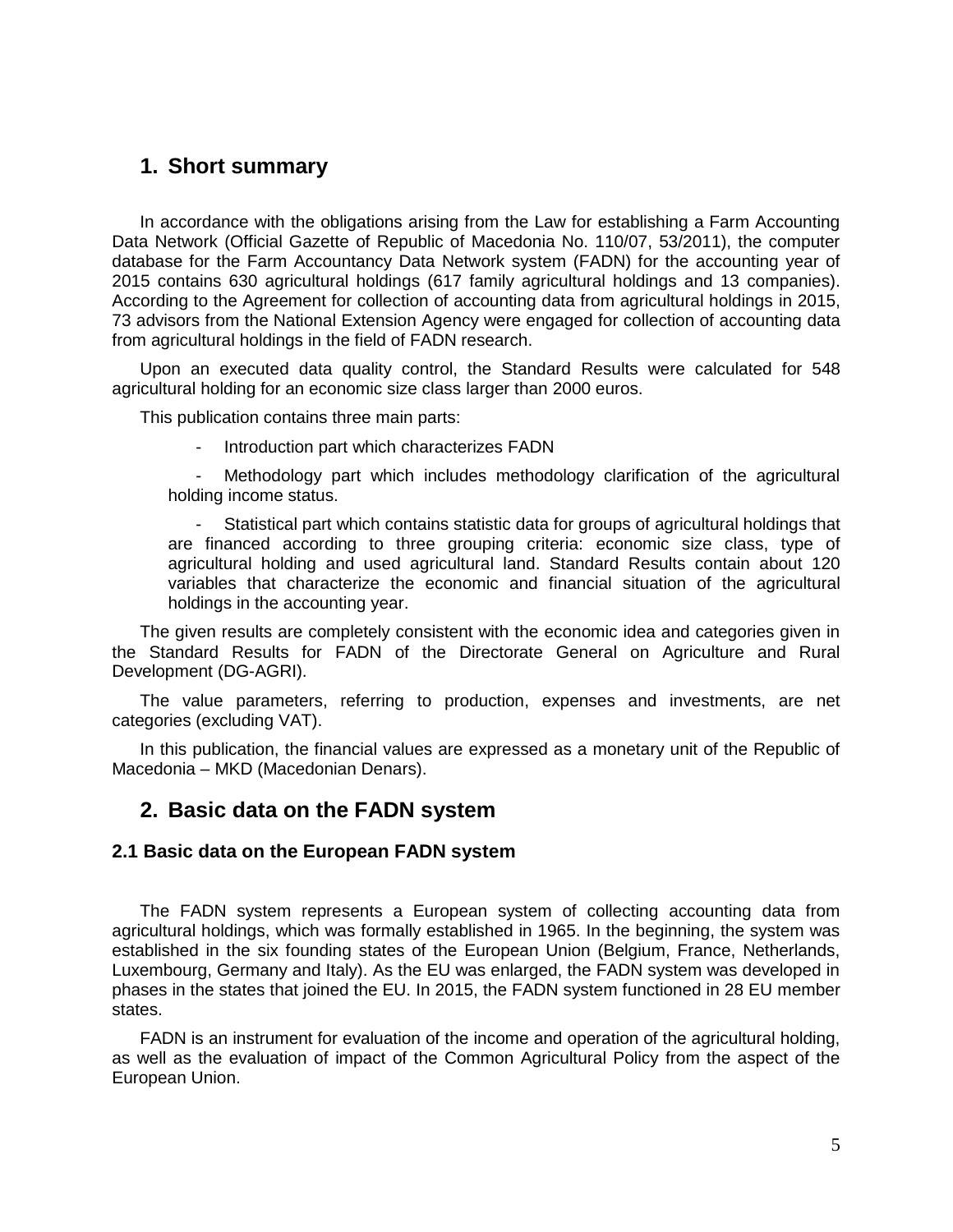For this purpose, accounting data are used from each member state of the EU in a form called "Farm Return" that refers to the income and operation of the agricultural holding.

The complete "Farm Return" is submitted to the European Commission for which the EU Member States receive standard payment for each delivered and completed "Farm Return" based on the prescribed rules in the EU legislation on the FADN system.

Some of the FADN systems of the EU Member States are established much earlier than the establishment of the EU FADN system in order to fulfil the requirements for EU membership. Still, even in the second case, the FADN system data are the bases and are used for a large number of analyses for national needs.

The Council Regulation (EC) number 1217/2009, amended by the EU Regulation 1318/2013, is the current legal basis of the EU FADN system.

The selection of agricultural holdings participating in the survey is made based on a sample defined in a selection plan for each region/s in the country where the FADN system is established. The survey does not cover all agricultural holdings, but rather only those holdings, which by their size, may be considered commercial in accordance with the methodology of the FADN EU system. The guidelines related to the FADN system field of research are laid down in the EU Regulation 1198/2014.

Applied methodology is intended to provide representative data in the following three dimensions: region, economic size and type of farming.

While the European Commission is the primary user of the analyses based on the FADN system data, aggregated data can be found in the database on Standard results on the EU website on the FADN system and most of the websites of the EU Member States.

A specific, and at the same time a unique feature of the FADN system, is the collection of accounting data belonging to the group of sensitive data because they are explaining primarily the economic and financial situation of the agricultural holdings.

The scope of data in the FADN system and its format are mostly specified in detail by the Commission Regulation for implementation, no. 220/2015.

Liaison offices are responsible for the activities of FADN systems in every country in which the FADN system is established and every year they collect accountancy data through the sample of agricultural holdings in the respective EU member state.

#### <span id="page-5-0"></span>**2.2 Basic data on the Macedonian FADN system**

One of the requirements in the process of adapting of the institutions to the EU is to establish a national network for collection of accounting data from agricultural holdings.

The data provided by FADN are used for annual determining of the agricultural holdings' income, as well as the economic analysis of agricultural holdings and an assessment of the situation in agriculture and markets with agricultural products.

In the Republic of Macedonia, the establishment and functioning of the national Farm Accountancy Data Network - Macedonian FADN, is defined by the "Law on establishing a network for collecting Farm Accounting Data" (Official Gazette No. 110/07, 53/2011) - Law on FADN and "Rulebook on the methodology of calculating the standard output and the method of data and information collection from the network, the methodology of determining the typology of agricultural holdings, classification of agricultural holdings by type of farming and economic size classes of agricultural holdings, the maximum number and the minimum economic size of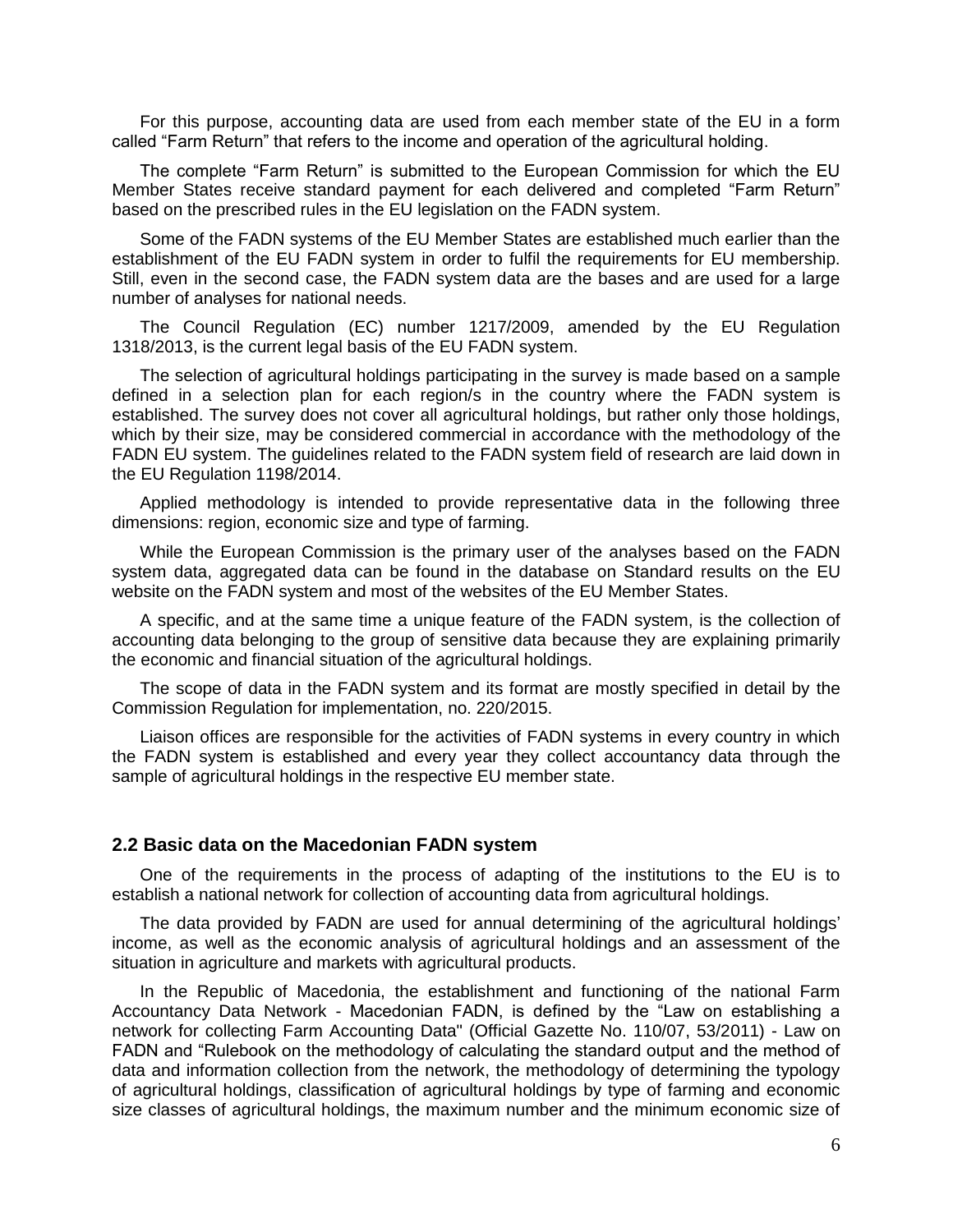accounting holdings and the form and content of the single model for determining the income and analysis of business operations of the agricultural holdings" (Official Gazette No. 173/11) – Regulation for FADN.

Under the Law on establishing a network for collecting accounting data from agricultural holdings, the holders of FADN are: MAFWE, National Committee for Farm Accountancy Data Network, FADN Unit within MAFWE, State Statistical Office, and National Extension Agency and agricultural holdings.

Under Article 5 of the Law, MAFWE is the only state authority that has the jurisdiction for the establishment and implementation of FADN system and is the main user of the data from it.

The FADN Unit performs the tasks, acts as a Liaison Office and is a key segment in terms of organization and implementation of the FADN system.

For the needs of FADN (Macedonian FADN), the collection of accounting data from agricultural holdings under national legislation and EU legislation on FADN began in 2010 with the collection of data and their control and processing from a representative sample of 300 agricultural holdings, and from 2011 onwards, of 600 agricultural holdings identified by their size and type.

Within the field of research on FADN, there is a great agricultural diversity. To ensure that the FADN sample adequately reflects the diversity, the field of observation is stratified by three criteria: region, economic size and type of agricultural holding, as defined by the regulations on the network of accounting data from agricultural holdings.

Under the provisions of the Rulebook on the network needs, the accounting economy should have an economic size that is equal to or greater than 2000 euros. The defined threshold enables coverage of 85% of the Standard Output.

#### <span id="page-6-0"></span>**2.3 Typology of agricultural holdings in Republic of Macedonia**

In accordance with Article 8 of the Law for establishing FADN, the Liaison Office and the State statistical office are responsible for establishing the typology of the agricultural holdings.

The typology of agricultural holdings is the only classification of agricultural holdings based on their type of agricultural production and economic size, as well as the meaning of other profitable activities that are directly linked to the agricultural production.

The typology of agricultural holdings in the Republic of Macedonia was established for the first time in 2010 based on the data from the Agricultural census 2007 and the Standard Output coefficients for the period of the year 2004. The new typology of the agricultural holdings is published in June 2015 and is based on data of the structural research of agricultural holdings implemented in the period between 1 and 20 June 2013 and the Standard Output coefficients for the period of the year 2010.

**Standard Output** coefficients refer to the whole territory of the Republic of Macedonia and the most significant types of crop and livestock production in the Republic of Macedonia.

By applying the Standard Output coefficients, the agricultural holdings are classified based on:

- Economic size class
- Type of agricultural production

**The economic size** of the agricultural holding is determined based on the total value of the Standard Outputs for all types of agricultural production that are present at the agricultural holding.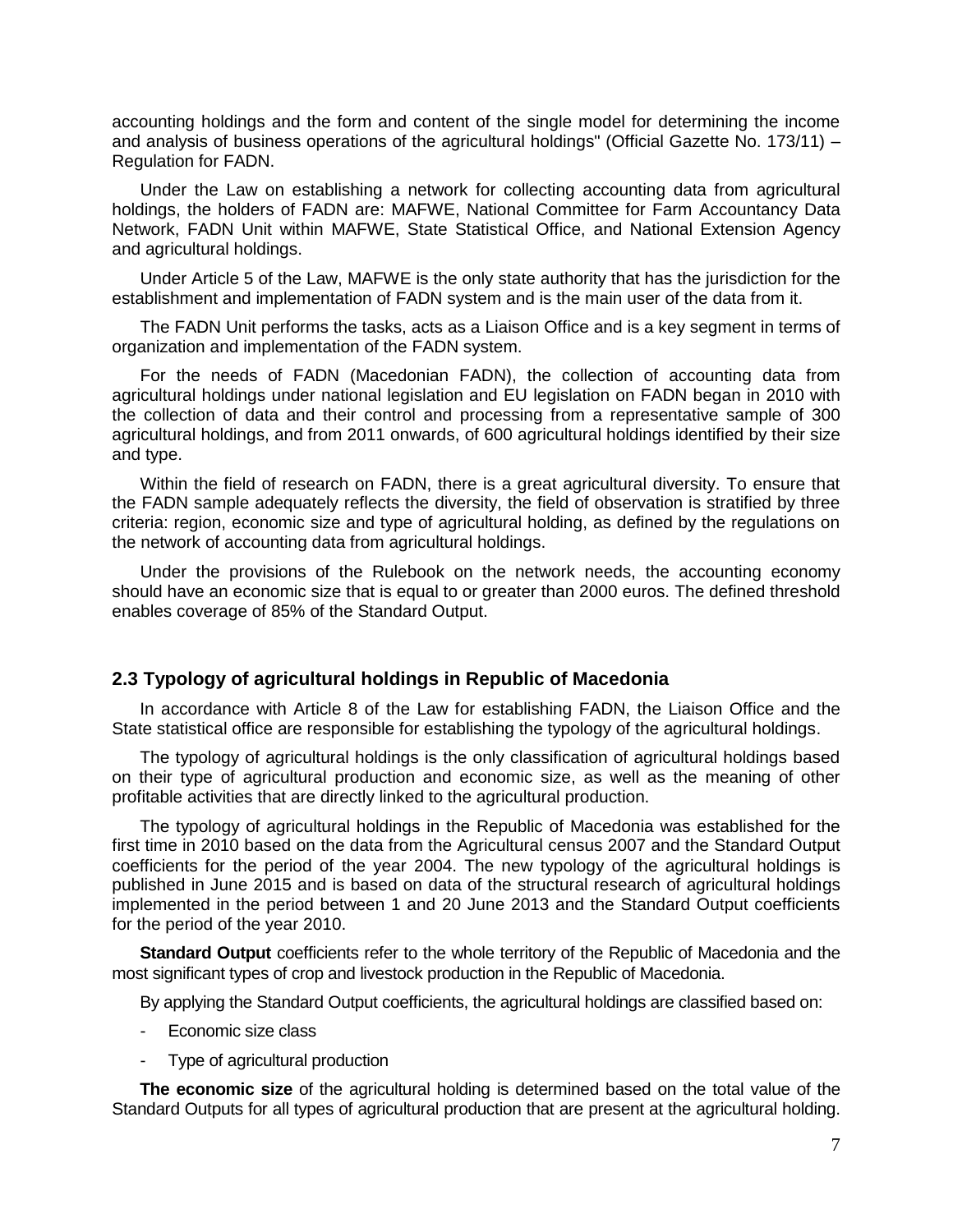The economic size is expressed with the help of Standard Output value in Euros and serves as base for classification of the given holding in a certain economic size class.

**The type of agricultural production** defines the share of different types of agricultural activity in the total Standard Output of the holding. The agricultural production type represents a reflection of the production system of the agricultural holding.

The classification of agricultural holdings consists of grouping similar agricultural holdings in classes (types) of agricultural holdings on a higher and lower level of aggregation.

#### <span id="page-7-0"></span>**2.4 Research area of FADN and plan for selection of representative agricultural holdings**

Based on Article 7 of the Law on changes and amendments of the Law on establishing a network for collecting accounting data from agricultural holdings, FADN research field covers the agricultural holdings with an economic size that is equal to or larger than 2000 Euros.

The plan for selection of representative agricultural holdings for 2015 is prepared based on the data of the structural research of agricultural holdings in 2010 and the Standard Output coefficients for the relevant period of the year 2007.

The Standard Output coefficients for the relevant period of the year 2007 refer to the calendar years 2005, 2006, 2007, 2008, 2009.

The representative sample of agricultural holdings in the research field for the needs of FADN is identified based on the basic stratification criteria in the research field in accordance with the classification of the agricultural holdings based on the type of agricultural production and economic size class.

#### <span id="page-7-1"></span>**2.5 Scope of FADN data**

For the needs of FADN, about one thousand different accounting data related to the agricultural holdings are collected. They reflect the situation and the structure of the capacity ownership and the status and the structure of the liability sources. Other data illustrate the structure of the income and the expenses at the level of an agricultural holding. Special attention is paid to the elements related with the financial support of the agricultural production.

The scope and format of the collected accounting data from the agricultural holdings, for the needs of FADN, are regulated by a FADN Rulebook.

The Rulebook also regulates the Application form for determining the agricultural holding's income and analysis of the operation of the agricultural holding, as well as the definitions and instructions to fill it in. This application form contains 11 groups of accounting data:

- General information on the agricultural holding
- Type of of occupation agricultural land
- Labour
- Number and value of livestock
- Supply and sale of livestock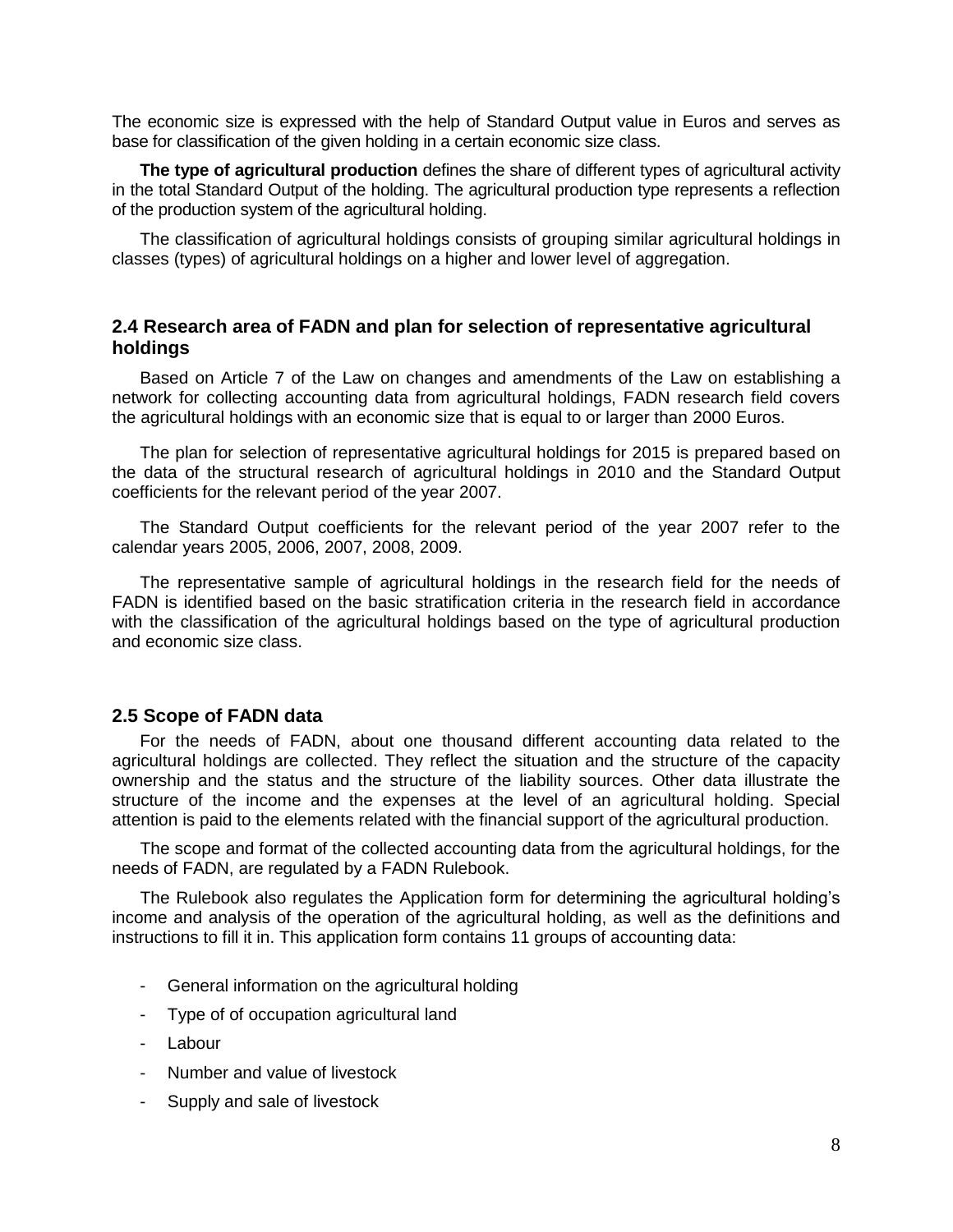- Expenses
- Land and facilities, basic and working capital
- Debts (obligations)
- Value Added Tax (VAT)
- Grants and subsidies
- Production (without livestock)

#### <span id="page-8-0"></span>**2.6 Presentation of results calculated from FADN accounting data**

The results calculated based on the accounting data from the agricultural holdings collected and recorded in the software base for the needs of the FADN system are presented in a statistical set called "FADN Standard Results". This set contains the most important values for agricultural holding groups selected based on the type of agricultural products and economic size class.

Based on the rules of publishing FADN data, results are presented from groups that include at least 15 agricultural holdings. In case of a smaller number, use full stop "." . Only the number of agricultural holdings is published.

For agricultural year 2015 one exeption was made and the results for type of production  $5$ specialized for granivores are published for 14 holdings instead of 15.

#### <span id="page-8-1"></span>**Table 1: Grouping of agricultural holdings based on type of agricultural holdings**

|               | Basic type of agricultural production |  |  |
|---------------|---------------------------------------|--|--|
| ype           | Description                           |  |  |
|               | Specialized for field crops           |  |  |
| $\mathcal{P}$ | Specialized for horticulture          |  |  |
| 3             | Specialized for permament crops       |  |  |
| 4             | Specialized for grazing livestock     |  |  |
| 5             | Specialized for granivores            |  |  |
| 6             | Mixed cropproduction                  |  |  |
| 7             | Mixed livestock production            |  |  |
| 8             | Mixed crop production and livestock   |  |  |

The grouping based on the type of agricultural production represents a combination of particular types of agricultural production grouped in eight main types of agricultural production.

According to the FADN methodology prescribed in the FADN Rulebook, agricultural holdings are classified into 14 economic size classes. As the number of agricultural holdings in the economic size classes larger than 15,000 euros in denars is small, a grouping was done for the FADN needs according to the table below.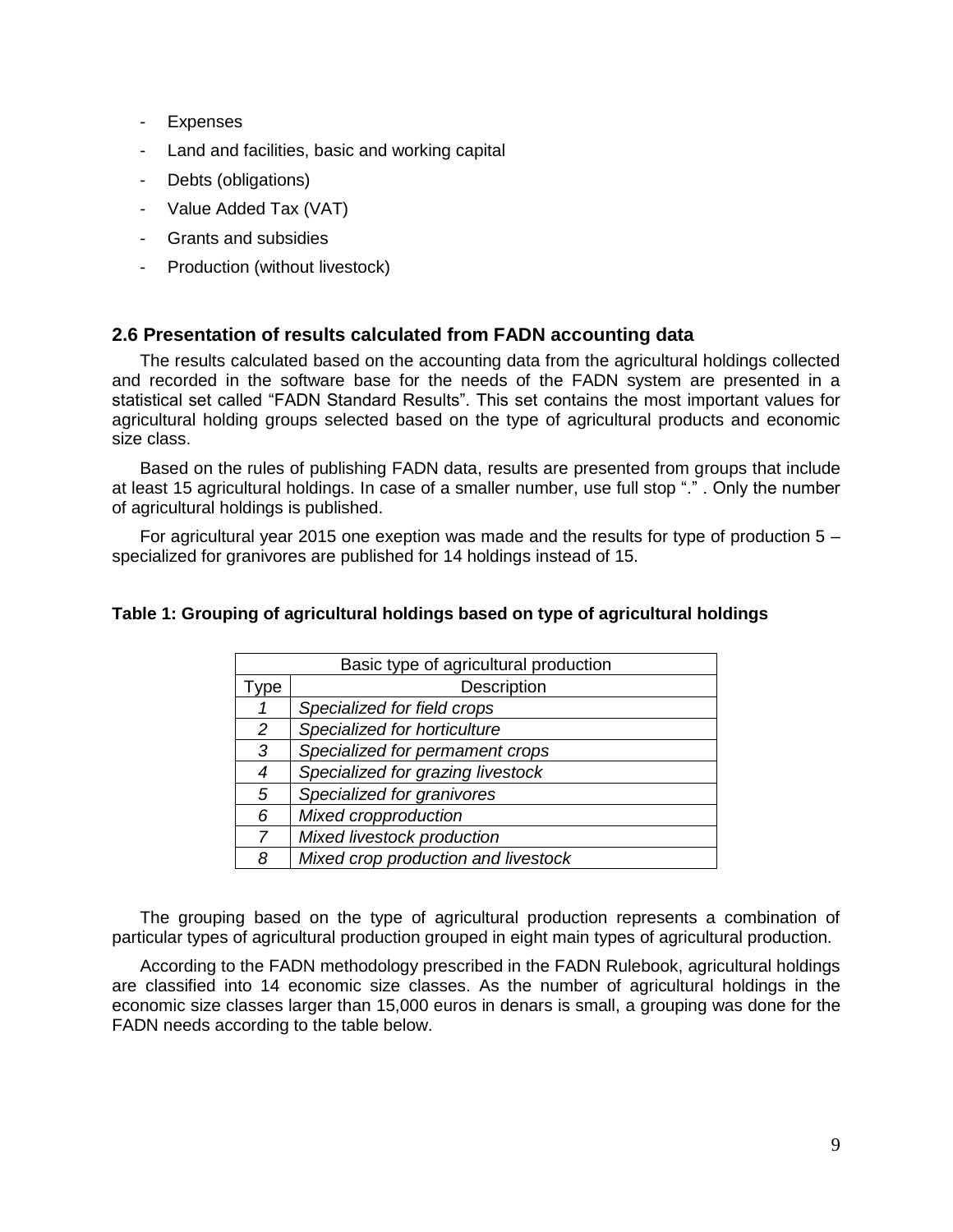#### <span id="page-9-1"></span>**Table 2: Grouping of agricultural holdings based on size class**

| <b>Classes</b> | Limit in Euros       |
|----------------|----------------------|
|                |                      |
|                | < 2 000 Euros        |
|                | 2 000 ≤ 4 000 Euros  |
|                | 4 000 ≤ 8 000 Euros  |
|                | 8 000 ≤ 15 000 Euros |
| 5              | ≥15000               |
| 5-14           |                      |

In table 2, five economic size classes are presented in which the agricultural holdings are grouped in the FADN research field in accordance with the rules for grouping regulated in the FADN Rulebook.

# <span id="page-9-0"></span>**3. Description of variables in "Standard Results from FADN"**

"Standard Results from FADN" consists of 10 groups:

- Sample and population,
- Structure and yield,
- Output,
- Costs,
- Subsidies,
- Balances of subsidies and taxes,
- Income per agricultural holding,
- Income per person,
- Balances,
- Financial indicators.

In order to be better understood, the specific variables contained in the "Standard Results from FADN" are defined and explained further down in the text. Also, detailed schemes of calculation are presented for certain variables.

#### **Sample and population**

| Symbol            | Variable title    | Description                                 |
|-------------------|-------------------|---------------------------------------------|
| SYS <sub>02</sub> | Farms represented | Sum of weighting coefficients of individual |
|                   |                   | holdings in the sample.                     |
| <b>SYS03</b>      | Sample farms      | Number of holdings in the sample.           |

#### Structure and yields

| Svmbol | Variable title | Unit    | -<br>Description |
|--------|----------------|---------|------------------|
|        |                | measure |                  |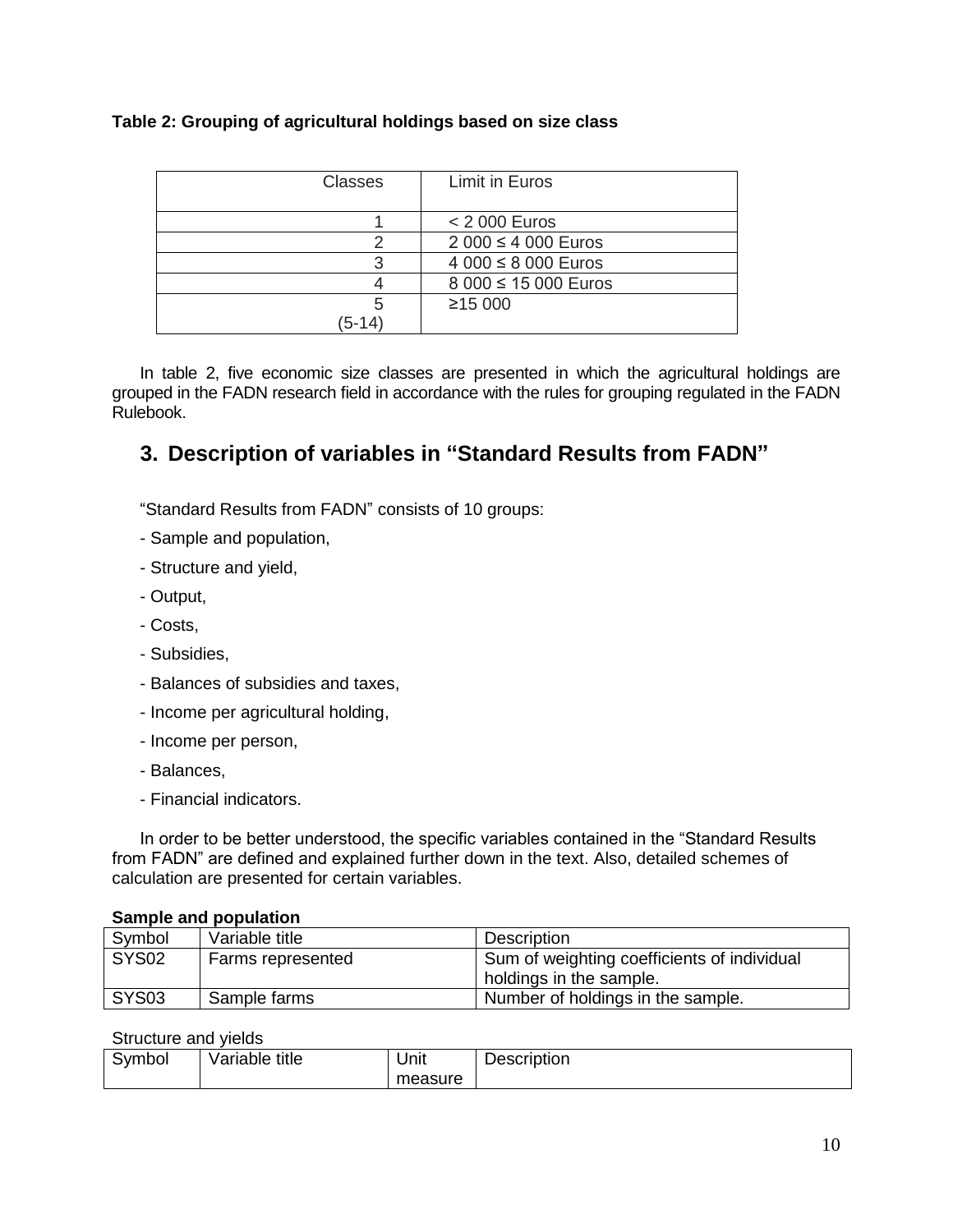| <b>SE005</b> | Economic size                                     | Euros        | Economic size of holding expressed in<br>European size units (on the basis of the<br>Community typology).                                                                                                                                                                                                                                                                                                                                                                                                                                                                                                                     |
|--------------|---------------------------------------------------|--------------|-------------------------------------------------------------------------------------------------------------------------------------------------------------------------------------------------------------------------------------------------------------------------------------------------------------------------------------------------------------------------------------------------------------------------------------------------------------------------------------------------------------------------------------------------------------------------------------------------------------------------------|
| <b>SE010</b> | Total labour input                                | AWU          | Total labour input of holding expressed in<br>annual work units = full-time person<br>equivalents. (SE015+SE020)                                                                                                                                                                                                                                                                                                                                                                                                                                                                                                              |
| <b>SE011</b> | Labour input                                      | Hours        | Time worked in hours by total labour input<br>on holding (SE016+SE021)                                                                                                                                                                                                                                                                                                                                                                                                                                                                                                                                                        |
| <b>SE015</b> | Unpaid labour input                               | <b>FWU</b>   | Refers generally to family labour expressed in<br>FWU = Family work unit = Family AWU.                                                                                                                                                                                                                                                                                                                                                                                                                                                                                                                                        |
| <b>SE016</b> | Input of unpaid labour                            | <b>Hours</b> | Time worked in hours from input of unpaid<br>labour (generally family) of the agricultural<br>holding                                                                                                                                                                                                                                                                                                                                                                                                                                                                                                                         |
| <b>SE020</b> | Input of paid labour                              | AWU          | The compensation may be in cash or in kind                                                                                                                                                                                                                                                                                                                                                                                                                                                                                                                                                                                    |
| SE021        | Input of paid labour                              | <b>Hours</b> | Time worked in hours from input of paid labour<br>of the agricultural holding                                                                                                                                                                                                                                                                                                                                                                                                                                                                                                                                                 |
| <b>SE025</b> | <b>Total Utilised</b><br><b>Agricultural Area</b> | ha           | Total utilised agricultural area of holding. Does<br>not include areas used for mushrooms, land<br>rented for less than one year on an occasional<br>basis, woodland and other farm areas (roads,<br>ponds, non-farmed areas, etc.). It consists of<br>land in owner occupation, rented land, land in<br>share-cropping (remuneration linked to output<br>from land made available). It includes<br>agricultural land temporarily not under<br>cultivation for agricultural reasons or being<br>withdrawn from production as part of<br>agricultural policy measures. It is expressed in<br>hectares (10000 m <sup>2</sup> ). |
| <b>SE030</b> | Rented U.A.A.                                     | ha           | Utilised agricultural areas rented by the holder<br>under a tenancy agreement for a period of at<br>least one year (remuneration in cash or in<br>kind). Expressed in hectares $(10.000 \text{ m}^2)$ .                                                                                                                                                                                                                                                                                                                                                                                                                       |
| <b>SE035</b> | Cereals                                           | ha           | Common wheat and spelt, durum wheat, rye,<br>barley, oats, summer cereal mixes, grain<br>maize, other cereals.                                                                                                                                                                                                                                                                                                                                                                                                                                                                                                                |
| <b>SE041</b> | Other field crops                                 | ha           | Dry pulses, potatoes, sugar beet, herbaceous<br>oil seed and fibre crops including seed<br>(excluding cotton), hops, tobacco, other<br>industrial crops (including cotton and sugar<br>cane).                                                                                                                                                                                                                                                                                                                                                                                                                                 |
| <b>SE042</b> | Energy crops                                      | ha           | Areas sown under energy crops.                                                                                                                                                                                                                                                                                                                                                                                                                                                                                                                                                                                                |
| <b>SE046</b> | Vegetables and<br>flowers                         | ha           | Fresh vegetables, melons, strawberries,<br>flowers and ornamental plants (grown in the<br>open or under shelter). Basic area is taken<br>into account (not cropped area) even if it is<br>used successively during one and the same<br>farm year. Mushrooms excluded.                                                                                                                                                                                                                                                                                                                                                         |
| <b>SE050</b> | Vineyards                                         | ha           | Including young plants (excluding nurseries).                                                                                                                                                                                                                                                                                                                                                                                                                                                                                                                                                                                 |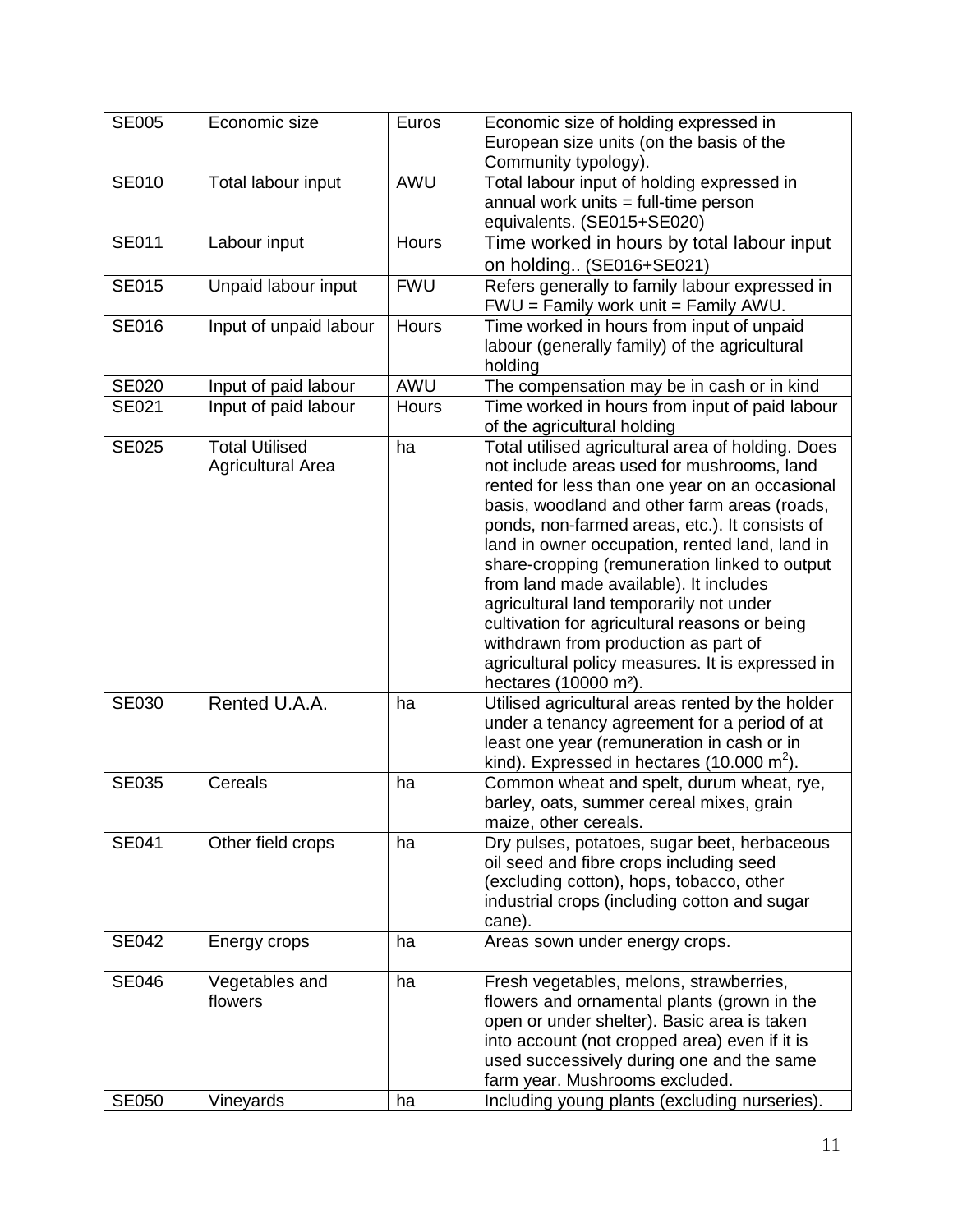| <b>SE054</b>                 | Permanent crops                                    | ha       | Fruit and berry orchards (including tropical<br>fruit), citrus fruit orchards, olive groves,<br>nurseries and other permanent crops<br>(osier, rushes, bamboos). Including young<br>plantations and<br>permanent crops grown under shelter. Vines<br>are not included. (SE055+SE060+SE065)                                                                                                  |
|------------------------------|----------------------------------------------------|----------|---------------------------------------------------------------------------------------------------------------------------------------------------------------------------------------------------------------------------------------------------------------------------------------------------------------------------------------------------------------------------------------------|
| <b>SE055</b>                 | Orchards                                           | ha       | Fruit trees and berries (including tropical and<br>subtropical fruits) and citrus fruits                                                                                                                                                                                                                                                                                                    |
| <b>SE060</b>                 | Olive groves                                       | ha       | Olive groves                                                                                                                                                                                                                                                                                                                                                                                |
| <b>SE065</b>                 | Other permanent<br>crops                           | ha       | Permanent crops grown under shelter,<br>nurseries (including vine nurseries), other<br>permanent crops (such as osier, rushes and<br>bamboo) and young plantations. (valued on the<br>basis of cost of inputs used).                                                                                                                                                                        |
| <b>SE071</b>                 | Forage crops                                       | ha       | Fodder roots and brassicas (mangolds, etc.),<br>other fodder plants, temporary grass,<br>meadows and permanent pastures, rough<br>grazing.                                                                                                                                                                                                                                                  |
| <b>SE072</b>                 | Agricultural fallows                               | ha       | Agricultural land not cultivated for agricultural<br>reasons.                                                                                                                                                                                                                                                                                                                               |
| <b>SE073</b>                 | Set aside                                          | ha       | Land withdrawn from production under<br>compulsory agricultural policy measures and<br>not cultivated. Included, however, is cultivated<br>land under the voluntary set-aside<br>arrangements. Land subject to compulsory set-<br>aside but which may be cultivated is to be<br>included in the area given over to the crop in<br>question.                                                 |
| <b>SE074</b>                 | Total agricultural area<br>out of production       | ha       | = Agricultural land not cultivated for agricultural<br>reasons +Land withdrawn from production<br>under compulsory agricultural policy measures<br>+ Areas of permanent grassland and meadows<br>no longer used for production purposes but<br>maintained in good agricultural and<br>environmental condition and eligible for<br>financial support. (SE072+SE073 + permanent<br>pastures). |
| <b>SE075</b>                 | Woodland area                                      | ha       | Woodland area, forests, poplar plantations,<br>including nurseries.<br>Not included in UAA (SE025).                                                                                                                                                                                                                                                                                         |
| <b>SE080</b><br><b>SE085</b> | <b>Total livestock units</b><br>(LU)<br>Dairy cows | LU<br>LU | Number of equidae, cattle, sheep, goats, pigs<br>and poultry present on holding (annual<br>average), converted into livestock units. Not<br>included are beehives, and other animals.<br>Animals which do not belong to the holder but<br>are held under a production contract are taken<br>into account according to their annual<br>presence.<br>Female bovine animals (including female  |
|                              |                                                    |          |                                                                                                                                                                                                                                                                                                                                                                                             |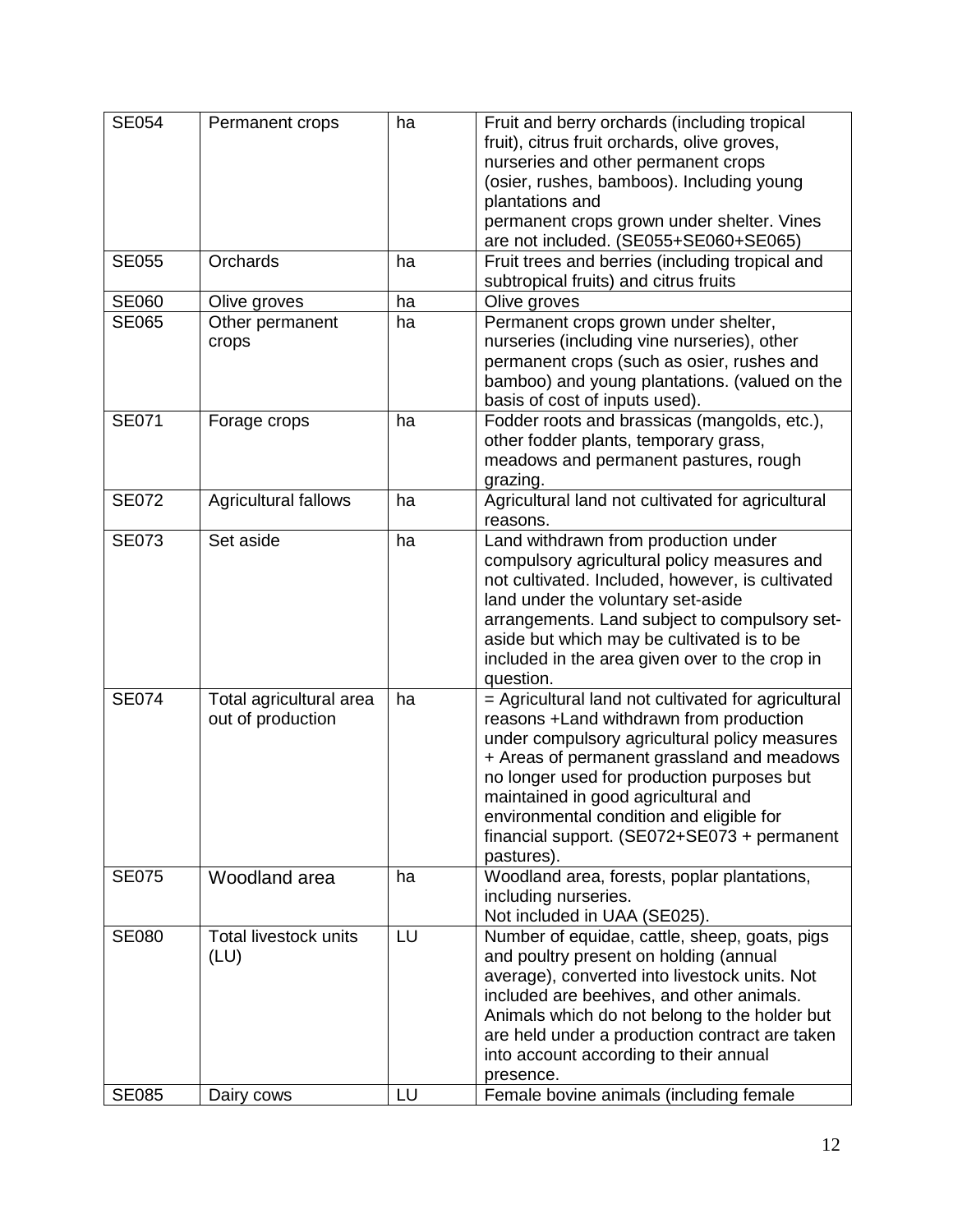|              |                      |        | buffaloes) which have calved and are held<br>principally for milk production for human<br>consumption. Cull dairy cows not included.                                                                                                                                                                                                                                                                                                                    |
|--------------|----------------------|--------|---------------------------------------------------------------------------------------------------------------------------------------------------------------------------------------------------------------------------------------------------------------------------------------------------------------------------------------------------------------------------------------------------------------------------------------------------------|
| <b>SE090</b> | Other cattle         | LU     | All other cattle                                                                                                                                                                                                                                                                                                                                                                                                                                        |
| <b>SE095</b> | Sheep and goats      | LU     | Goats, other goats, sheep and other sheep                                                                                                                                                                                                                                                                                                                                                                                                               |
| <b>SE100</b> | <b>Pigs</b>          | LU     | Pigs, breeding sows, pigs for fattening, other<br>pigs.                                                                                                                                                                                                                                                                                                                                                                                                 |
| <b>SE105</b> | Poultry              | LU     | Table chickens, laying hens and other poultry.                                                                                                                                                                                                                                                                                                                                                                                                          |
| <b>SE110</b> | Wheat yield          | q/ha   | Production of common wheat and spelt in<br>quintals (100 kilogrammes) per hectare.                                                                                                                                                                                                                                                                                                                                                                      |
| <b>SE115</b> | Yield of maize       | q/ha   | Production of grain maize in quintals/ha.                                                                                                                                                                                                                                                                                                                                                                                                               |
| <b>SE120</b> | Livestock density/ha | LU/ha  | Density of ruminant grazing livestock: average<br>number of bovine LU (except calves for<br>fattening) and sheep/goats per hectare of<br>forage UAA. Forage area includes fodder<br>crops, agricultural fallows and land withdrawn<br>from production (not cultivated, except in the<br>exceptional cases of crops under set-aside<br>schemes). Stocking density is calculated only<br>for holdings with corresponding animals and<br>with forage area. |
| <b>SE125</b> | Milk yield           | kg/cow | Average production of milk and milk products<br>(in milk equivalents) per dairy cow. Production<br>includes farmhouse consumption and farm use<br>(distributed to animals). Holdings without dairy<br>cows are excluded.                                                                                                                                                                                                                                |

#### **Output**

| Symbol       | Variable title                          | Unit<br>measure | Description                                                                                                                                                                                                                                                                                                                                               |
|--------------|-----------------------------------------|-----------------|-----------------------------------------------------------------------------------------------------------------------------------------------------------------------------------------------------------------------------------------------------------------------------------------------------------------------------------------------------------|
| <b>SE131</b> | <b>Total Output</b>                     | Denars          | Total of output of crops and crop products,<br>livestock and livestock products and of other<br>output. Sales and use of (crop and livestock)<br>products and livestock+ change in stocks of<br>products (crop and livestock) + change in<br>valuation of livestock- purchases of livestock<br>+ various non-exceptional products.<br>SE135+SE206+SE256). |
| <b>SE132</b> | Total output/total<br>input             | Ration          | Ratio of total output and total input<br>(SE 131/SE270).                                                                                                                                                                                                                                                                                                  |
| <b>SE135</b> | Total output crops<br>& crop production | Denars          | $=$ Sales + farm use + farmhouse consumption +<br>(closing valuation - opening valuation).<br>(SE140+SE145+SE146+SE150+SE155+SE160<br>+SE165+SE170+SE175+SE180+SE185+SE190<br>+ SE195+SE200).                                                                                                                                                             |
| <b>SE136</b> | Total crop<br>output/ha                 | Denars<br>/ha   | $=$ [Sales + farm use + farmhouse consumption +<br>(closing valuation - opening valuation)]/ha<br>(excluding area leased out for short period and<br>area out of production).                                                                                                                                                                             |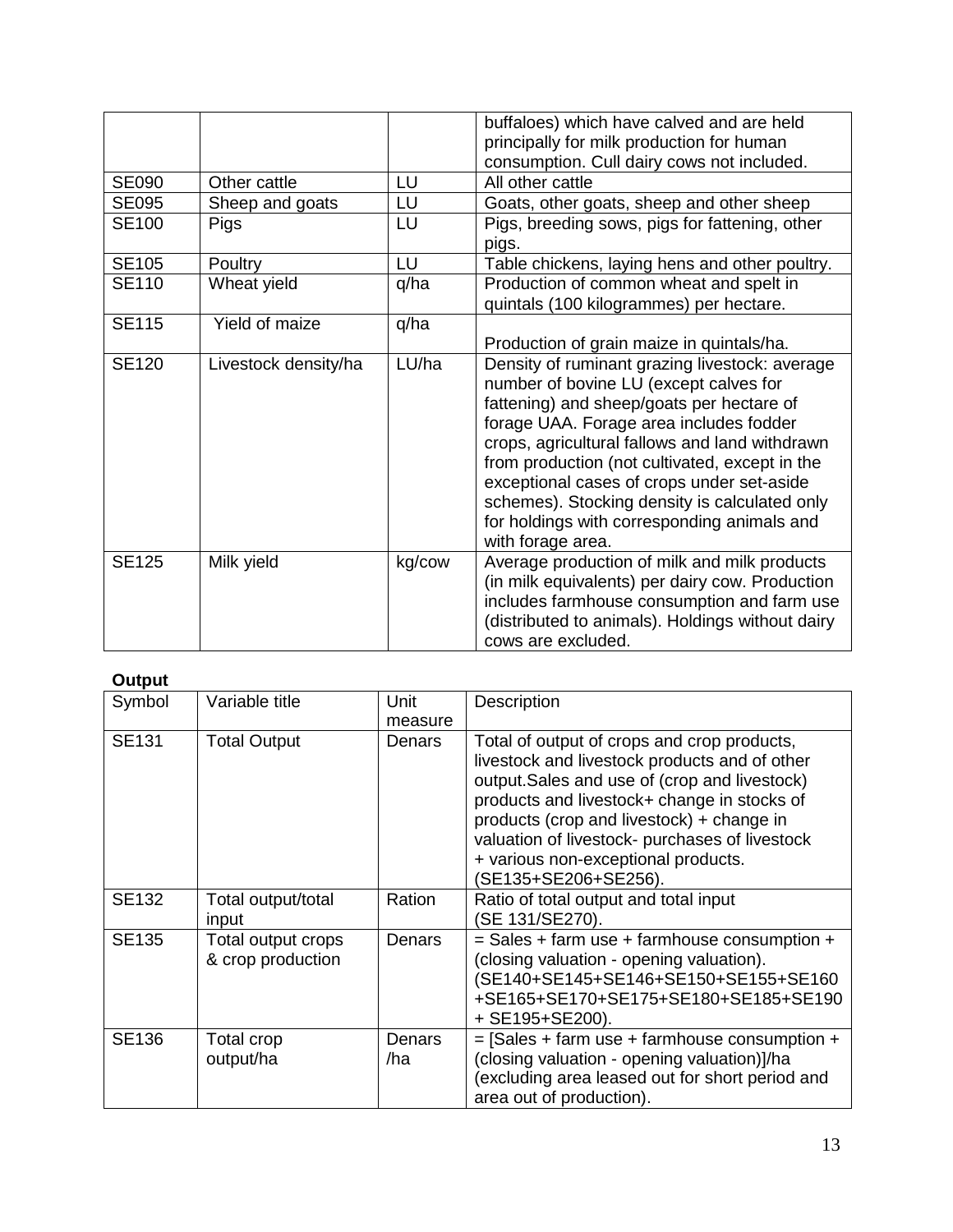| <b>SE140</b> | Cereals                                           | Denars | Values are recorded after deduction of the co-<br>responsibility levy on cereals.                                                                                                                                                                                                                                                                                                                                                                                                                                                    |
|--------------|---------------------------------------------------|--------|--------------------------------------------------------------------------------------------------------------------------------------------------------------------------------------------------------------------------------------------------------------------------------------------------------------------------------------------------------------------------------------------------------------------------------------------------------------------------------------------------------------------------------------|
| <b>SE145</b> | Protein crops                                     | Denars | Grown for seed: not if harvested green (fodder).<br>Does not include vegetables or soya.                                                                                                                                                                                                                                                                                                                                                                                                                                             |
| <b>SE146</b> | Energy crops                                      | Denars | All crops produced for energy purposes.                                                                                                                                                                                                                                                                                                                                                                                                                                                                                              |
| <b>SE150</b> | Potato                                            | Denars | Including early potato and seed.                                                                                                                                                                                                                                                                                                                                                                                                                                                                                                     |
| <b>SE155</b> | Sugar beet                                        | Denars | Not including the value of tops but including that<br>of pulp returned to the holder or sold by him to<br>the sugar beet factory.                                                                                                                                                                                                                                                                                                                                                                                                    |
| <b>SE160</b> | Oil-seed crops                                    | Denars | Oil seed and fibre crops (excluding cotton).                                                                                                                                                                                                                                                                                                                                                                                                                                                                                         |
| <b>SE165</b> | Industrial crops                                  | Denars | Hops, tobacco, other industrial crops (including<br>medicinal plants, aromatic plants, condiments<br>and spices, cotton and sugar cane, fibre flax and<br>hemp).                                                                                                                                                                                                                                                                                                                                                                     |
| <b>SE170</b> | Vegetables and<br>flowers                         | Denars | Fresh vegetables, melons, strawberries, flowers<br>and ornamental plants (grown in the open or<br>under shelter). Included is the output from<br>mushrooms (but the area under mushrooms is<br>not included in SE046).                                                                                                                                                                                                                                                                                                               |
| <b>SE175</b> | Fruit                                             | Denars | Fruit trees and forest berries grown in the open<br>(including tropical fruit)                                                                                                                                                                                                                                                                                                                                                                                                                                                       |
| <b>SE180</b> | Citrus fruit                                      | Denars | Oranges, tangerines and mandarins,<br>clementines, lemons and other citrus fruit.                                                                                                                                                                                                                                                                                                                                                                                                                                                    |
| <b>SE185</b> | Wine and grapes                                   | Denars | Table grapes, grapes for quality/table wine,<br>miscellaneous products of vines (grape must,<br>etc.), wine, vine by-products (marc, lee, etc.)<br>and raisins.                                                                                                                                                                                                                                                                                                                                                                      |
| <b>SE190</b> | Olives and olive oil                              | Denars | Table olives, olives for oil production, olive oil<br>and by-products of olive groves.                                                                                                                                                                                                                                                                                                                                                                                                                                               |
| <b>SE195</b> | Forage crops                                      | Denars | Fodder roots and brassicas (mangolds), other<br>fodder plants, temporary grass, meadows and<br>permanent pastures, rough grazing, fallows and<br>set-aside land.                                                                                                                                                                                                                                                                                                                                                                     |
| <b>SE200</b> | Other crops, output                               | Denars | Seeds and seedlings (of grasses, arable and<br>horticultural crops, excluding cereals, pulses,<br>potatoes and oil seed plants), other arable crops<br>(not covered by specific headings), permanent<br>crops grown under shelter.                                                                                                                                                                                                                                                                                                   |
| <b>SE206</b> | Total output<br>livestock &<br>livestock products | Denars | $=$ Livestock production $+$ change in livestock<br>value + animal products.<br>Livestock production = Sales + Household<br>consumption - Purchases<br>It is calculated for equines, cattle, sheep, goats,<br>pigs, poultry and other animals.<br>Change in livestock valuation $=$ value at closing<br>valuation - value at opening valuation. For<br>animals which are present on the holding for<br>more than one year, the value corresponding to<br>the increase in volume is estimated.<br>Animal products = Sales + Household |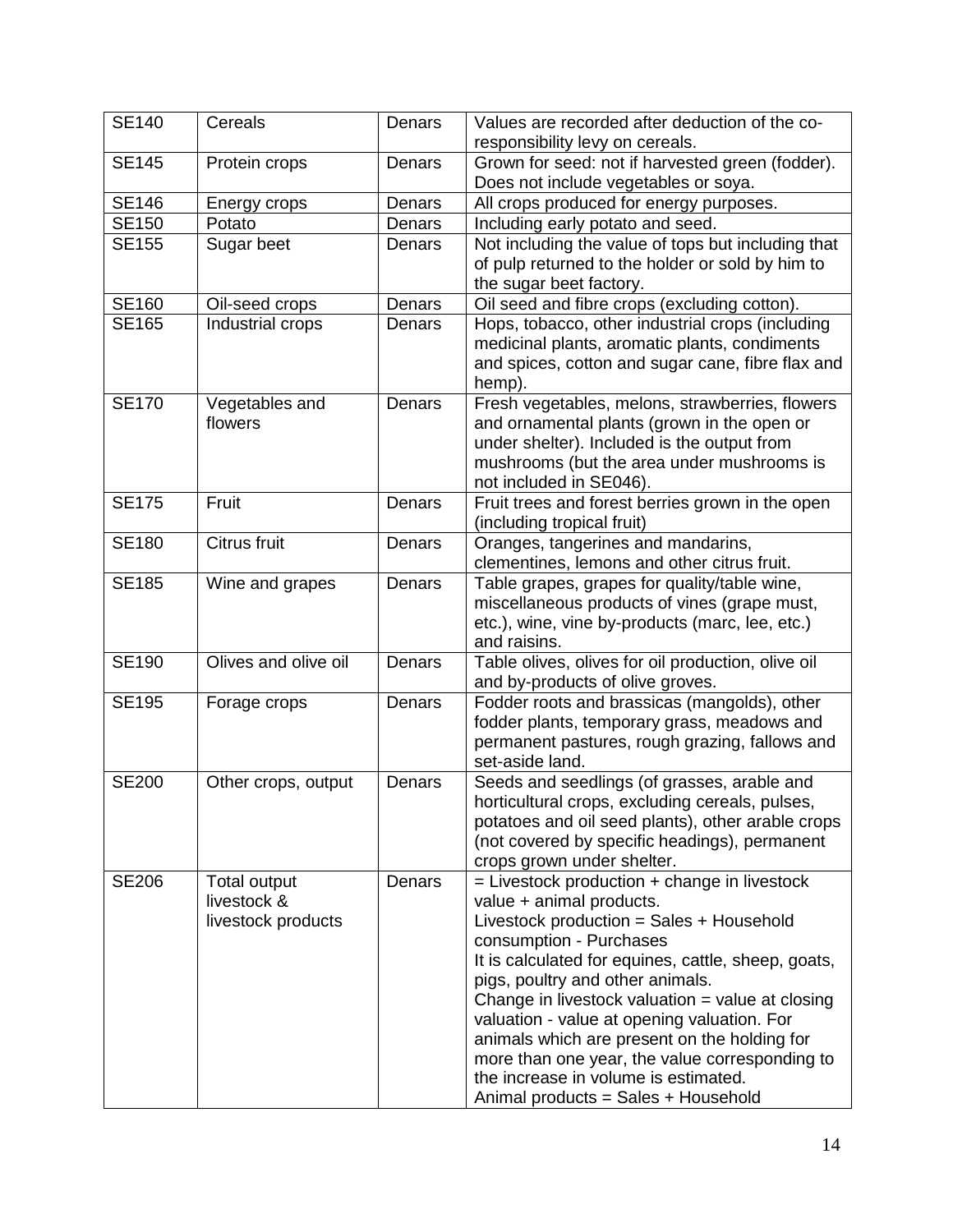|              |                                       |               | consumption + Farm use + (Closing valuation -<br>Opening valuation).<br>The products are: milk and milk products from<br>cows, ewes, goats, wool, hens' eggs, other<br>animal products (stud fees, manure, other eggs,<br>etc.) and receipts from animals reared under a<br>service contract (animals not owned by farmer)<br>and honey.<br>(SE216+SE220+SE225+SE230+SE235+SE240<br>+ SE245+SE251).                                                                                                                                                                                                                                                                                                                                                                                                                                                                                                                                                                                                                                                                                                                                                                                                                                                     |
|--------------|---------------------------------------|---------------|---------------------------------------------------------------------------------------------------------------------------------------------------------------------------------------------------------------------------------------------------------------------------------------------------------------------------------------------------------------------------------------------------------------------------------------------------------------------------------------------------------------------------------------------------------------------------------------------------------------------------------------------------------------------------------------------------------------------------------------------------------------------------------------------------------------------------------------------------------------------------------------------------------------------------------------------------------------------------------------------------------------------------------------------------------------------------------------------------------------------------------------------------------------------------------------------------------------------------------------------------------|
| <b>SE207</b> | <b>Total livestock</b><br>output / LU | Denars<br>/LU | =[Livestock production + change in livestock<br>value + animal products.<br>Livestock production = Sales + Household<br>consumption - Purchases<br>It is calculated for equines, cattle, sheep, goats,<br>pigs, poultry and other animals.<br>Change in livestock valuation $=$ value at closing<br>valuation - value at opening valuation. For<br>animals which are present on the holding for<br>more than one year, the value corresponding to<br>the increase in volume is estimated.<br>Animal products = Sales + Household<br>consumption + Farm use + (Closing valuation -<br>Opening valuation).<br>The products are: milk and milk products from<br>cows, ewes, goats, wool, hens' eggs, other<br>animal products (stud fees, manure, other eggs,<br>etc.) and receipts from animals reared under<br>a service contract (animals not owned by<br>farmer) and honey]/[Number of equidae, cattle,<br>sheep, goats, pigs and poultry present on<br>holding (annual average), converted into<br>livestock units. Not included are beehives,<br>rabbits and other animals. Animals which do not<br>belong to the holder but are held under a<br>production contract are taken into account<br>according to their annual presence]<br>(SE206/SE080). |
| <b>SE211</b> | Change in value of<br>livestock       | Denars        | Net change in value or estimation of the value<br>corresponding to the increase in volume of the<br>animals present on the holding for more than<br>one year. The estimation makes it possible not<br>to include in the value of annual output short-<br>term price changes affecting animals which will<br>be sold only in the medium or long term. The<br>animals for which this particular calculation is<br>made are: equines, cattle other than cattle under<br>one year old, cull cows, goats, ewes, breeding<br>SOWS.                                                                                                                                                                                                                                                                                                                                                                                                                                                                                                                                                                                                                                                                                                                            |
| <b>SE216</b> | Cows' milk & milk<br>products         | Denars        | The values are recorded after deduction of the<br>amount of the co-responsibility levy (if any) but                                                                                                                                                                                                                                                                                                                                                                                                                                                                                                                                                                                                                                                                                                                                                                                                                                                                                                                                                                                                                                                                                                                                                     |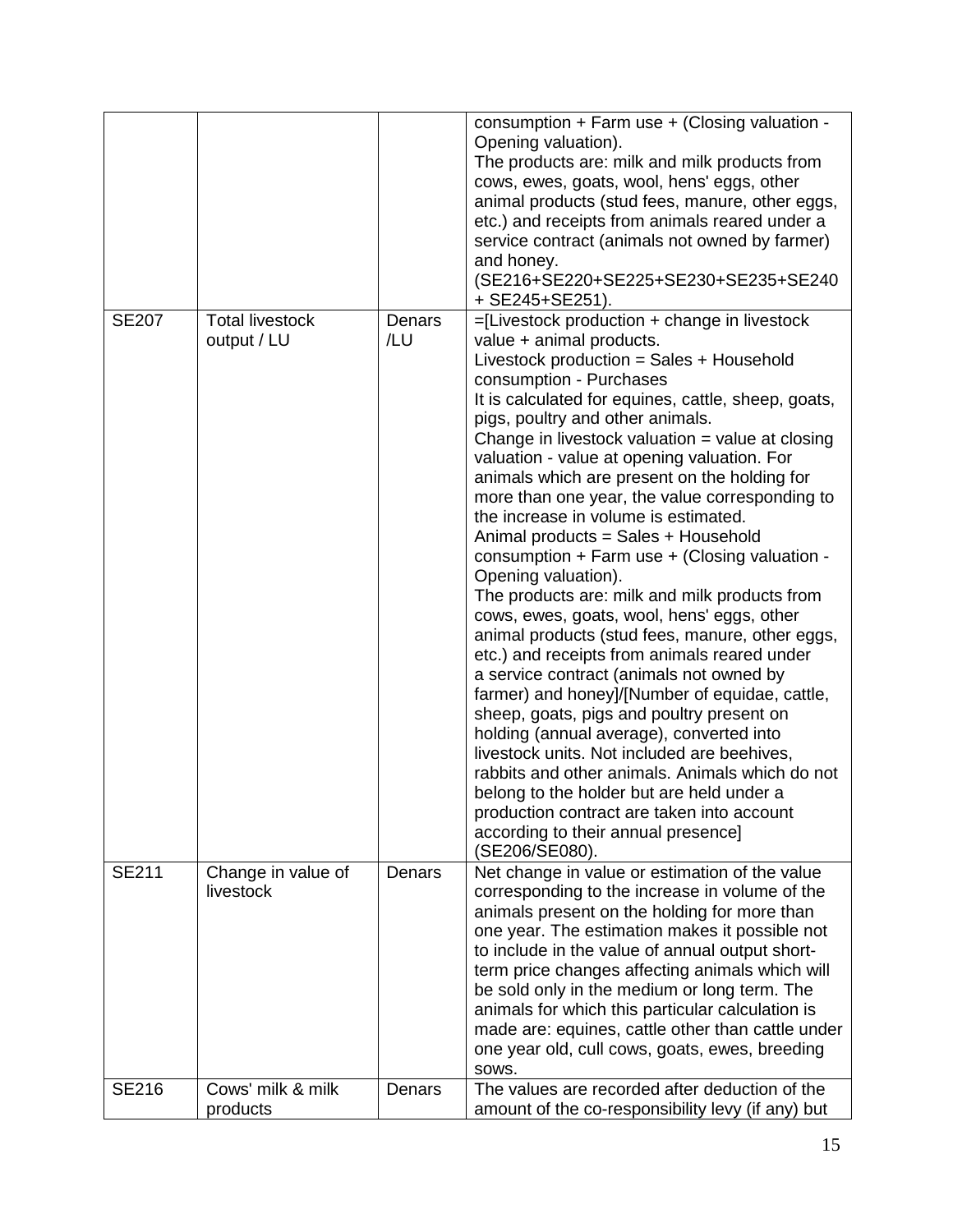|              |                               |        | before deduction of the amount of the super levy<br>(if any). The latter is entered as a negative<br>subsidy specific to the milk sector.                                                                                                                                                                                                                                                                                                                         |
|--------------|-------------------------------|--------|-------------------------------------------------------------------------------------------------------------------------------------------------------------------------------------------------------------------------------------------------------------------------------------------------------------------------------------------------------------------------------------------------------------------------------------------------------------------|
| <b>SE220</b> | Beef and veil                 | Denars | Production + change in valuation. Net change in<br>valuation in respect of calves for fattening, other<br>cattle less than one year old and cull dairy cows;<br>change in valuation adjusted in respect of all<br>other categories of cattle.                                                                                                                                                                                                                     |
| <b>SE225</b> | Pigmeat                       | Denars | Production + change in valuation. Net change in<br>valuation in respect of piglets, pigs for fattening<br>and other pigs; change in valuation adjusted in<br>respect of breeding sows.                                                                                                                                                                                                                                                                            |
| <b>SE230</b> | Sheep and goats               | Denars | Production + change in valuation. Net change in<br>valuation in respect of other sheep and other<br>goats; change in valuation adjusted in respect of<br>breeding ewes and goats.                                                                                                                                                                                                                                                                                 |
| <b>SE235</b> | Poultrymeat                   | Denars | Production + change in valuation. Net change in<br>valuation in respect of all categories of poultry.                                                                                                                                                                                                                                                                                                                                                             |
| <b>SE240</b> | Eggs                          | Denars | Only eggs from hens.                                                                                                                                                                                                                                                                                                                                                                                                                                              |
| <b>SE245</b> | Sheep and goat milk           | Denars | Sheep and goat milk and dairy products.                                                                                                                                                                                                                                                                                                                                                                                                                           |
| <b>SE251</b> | Other livestock &<br>products | Denars | Meat of equines and other animals (including<br>change in valuation), wool, other animal<br>products (manure, stud fees, etc.), receipts for<br>animals held under contract, and milk. Net<br>change in valuation in respect of beehives,<br>rabbits and other animals; change in valuation<br>adjusted in respect of equines.                                                                                                                                    |
| <b>SE256</b> | Other output                  | Denars | Leased land ready for sowing, receipts from<br>occasional letting of fodder areas, agistment,<br>forestry products, contract work for others, hiring<br>out of equipment, interest on liquid assets<br>necessary for running the holding, receipts of<br>tourism, receipts relating to previous accounting<br>years, other products and receipts.                                                                                                                 |
| <b>SE260</b> | Farmhouse<br>consumption      | Denars | Value of agricultural (crop and animal) products<br>consumed by the holder's family. It is taken into<br>account in the amount of agricultural output.                                                                                                                                                                                                                                                                                                            |
| <b>SE265</b> | Farm use                      | Denars | Value of crop products produced and used on<br>the holding to obtain other final agricultural<br>products. The products concerned are mainly<br>crop products used as feed for animals held on<br>the holding, and seeds and seedlings produced<br>and used on the holding. These products are<br>taken into account in the amount of agricultural<br>output. The cost items relating to feedingstuffs<br>and seeds account for the major part of that<br>amount. |

| ∶osts |                           |      |             |
|-------|---------------------------|------|-------------|
| mboi  | title<br>Jorianic.<br>nıe | Unit | Jescription |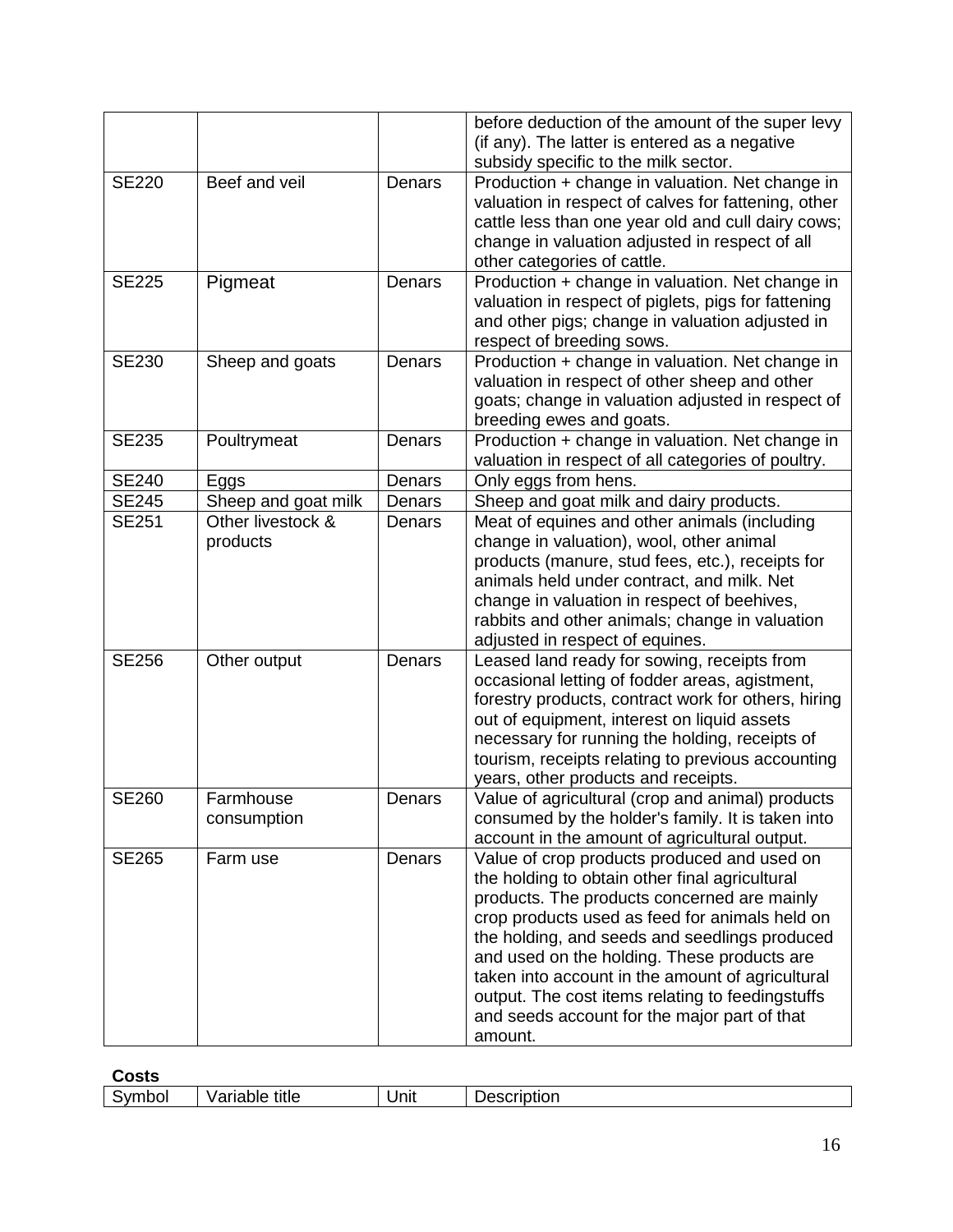|              |                                          | measure       |                                                                                                                                                                                                                                                                                                                                                                                                                                                                                                                                                                                                                                                                                                                          |
|--------------|------------------------------------------|---------------|--------------------------------------------------------------------------------------------------------------------------------------------------------------------------------------------------------------------------------------------------------------------------------------------------------------------------------------------------------------------------------------------------------------------------------------------------------------------------------------------------------------------------------------------------------------------------------------------------------------------------------------------------------------------------------------------------------------------------|
| <b>SE270</b> | Total input                              | Denars        | Specific costs, Overheads, Depreciation,<br>External factors.<br>Costs linked to the agricultural activity of the<br>holder and related to the output of the<br>accounting year.<br>Included are amounts relating to inputs<br>produced on the holding (farm use) = seeds and<br>seedlings and feed for grazing stock and<br>granivores, but not manure.<br>When calculating FADN standard results, farm<br>taxes and other dues are not included in the<br>total for costs but are taken into account in the<br>balance "Subsidies and taxes" (subsidies -<br>taxes) on current and non-current operations.<br>The personal taxes of the holder are not to be<br>recorded in the FADN accounts.<br>(SE275+SE360+SE365). |
| <b>SE275</b> | <b>Total intermediate</b><br>consumption | Denars        | Total specific costs (including inputs produced<br>on the holding) and overheads arising from<br>production in the current year. (SE281 +<br>SE336).                                                                                                                                                                                                                                                                                                                                                                                                                                                                                                                                                                     |
| <b>SE281</b> | Total specific costs                     | Denars        | Crop-specific inputs (seeds and seedlings,<br>fertilizers, crop protection products, other<br>specific crop costs), livestock-specific inputs<br>(feed for grazing stock and granivores, other<br>specific livestock costs) and specific forestry<br>costs. (SE285+SE295+SE300+SE305+<br>SE310+SE320+SE330+ SE331).                                                                                                                                                                                                                                                                                                                                                                                                      |
| <b>SE284</b> | Specific crop<br>costs/ha                | Denars<br>/ha | Ratio of inputs specific to the crop and total UAA<br>of the holding.                                                                                                                                                                                                                                                                                                                                                                                                                                                                                                                                                                                                                                                    |
| <b>SE285</b> | Seeds and plants                         | Denars        | Relates to agricultural and horticultural crops.<br>New plantations of permanent crops and<br>woodlands are considered as investments.                                                                                                                                                                                                                                                                                                                                                                                                                                                                                                                                                                                   |
| <b>SE295</b> | <b>Fertilizers</b>                       | Denars        | Purchased fertilizers and soil improvers<br>(excluding those used for forests).                                                                                                                                                                                                                                                                                                                                                                                                                                                                                                                                                                                                                                          |
| <b>SE300</b> | Crop protection                          | Denars        | Plant protection products, traps and baits, bird<br>scarers, anti-hail shells, frost protection, etc.<br>(excluding those used for forests).                                                                                                                                                                                                                                                                                                                                                                                                                                                                                                                                                                             |
| <b>SE305</b> | Other crop specific<br>costs             | Denars        | Including soil analysis, purchase of standing<br>crops, renting crop land for a period of less than<br>one year, purchase of crop products (grapes,<br>etc.), costs incurred in the market preparation,<br>storage, marketing of crops, etc.                                                                                                                                                                                                                                                                                                                                                                                                                                                                             |
| <b>SE310</b> | Food for grazing<br>livestock            | Denars        | Concentrated feedingstuffs (including mineral<br>licks and preservatives), coarse fodder,<br>expenditure on the use of common<br>grazing land, expenditure on agistment, cost of<br>renting forage land not included in the UAA for<br>equines, cattle, sheep and goats.                                                                                                                                                                                                                                                                                                                                                                                                                                                 |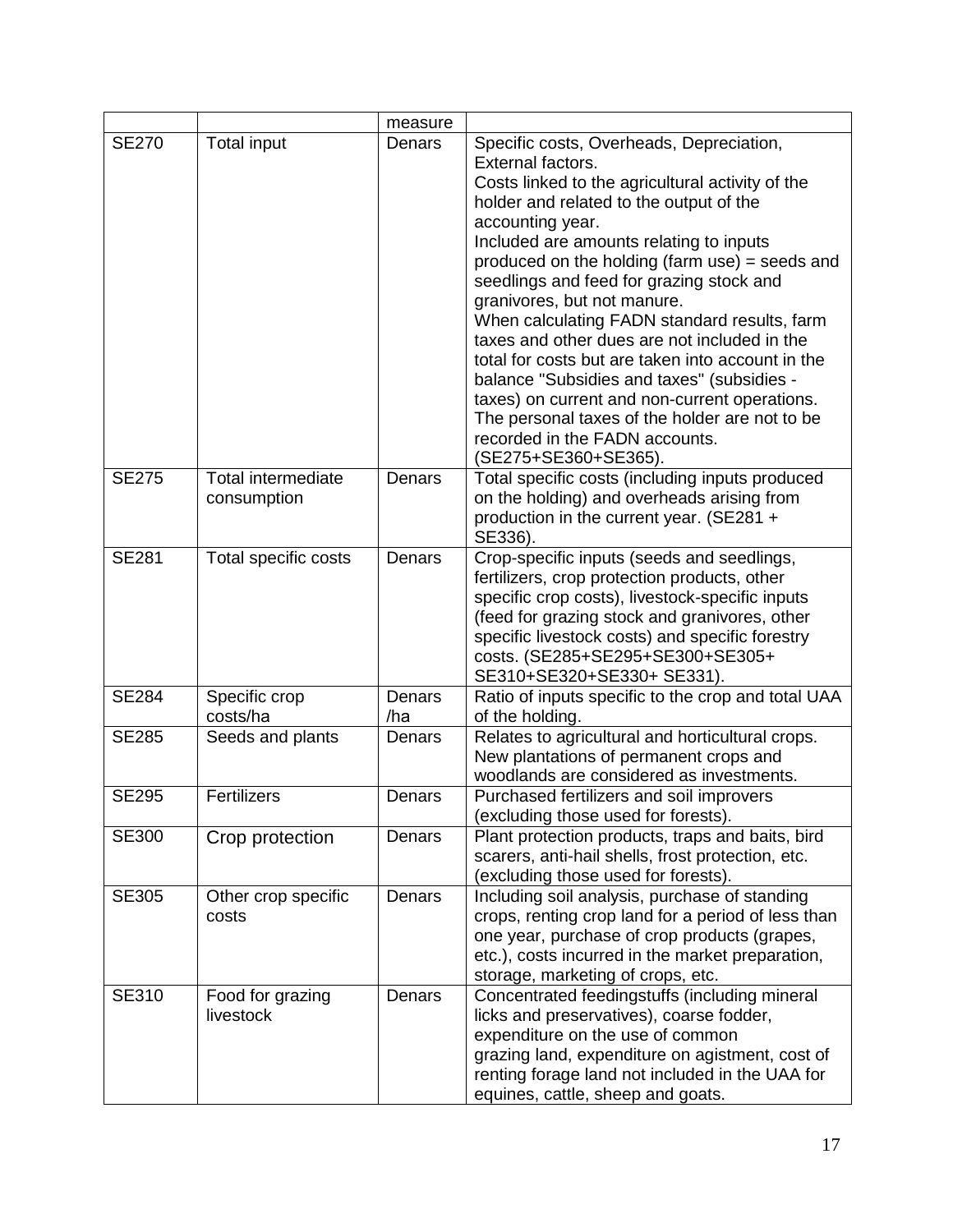|              |                                   |        | by workers considered as unpaid workers<br>(wages lower than a normal wage) are                     |
|--------------|-----------------------------------|--------|-----------------------------------------------------------------------------------------------------|
| <b>SE370</b> | Wages paid                        | Denars | Wages and social security charges (and<br>insurance) of wage earners. Amounts received              |
|              |                                   |        | This are: wages, rent and interest paid.<br>(SE370+SE375+SE380).                                    |
| <b>SE365</b> | <b>Total external factors</b>     | Denars | Remuneration of inputs (work, land and capital)<br>which are not the property of the holder.        |
|              |                                   |        | equipment and forest plantations. There is no<br>depreciation of land and circulating capital.      |
|              |                                   |        | equipment, land improvements, machinery and                                                         |
|              |                                   |        | permanent crops, farm buildings and fixed                                                           |
|              |                                   |        | accounting year. It is determined on the basis of<br>the replacement value. Concerns plantations of |
|              |                                   |        | depreciation of capital assets over the                                                             |
|              |                                   |        | replacement value. Entry in the accounts of                                                         |
| <b>SE360</b> | Depreciation                      | Denars | Depreciation of capital assets estimated at                                                         |
|              |                                   |        | accidents at work) and other farming overheads<br>(accountants' fees, telephone charges, etc.).     |
| <b>SE356</b> | Other direct inputs               | Denars | and to the hire of machinery.<br>Water, insurance (except for buildings and                         |
| <b>SE350</b> | Contractl work                    | Denars | Costs linked to work carried out by contractors                                                     |
|              |                                   |        | fuels                                                                                               |
| <b>SE345</b> | Energy                            | Denars | Major repairs are considered as investments.<br>Motor oils and lubricants, electricity, heating     |
|              |                                   |        | improvements, insurance of buildings.                                                               |
|              | costs                             |        | current upkeep of buildings and land                                                                |
|              | building current                  |        | purchase of minor equipment), car expenses,                                                         |
| <b>SE340</b> | Machininery &                     | Denars | Costs of current upkeep of equipment (and                                                           |
|              |                                   |        | (SE340+SE345+SE350+SE356).                                                                          |
| SE336        | <b>Total farming</b><br>overheads |        | Supply costs linked to production activity but not<br>linked to specific lines of production.       |
|              |                                   | Denars | the appropriate cost headings.                                                                      |
|              |                                   |        | are not included; these are to be shown under                                                       |
|              |                                   |        | Labour costs, contract work and mechanisation                                                       |
|              | costs                             |        | specific costs.                                                                                     |
| <b>SE331</b> | Forestry specific                 | Denars | products, etc.<br>Fertilisers, protective materials, miscellaneous                                  |
|              |                                   |        | preparation, storage, marketing of livestock                                                        |
|              |                                   |        | (milk, etc.), costs incurred in the market                                                          |
|              | specific crops                    |        | tests, occasional purchases of animal products                                                      |
| <b>SE330</b> | Other livestock                   | Denars | Veterinary fees and reproduction costs, milk                                                        |
|              | pigs&poultry<br>home-grown        |        | than suckled) used as feedingstuffs for<br>granivores.                                              |
| <b>SE325</b> | Feed for                          | Denars | Marketable farm products (including milk other                                                      |
|              | poultry                           |        | produced and purchased.                                                                             |
| <b>SE320</b> | Feed for pigs &                   | Denars | Food for pigs and poultry. Both domestically                                                        |
|              | grown                             |        | stock.                                                                                              |
|              | livestock home-                   |        | than suckled) used as feedingstuffs for grazing                                                     |
| <b>SE315</b> | Feed for grazing                  | Denars | Marketable farm products (including milk other                                                      |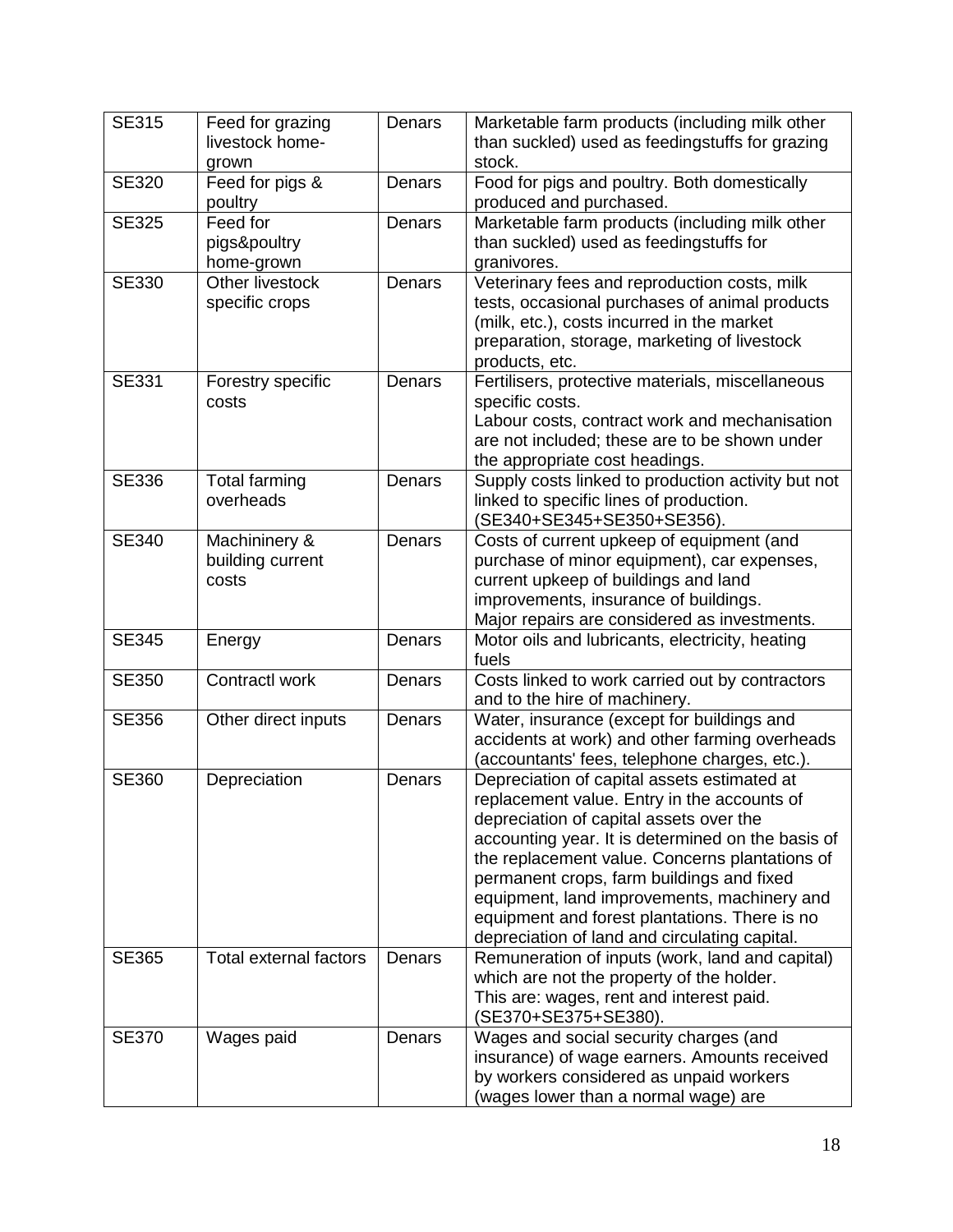|              |               |        | excluded.                                                                                                                                                                                             |
|--------------|---------------|--------|-------------------------------------------------------------------------------------------------------------------------------------------------------------------------------------------------------|
| <b>SE375</b> | Rent paid     | Denars | Rent paid for farm land and buildings and rental                                                                                                                                                      |
|              |               |        | charges.                                                                                                                                                                                              |
| <b>SE380</b> | Interest paid | Denars | Interest and financial charges paid on loans<br>obtained for the purchase of land, buildings,<br>machinery and equipment, livestock, circulating<br>capital, interest and financial charges on debts. |

| <b>Subsidies</b> |                                                 |                 |                                                                                                                                                                                                                                                                                                                                                                                                                             |
|------------------|-------------------------------------------------|-----------------|-----------------------------------------------------------------------------------------------------------------------------------------------------------------------------------------------------------------------------------------------------------------------------------------------------------------------------------------------------------------------------------------------------------------------------|
| Symbol           | Variable title                                  | Unit<br>measure | Description                                                                                                                                                                                                                                                                                                                                                                                                                 |
| <b>SE605</b>     | Total subsidies -<br>excluding<br>investments   | Denars          | Subsidies on current operations linked to<br>production (not investments). Payments for<br>cessation of farming activities are therefore not<br>included. Entry in the accounts is generally on<br>the basis of entitlement and not receipt of<br>payment, with a view to obtain coherent results<br>(production/costs/subsidies) for a given<br>accounting year.<br>(SE610+SE615+SE624+SE625+SE626+SE624+<br>SE630+SE699). |
| SE610            | Total subsidies on<br>crops                     | Denars          | All farm subsidies on crops, including<br>compensatory payments/area payments, set-<br>aside premiums. (SE611+SE612+SE613).                                                                                                                                                                                                                                                                                                 |
| <b>SE611</b>     | Compensation<br>payments /<br>payments per area | Denars          | Amounts paid to producers of cereals, oilseeds<br>and protein crops (COP crops) and energy crops<br>payments.                                                                                                                                                                                                                                                                                                               |
| <b>SE612</b>     | Set aside<br>premiums                           | Denars<br>/ha   | Amount of premiums received by COP producers<br>obliged to set aside part of their land. Such land<br>may, however, be used for certain non-food<br>crops.                                                                                                                                                                                                                                                                  |
| <b>SE613</b>     | Other crops<br>subsidies                        | Denars          | All other farm subsidies on field, horticultural and<br>permanent crops.                                                                                                                                                                                                                                                                                                                                                    |
| <b>SE615</b>     | Total subsidies on<br>livestock                 | Denars          | All farm subsidies on livestock and livestock<br>products                                                                                                                                                                                                                                                                                                                                                                   |
| <b>SE616</b>     | Subsidies dairying                              | Denars          | In addition to the dairy premium, includes any<br>subsidies on dairy products. The amount of any<br>super levy on milk is to be deducted.                                                                                                                                                                                                                                                                                   |
| <b>SE617</b>     | Subsidies other<br>cattle                       | Denars          | All farm subsidies received for cattle other than<br>dairy cows in production, e.g. premiums for<br>young male cattle, premiums for suckler cows<br>etc.                                                                                                                                                                                                                                                                    |
| <b>SE618</b>     | Subsidies for sheep<br>and goats                | Denars          | In addition to the ewe (and goat) premiums,<br>includes any subsidies on sheep/goat milk<br>products.                                                                                                                                                                                                                                                                                                                       |
| SE619            | Other livestock<br>subsidies                    | Denars          | All other farm subsidies on other livestock or<br>livestock products including aid under Art 68 It<br>can exceptionally include, the amounts for any<br>one of the preceding categories - milk,<br>beef/veal, sheep/goats - where such amounts                                                                                                                                                                              |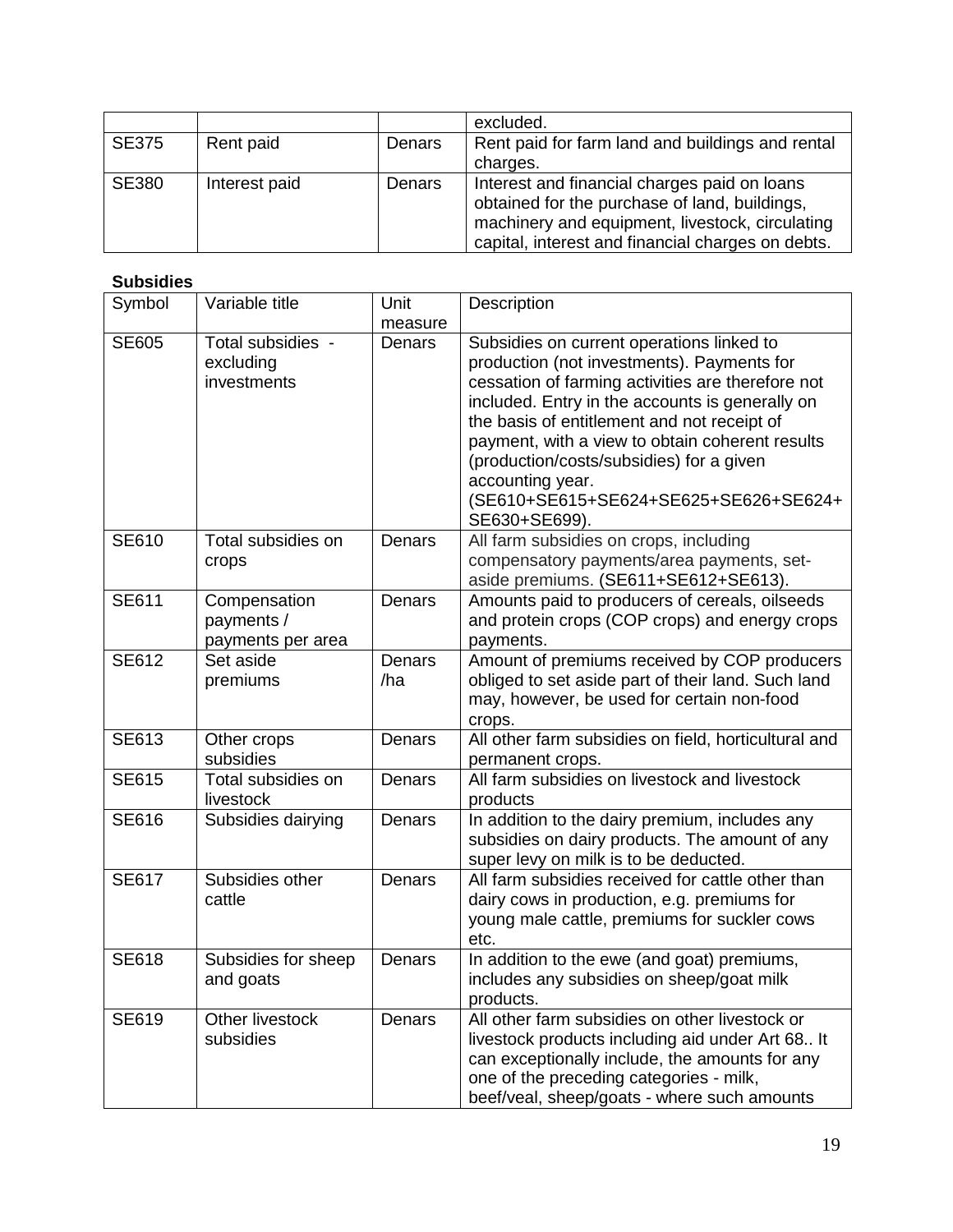|              |                                             |               | cannot be entered under these categories<br>because of a lack of detailed information.                                                                                                                                                                                              |
|--------------|---------------------------------------------|---------------|-------------------------------------------------------------------------------------------------------------------------------------------------------------------------------------------------------------------------------------------------------------------------------------|
| SE620        | Other subsidies                             | Denars        | Other received subsidies especially on activities<br>related to forestry and tourism, programs on<br>environment and afforestation, structural<br>assistance. It also includes grants and subsidies<br>for disasters or catastrophes (agro-monetary<br>compensation payments, etc.) |
| SE621        | Environmental<br>subsidies                  | Denars        | If there are available details in the holding's<br>account.                                                                                                                                                                                                                         |
| <b>SE622</b> | <b>LFA</b> subsidies                        | Denars        | Subsidies for Less Favourite Areas                                                                                                                                                                                                                                                  |
| SE623        | Other rural<br>development<br>payments      | Denars        | Support to help farmers to adapt to standards, to<br>use farm advisory services, to improve the<br>quality of agricultural products, training,<br>afforestation and ecological stability of forests.                                                                                |
| SE624        | Total support for<br>rural development      | <b>Denars</b> | It includes Environmental subsidies, LFA<br>subsidies, other Rural Development payments<br>including RD national payments.                                                                                                                                                          |
| <b>SE625</b> | Subsidies on<br>intermediate<br>consumption | Denars        | All farm subsidies on intermediate consumption.<br>Subsidies on wages, rent, taxes and interest are<br>to be excluded.                                                                                                                                                              |
| <b>SE626</b> | Subsidies for<br>external factors           | Denars        | Subsidies on wages, rent and interests.                                                                                                                                                                                                                                             |

#### **Subsidies and tax balances**

| Symbol       | Variable           | <b>Unit</b> | Description                                                        |
|--------------|--------------------|-------------|--------------------------------------------------------------------|
|              | title              | measure     |                                                                    |
| SE600        | Balance of         | Denars      | Subsidies and taxes arising from current productive activity in    |
|              | current            |             | the accounting year. Balance of subsidies and taxes on current     |
|              | subsidies          |             | Operations = Farm subsidies + VAT balance on current               |
|              | and taxes          |             | operations - Farm taxes. (SE605+SE395-SE390).                      |
| <b>SE605</b> | Total              | Denars      | Subsidies on current operations linked to production (not          |
|              | subsidies -        |             | investments). Payments for cessation of farming activities are     |
|              | excluding          |             | therefore not included. Entry in the accounts is generally on the  |
|              | investments        |             | basis of entitlement and not receipt of payment, with a view to    |
|              |                    |             | obtain coherent results                                            |
|              |                    |             | (production/costs/subsidies) for a given accounting year.          |
|              |                    |             | SE610+SE615+SE620+SE624+SE625+SE626+SE630+SE699).                  |
| <b>SE395</b> | <b>VAT</b>         | Denars      | The general rule is for all entries to be made exclusive of VAT;   |
|              | balances           |             | this poses no problems when the holder is subject to the normal    |
|              | excluding          |             | VAT system. When the special agricultural system applies, the      |
|              | <i>investments</i> |             | different VAT amounts should be recorded so that when the          |
|              |                    |             | results are calculated any advantages of national agricultural     |
|              |                    |             | VAT systems can be taken into account.                             |
| <b>SE390</b> | <b>Taxes</b>       | Denars      | Farm taxes and other dues (not including VAT and the personal      |
|              |                    |             | taxes of the holder) and taxes and other charges on land and       |
|              |                    |             | buildings. Subsidies on taxes are deducted.                        |
|              |                    |             | (SE406+SE407-SE408).                                               |
| <b>SE405</b> | Balance of         | Denars      | Subsidies and taxes not arising from current production activities |
|              | subsidies          |             | in the accounting year = subsidies for investments $+$ premiums    |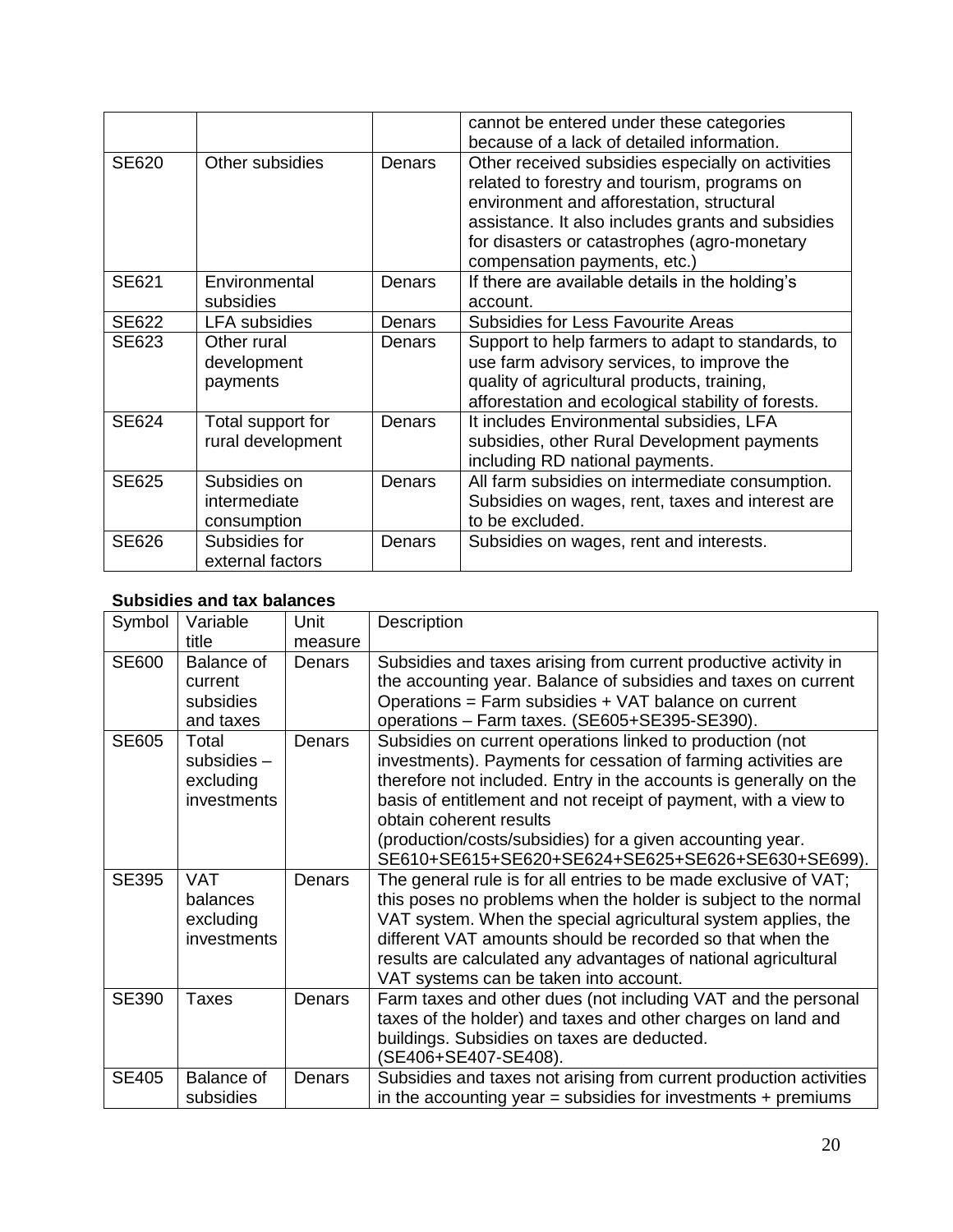|              | and taxes<br>οf<br>investments         |        | for termination of cattle production - VAT paid on investments.                                                                                                                                                                                                                                                                                                  |
|--------------|----------------------------------------|--------|------------------------------------------------------------------------------------------------------------------------------------------------------------------------------------------------------------------------------------------------------------------------------------------------------------------------------------------------------------------|
| <b>SE406</b> | <b>Subsidies</b><br>for<br>investments | Denars | Subsidies for investments.                                                                                                                                                                                                                                                                                                                                       |
| <b>SE407</b> | Payments<br>to dairy<br>outgoers       | Denars | This premium may be received in the form of a lump sum or be<br>spread over several years.                                                                                                                                                                                                                                                                       |
| <b>SE408</b> | VAT for<br><i>investments</i>          | Denars | It was considered preferable, for the purposes of calculating<br>income, to treat this amount separately from the overall VAT<br>balance. It is generally a large amount and has no connection<br>with the year's production. If it were taken into account in the<br>VAT balance, it would distort the balance of subsidies and taxes<br>on current operations. |

### **Income per agricultural holding**

| Symbol       | Variable title                            | Unit    | Description                                                                                                                                                                                                                                                                                                                                                                                                                                   |
|--------------|-------------------------------------------|---------|-----------------------------------------------------------------------------------------------------------------------------------------------------------------------------------------------------------------------------------------------------------------------------------------------------------------------------------------------------------------------------------------------------------------------------------------------|
|              |                                           | measure |                                                                                                                                                                                                                                                                                                                                                                                                                                               |
| <b>SE131</b> | Total income                              | Denars  | Total of output of crops and crop products,<br>livestock and livestock products and of other<br>output. Sales and use of (crop and livestock)<br>products and livestock + change in stocks of<br>products (crop and livestock) + change in<br>valuation of livestock - purchases of livestock +<br>various non-exceptional products.<br>(SE135+SE206-SE256).                                                                                  |
| <b>SE275</b> | <b>Total intermediate</b><br>consumption  | Denars  | Total specific costs (including inputs produced on<br>the holding) and overheads arising from<br>production in the accounting year.<br>(SE281-SE336).                                                                                                                                                                                                                                                                                         |
| SE600        | Balance of current<br>subsidies and taxes | Denars  | Subsidies and taxes arising from current<br>productive activity in the accounting year.<br>Balance of subsidies and taxes on current<br>Operations = Farm subsidies + VAT balance on<br>current operations - Farm taxes.<br>(SE605+SE395-SE390).                                                                                                                                                                                              |
| <b>SE410</b> | <b>Gross Farm</b><br>Income               | Denars  | Output - Intermediate consumption<br>+ Balance current subsidies & Taxes.<br>(SE131-SE275+SE600).                                                                                                                                                                                                                                                                                                                                             |
| SE360        | Depreciation                              | Denars  | Depreciation of capital assets estimated at<br>replacement value. Entry in the accounts of<br>depreciation of capital assets over the<br>accounting year. It is determined on the basis of<br>the replacement value.<br>Concerns plantations of permanent crops, farm<br>buildings and fixed equipment, land<br>improvements, machinery and equipment and<br>forest plantations. There is no depreciation of<br>land and circulating capital. |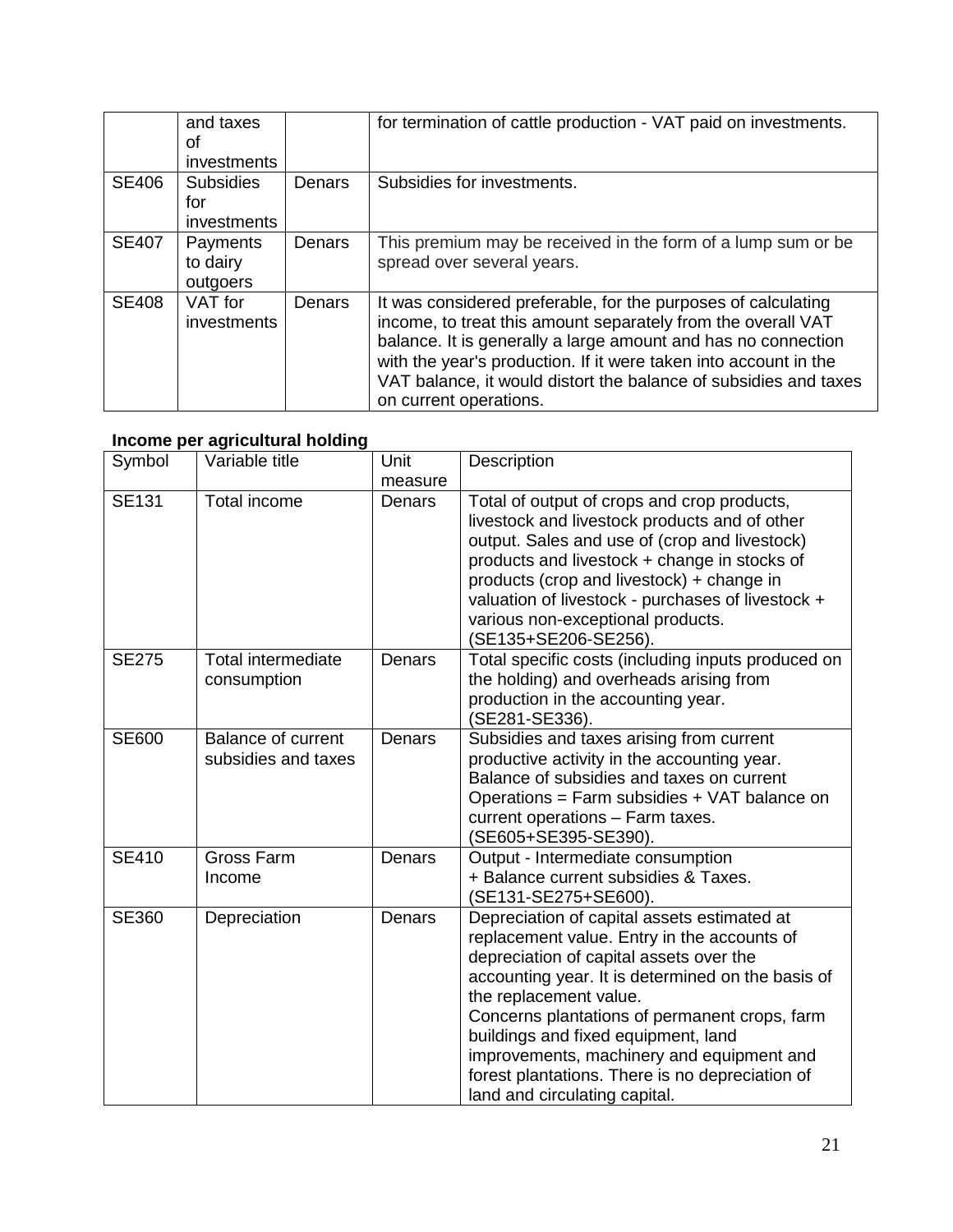| <b>SE415</b> | Farm Net Value<br>Added                                    | Denars | Remuneration to the fixed factors of production<br>(work, land and capital), whether they be external<br>or family factors. As a result, holdings can be<br>compared irrespective of their family/non-family<br>nature of the factors of production employed.<br>This indicator is sensitive, however, to the<br>production methods employed: the ratio<br>(intermediate consumption + depreciation)/fixed<br>factors may vary and therefore influence the<br>FNVA level. For example, in the livestock sector,<br>if production is mostly without the use of land<br>(purchased feed) or extensive (purchase and<br>renting of forage land). |
|--------------|------------------------------------------------------------|--------|-----------------------------------------------------------------------------------------------------------------------------------------------------------------------------------------------------------------------------------------------------------------------------------------------------------------------------------------------------------------------------------------------------------------------------------------------------------------------------------------------------------------------------------------------------------------------------------------------------------------------------------------------|
| <b>SE365</b> | <b>Total external</b><br>factors                           | Denars | Remuneration of inputs (work, land and capital)<br>which are not the property of the holder.<br>= wages, rent and interest paid.<br>(SE370+SE375-SE380).                                                                                                                                                                                                                                                                                                                                                                                                                                                                                      |
| <b>SE405</b> | <b>Balance of subsidies</b><br>and taxes of<br>investments | Denars | Subsidies and taxes not arising from current<br>productive activity in the accounting year.<br>$=$ Subsidies on investments $+$ premiums for the<br>cessation of dairy farming - VAT paid on<br>investments.<br>(SE406+SE407-SE408)                                                                                                                                                                                                                                                                                                                                                                                                           |
| <b>SE420</b> | <b>Family Farm</b><br>Income                               | Denars | Remuneration to fixed factors of production of<br>the family (work, land and capital) and<br>remuneration to the entrepreneur s risks<br>(loss/profit) in the accounting year.<br>(SE415-SE365 + SE405)                                                                                                                                                                                                                                                                                                                                                                                                                                       |

#### **Income per person**

| Symbol       | Variable title                       | Unit           | Description                                                                                                                                                             |
|--------------|--------------------------------------|----------------|-------------------------------------------------------------------------------------------------------------------------------------------------------------------------|
|              |                                      | measure        |                                                                                                                                                                         |
| <b>SE425</b> | <b>Farm Net Value</b><br>Added / AWU | Denars<br>/AWU | Farm Net Value Added expressed per<br>agricultural work unit. Takes into account<br>differences in the labour force to be remunerated<br>per holding.<br>(SE415/SE010). |
| <b>SE430</b> | Family Farm<br>Income / FWU          | Denars<br>/AWU | Family Farm Income expressed per family labour<br>unit. Takes into account differences in the family<br>labour force to be remunerated per holding.<br>(SE420/SE015).   |

### **Balance sheets**

| Symbol       | Variable title     | Unit    | Description                                                                                      |
|--------------|--------------------|---------|--------------------------------------------------------------------------------------------------|
|              |                    | measure |                                                                                                  |
|              |                    |         |                                                                                                  |
| SE436        | Total assets       | Denars  | Only personal assets are considered. This<br>includes fixed and current assets.<br>(SE441+SE465) |
| <b>SE441</b> | Total fixed assets | Denars  | Only assets in ownership are taken into account.                                                 |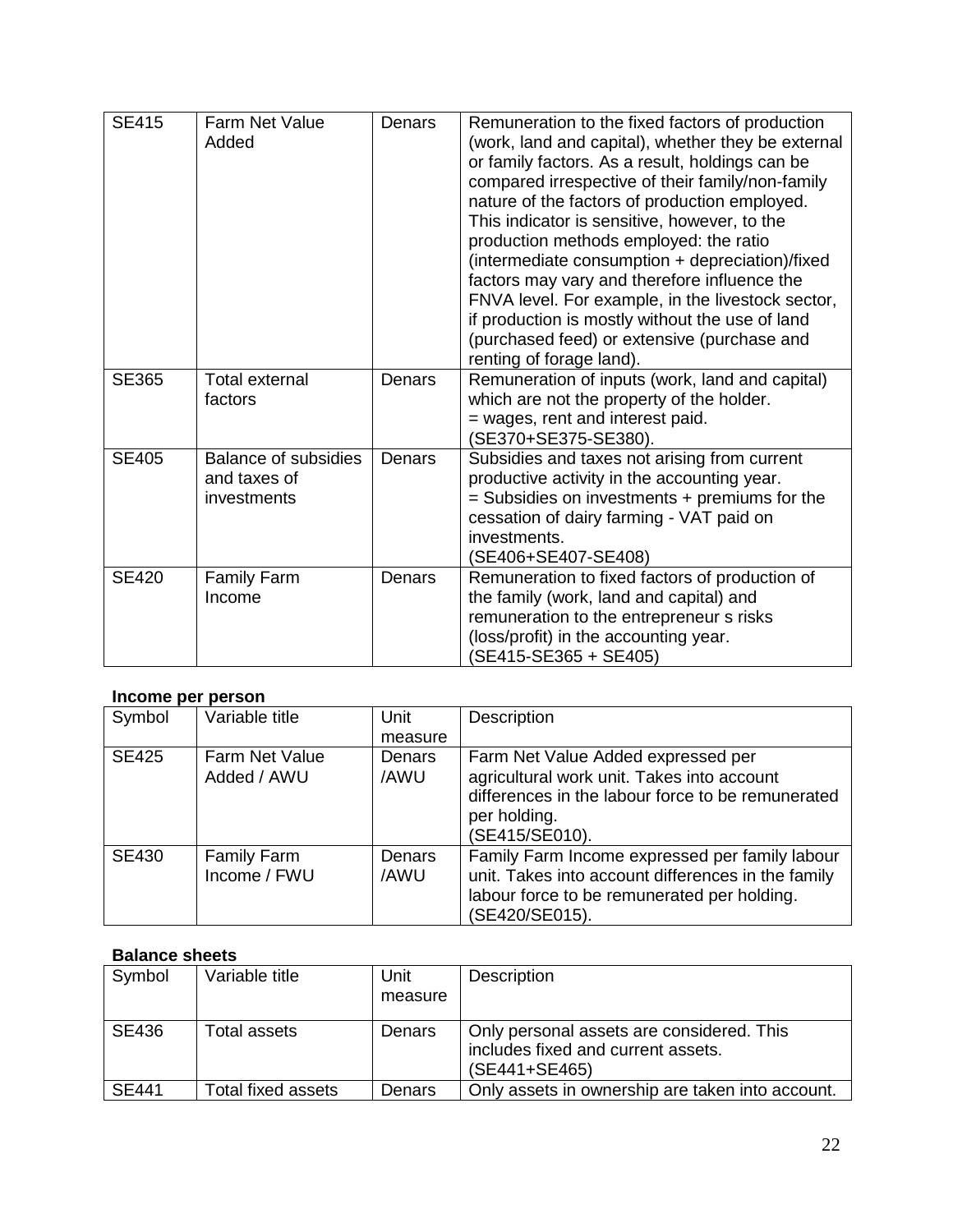|              |                                     |        | Capital indicators are based on the value of the<br>various assets at closing valuation. Also includes<br>investment in fixed assets.<br>$(SE446 + SE450 + SE455 + SE460).$         |
|--------------|-------------------------------------|--------|-------------------------------------------------------------------------------------------------------------------------------------------------------------------------------------|
| <b>SE446</b> | Land, permananent<br>crops & quotas | Denars | Agricultural land, permanent crops,<br>improvements to land, quotas and other<br>prescribed rights (including acquisition costs) and<br>forest land.                                |
| <b>SE450</b> | <b>Buildings</b>                    | Denars | Buildings and fixed equipment belonging to the<br>holder. Also, the value of the unfinished<br>investment.                                                                          |
| <b>SE455</b> | Machinery                           | Denars | Machines, tractors, cars and lorries, irrigation<br>equipment (except when of little value or used<br>only during one year). Includes value of<br>unfinished investment.            |
| <b>SE460</b> | <b>Breeding livestock</b>           | Denars | Value at closing valuation of breeding heifers,<br>dairy cows, other cows, breeding goats, ewes,<br>breeding sows.                                                                  |
| <b>SE465</b> | <b>Total current assets</b>         | Denars | Non-breeding livestock + Circulating capital<br>(Stocks of agricultural products + Other<br>circulating capital).<br>(SE470+SE475-SE480)                                            |
| <b>SE470</b> | Non-breeding<br>livestock           | Denars | Value at closing valuation of all types of livestock<br>excluding livestock for breeding.                                                                                           |
| <b>SE475</b> | Stock of agricultural<br>products   | Denars | Value at closing valuation of all crop and<br>livestock products (except young plantations).                                                                                        |
| <b>SE480</b> | Other circulating<br>capital        | Denars | Advance for crops, holdings of agricultural<br>shares, amounts receivable in the short-term,<br>cash balances in hand or at the bank (assets<br>necessary for running the holding). |
| <b>SE485</b> | <b>Total liabilities</b>            | Denars | Value at closing valuation of total of (long-,<br>medium- or short-term) loans still to be repaid.<br>(SE490 + SE495).                                                              |
| <b>SE490</b> | Long & medium-<br>term loans        | Denars | Contracted loans for a period of more than one<br>year                                                                                                                              |
| <b>SE495</b> | Short-term loans                    | Denars | Loans contracted for less than one year and<br>outstanding cash payments.                                                                                                           |
| <b>SE501</b> | Net value                           | Denars | =total assets - liabilities (SE436+SE485)                                                                                                                                           |

### **Financial indicators**

| Symbol       | Variable title          | Unit    | <b>Description</b>                                                                                                                                                                                                                                          |
|--------------|-------------------------|---------|-------------------------------------------------------------------------------------------------------------------------------------------------------------------------------------------------------------------------------------------------------------|
|              |                         | measure |                                                                                                                                                                                                                                                             |
| <b>SE506</b> | Changes in net<br>value | Denars  | $=\{$ (total assets – liabilities) of the value at tclosing<br>valuation} $-$ {(total assets $-$ liabilities) of the value<br>at opening valuation.                                                                                                         |
| <b>SE510</b> | Average farm<br>capital | Denars  | Average value ( = $[opening + closing] / 2$ ) of<br>Working capital = Livestock + Permanent crops +<br>Land improvements + Buildings + Machinery and<br>equipment + Circulating capital. Not included is<br>the value of quotas and other prescribed rights |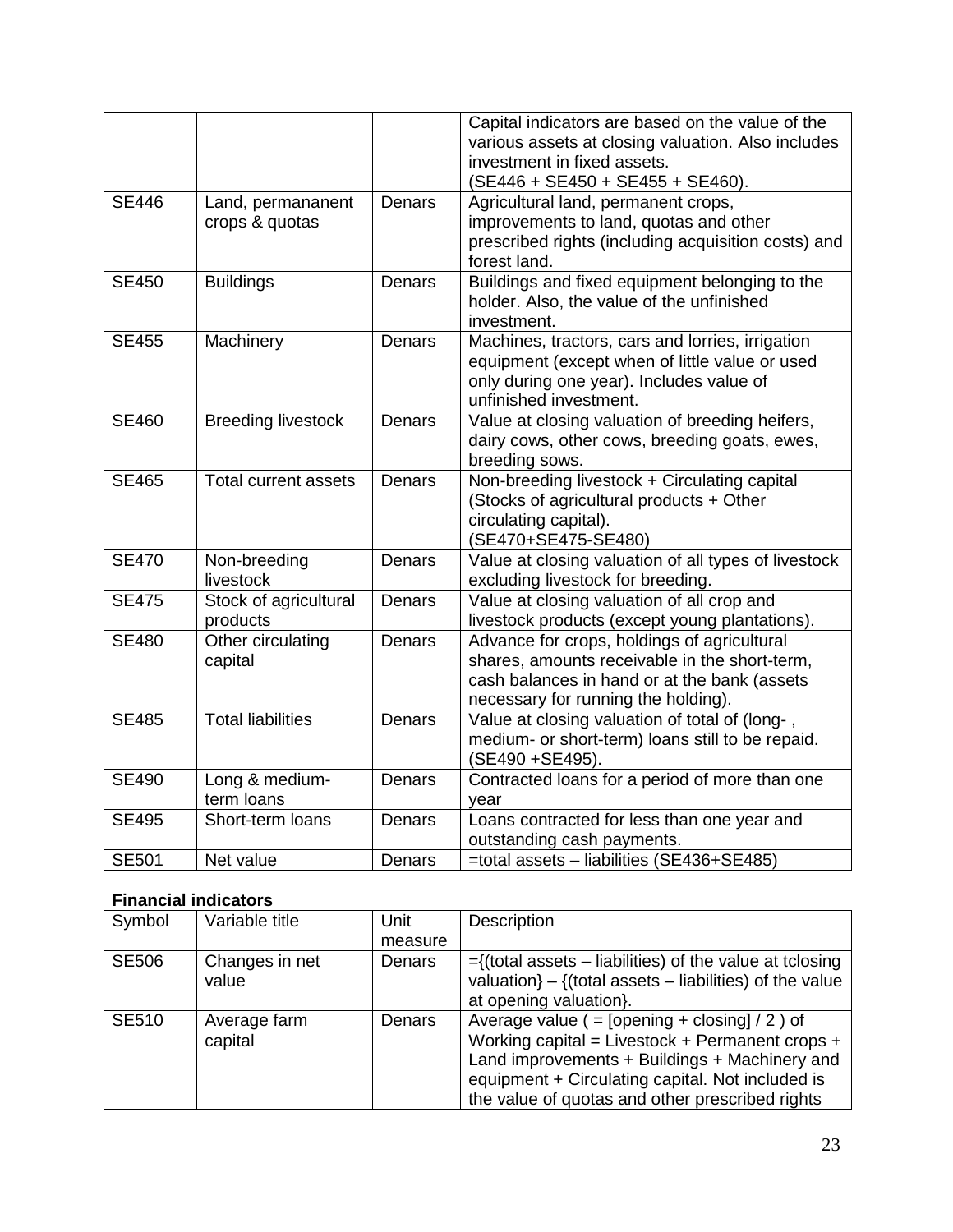| <b>SE516</b> | Gross Investment<br>on fixed assets                          | Denars | Purchase - sale of fixed assets + change in value<br>in livestock breeding.                                                                                                                                                                                                                        |
|--------------|--------------------------------------------------------------|--------|----------------------------------------------------------------------------------------------------------------------------------------------------------------------------------------------------------------------------------------------------------------------------------------------------|
| <b>SE521</b> | Net Investment on<br>fixed assets                            | Denars | Gross investments - depreciation<br>(SE516-SE530).                                                                                                                                                                                                                                                 |
| <b>SE526</b> | Cash flow (1)                                                | Denars | = The holding's capacity for saving and self-<br>$financing = Receipts - Expenditure for the$<br>accounting year, not taking into account<br>operations on capital and on debts and loans.                                                                                                         |
| <b>SE530</b> | Cash flow (2)                                                | Denars | Capacity of the farm for saving and self-<br>financing. It is calculated as follows: Cash flow<br>$(1)$ + sale of fixed assets - purchase of fixed<br>assets and investment + total value of liabilities<br>at the end of the year - a total value of liabilities<br>at the beginning of the year. |
| <b>SE532</b> | Cash flow (2)(Cash<br>Flow)/ total capital of<br>the holding | ratio  | =(Receipts - Expenditure for the accounting<br>year)/(Fixed assets + current assets)F                                                                                                                                                                                                              |

# <span id="page-23-0"></span>**4. Graphic presentation for calculation of economic indicators**

This chapter contains graphs for calculation of basic economic indicators used in the Standard Results for FADN. These graphs are developed using the materials published on the website of the European FADN system.

Graph 1 shows the method of calculation of certain basic economic indicators. Gross income of the agricultural holding is the first economic indicator of profitability of the agricultural holding. It's calculated by subtracting the sum of total intermediate consumption of the total output and adding the balance of subsidies and taxes related to current activities. Subsidies increase the gross income of the agricultural holding, while taxes (they are not considered in intermediate consumption) reduce the gross income of the agricultural holding. After deducting the depreciation from the gross income of the agricultural holding, the net added value of agricultural holding is received. In the next phase, the cost of external factors is deducted from the net added value of the agricultural sector and the balance of subsidies and taxes on investments is added. The result is a major economic indicator derived within the current activities of the agricultural holding, defined as an income of domestic agricultural holding. The given revenue consists of payments for personal manufacturing resources (work, land and capital) involved in operational activities of the agricultural holding and the risks undertaken by the operator of the agricultural business in the financial year.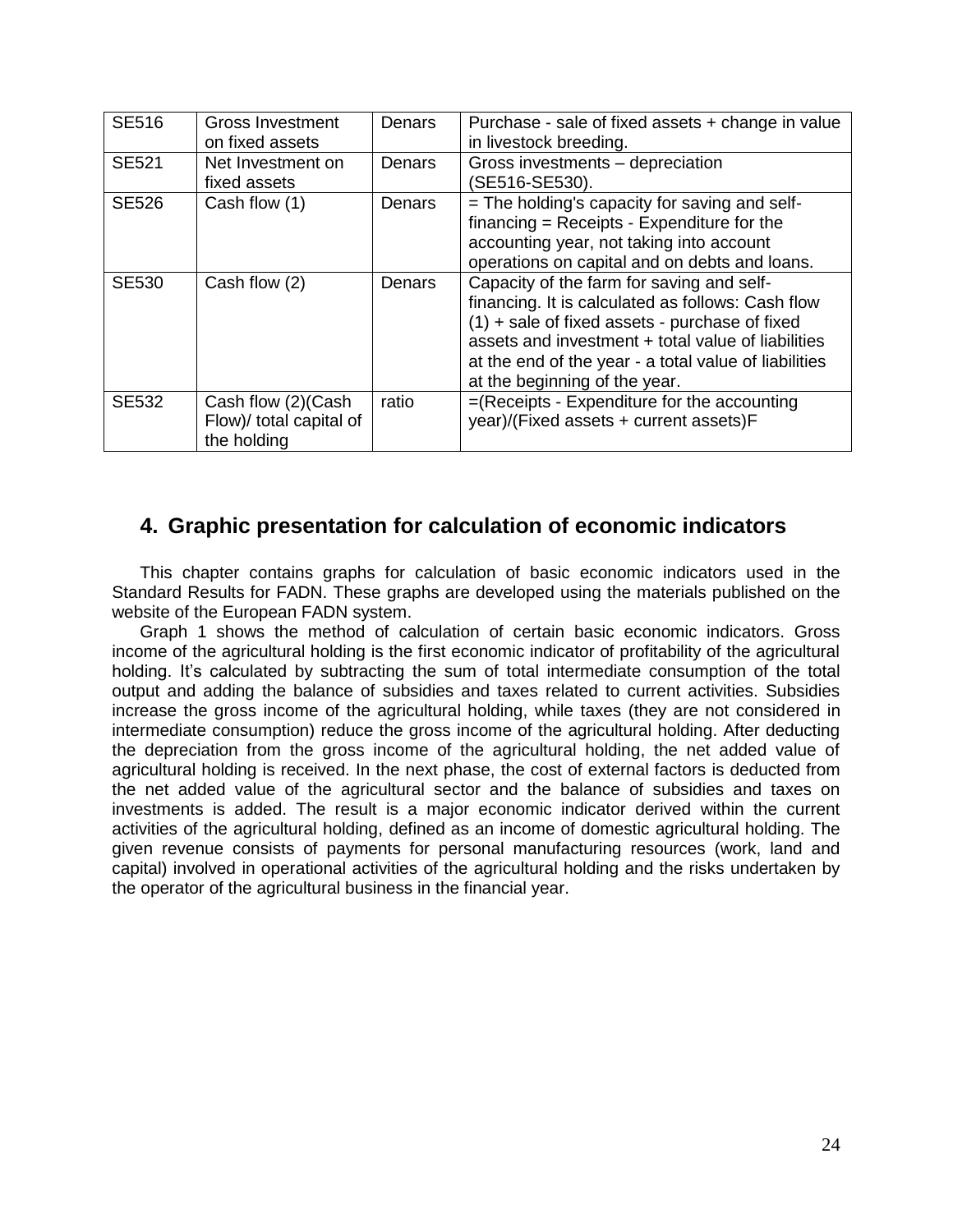

#### <span id="page-24-0"></span>**Graph 1: Calculation of main economic indicators**

Graph 2 and Graph 3 present a method of calculation of the total value of output of crops and crop production, livestock and animal products derived from operational activities of the agricultural holding.

The output calculation takes into account the sale of products, a change in inventory value, use of the agricultural land and domestic consumption.

Due to this approach, there is a complete reflection of the turnover of a finished product market transactions, free transfers and transfers of products within the operational activities of the agricultural holding.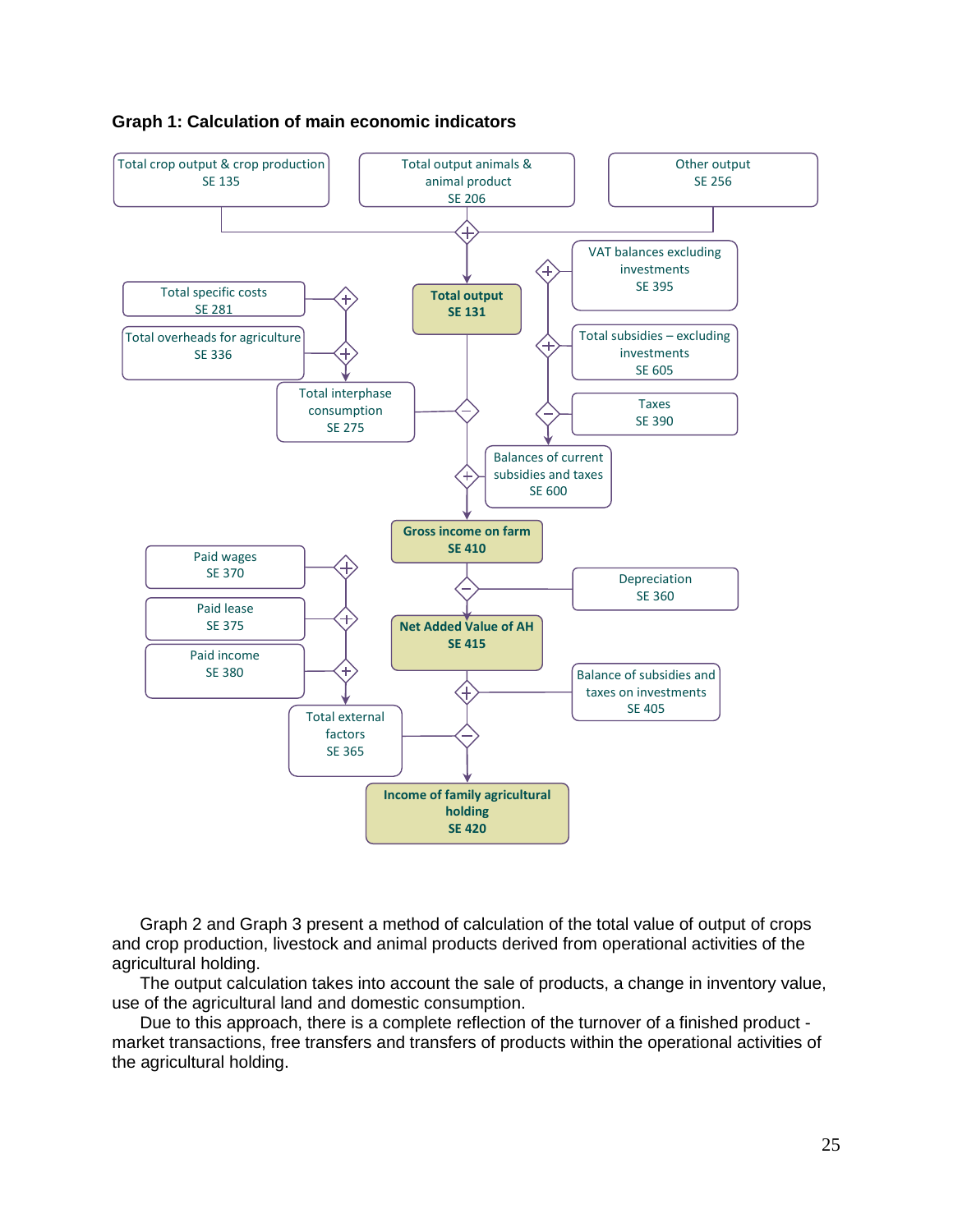### <span id="page-25-0"></span>**Graph 2: Total value of crops and crop production**



<span id="page-25-1"></span>**Graph 3: Total value of animals and animal production**

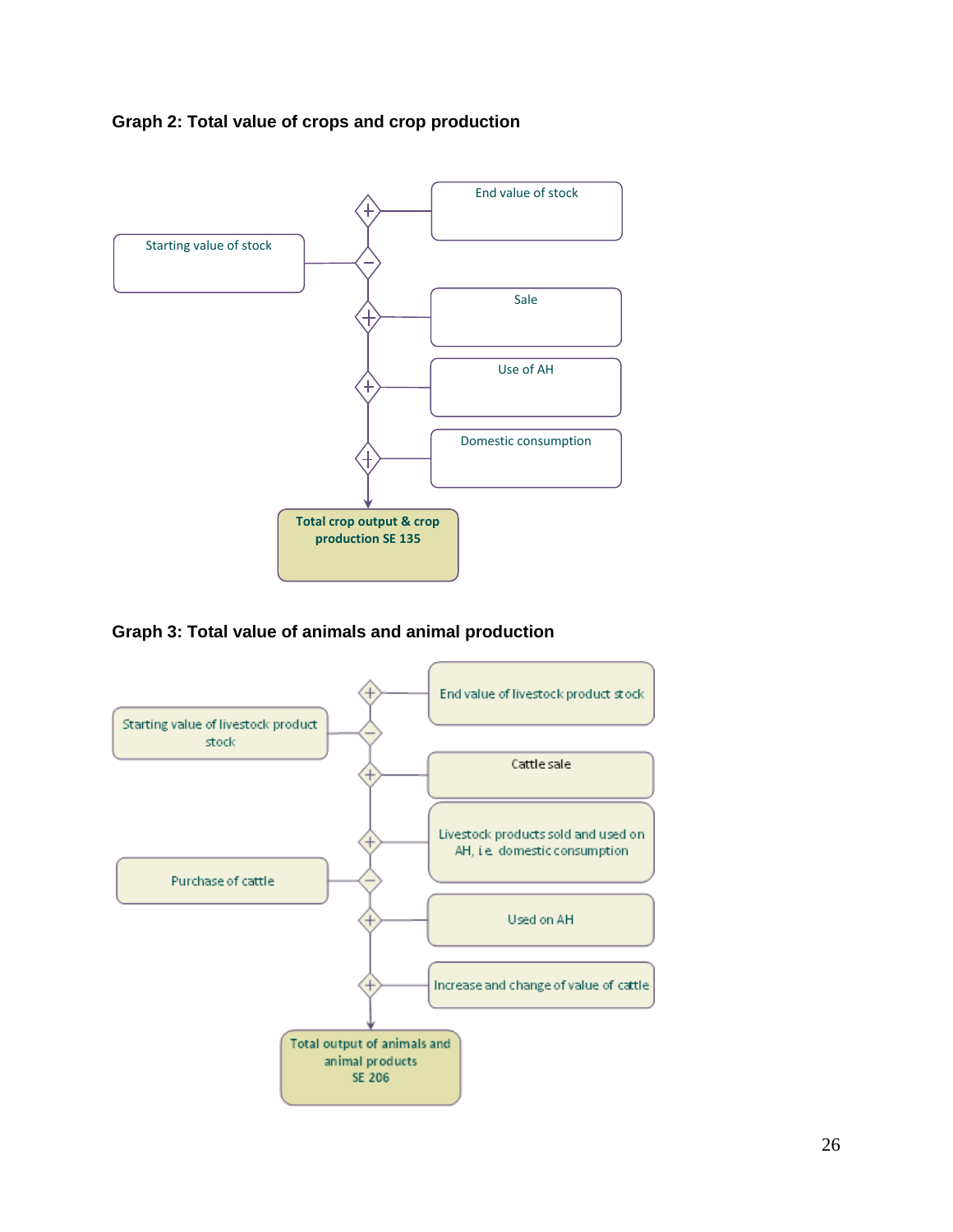The calculation of the total value of output from the animals takes into account the estimated change in the value of breeding livestock and livestock which is not for breeding. The change in value of the main livestock is a result of price changes in the financial year. The re-evaluation value of the basic livestock is presented as a systemic variable SE211.

Contrary to this, the value of the purchased livestock was obtained in the calculation of the value of the animals' output, thus the calculation of the result illustrates the implemented personal production.

Due to these reasons, the supply value of cattle is not included in the cost structure of the agricultural holding.

In the case of livestock that is not for breeding, the change in the livestock value is calculated as a difference between the final and the initial value of inventories.

Graph 4 is a method of calculating the capital of the agricultural holding according to the methodological assumptions of FADN. The current assets do not include the value of the land.

<span id="page-26-0"></span>



The balance of the agricultural holding is presented in a synthetic form. There are two groups of assets: fixed assets which consist of 4 groups of fixed assets and working capital consisting of 3 groups of working capital presented in Graph 5. The net value is calculated as the difference between the value of total assets and total liabilities.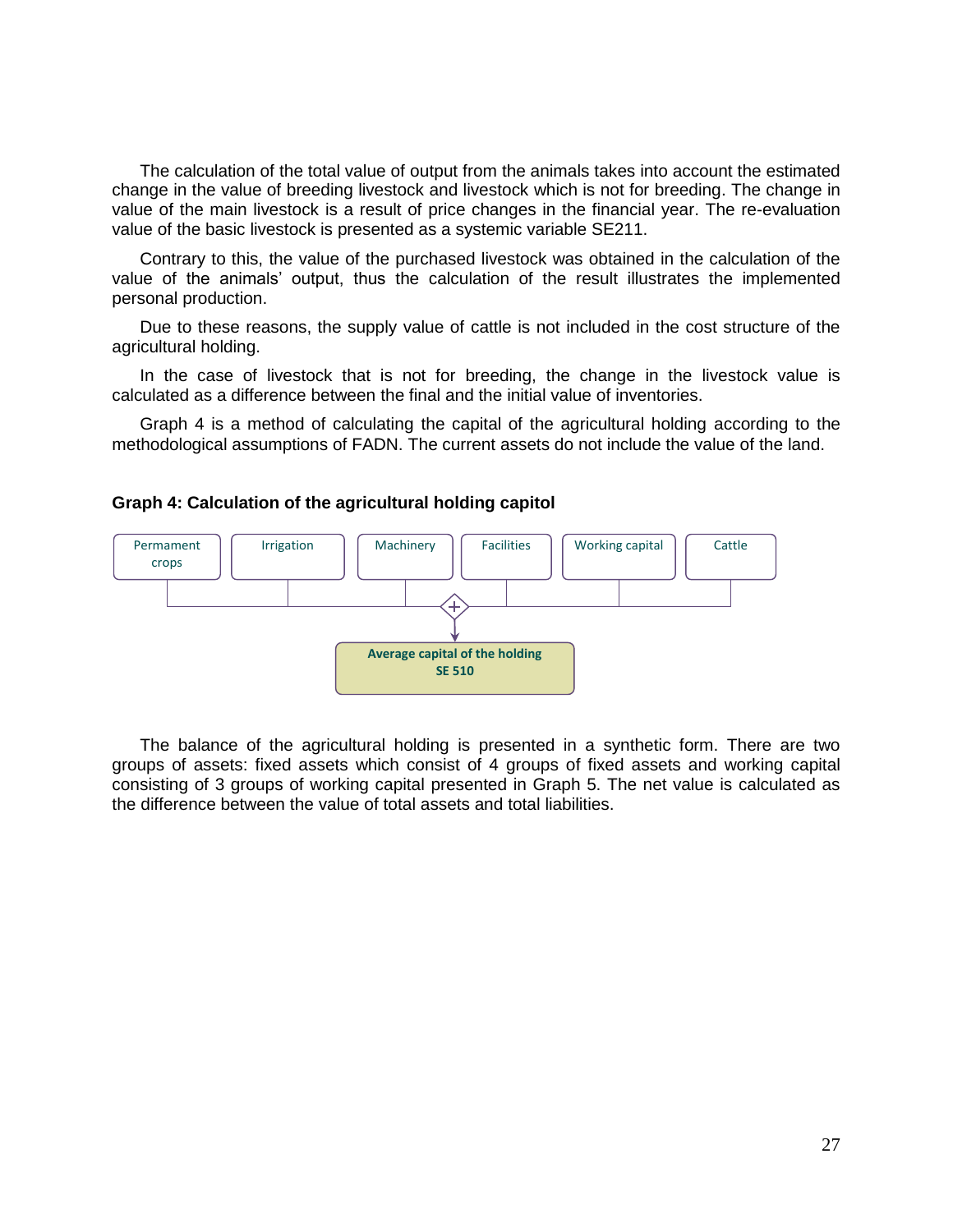

#### <span id="page-27-0"></span>**Graph 5: Calculation of certain balance statements and financial indicators**

Graph 6 shows the way two financial indicators are calculated: gross investments and net investments.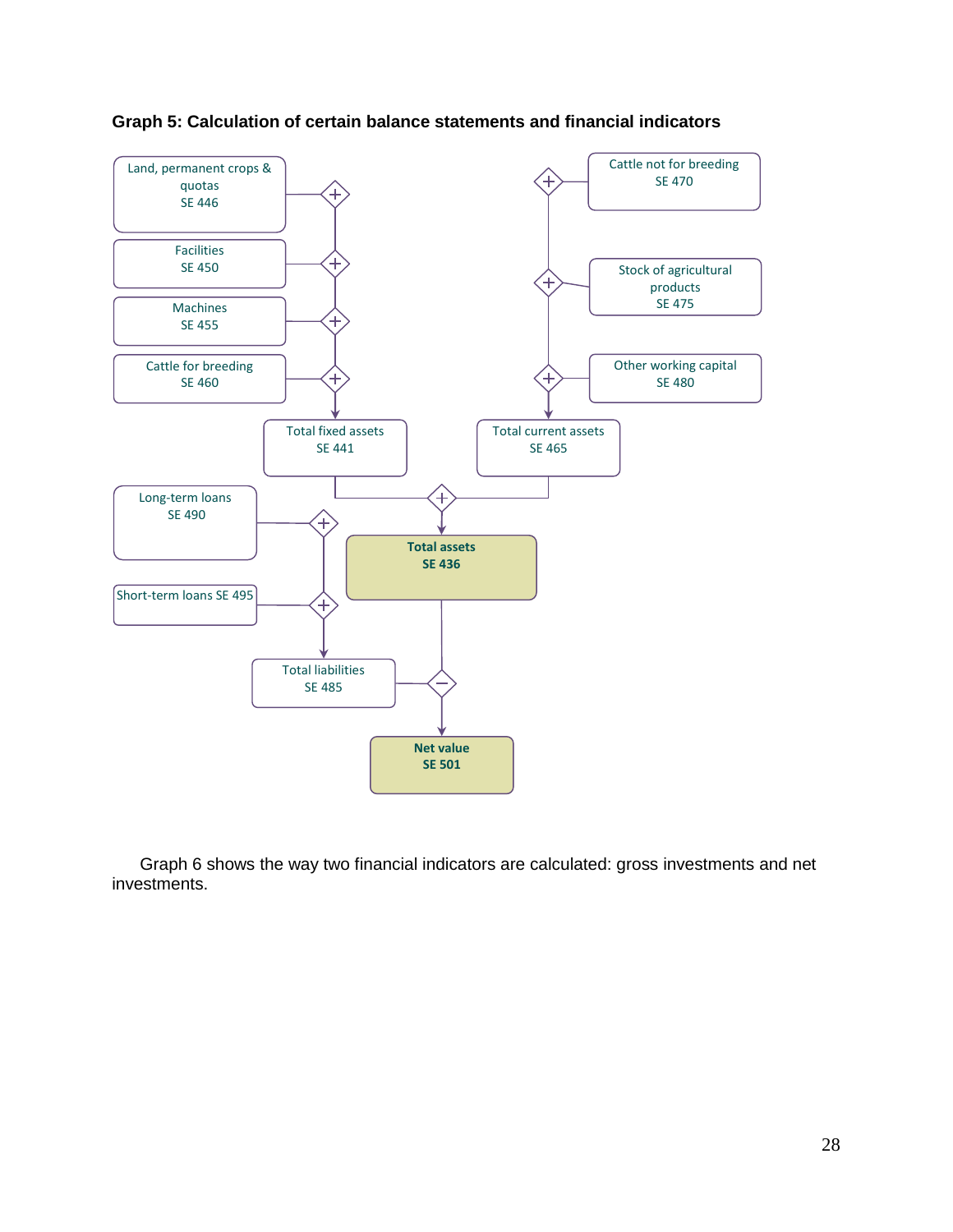<span id="page-28-0"></span>

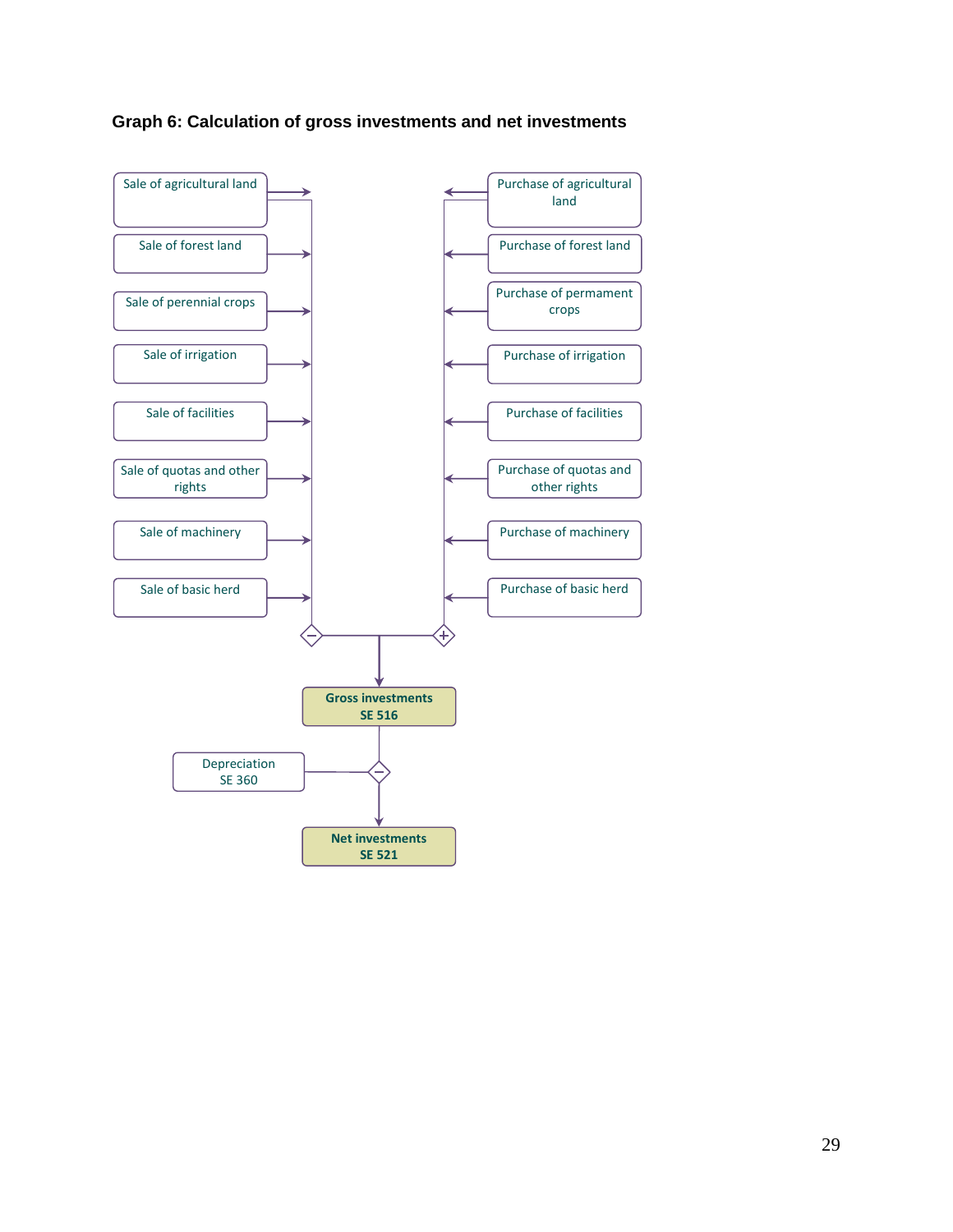# <span id="page-29-0"></span>**5. Standard results on agricultural holdings included in FADN for the accounting year of 2015**

The presented results are representative of the field of research for FADN and represent an average for specified groups of farms.

In terms of the variable Income of Family farm (SE 430), the results are presented only for agricultural holdings where the input of family work is recorded (SE 015 Input of unpaid labour)

### <span id="page-29-1"></span>**5.1 Classification of agricultural holdings based on type of agricultural production**

<span id="page-29-2"></span>**Table 3: Population and sample of agricultural holdings as per type of agricultural production**

| Symbol            | Heading              | Unit | Total  | 1. Specialist<br>field crops | 2. Specialist<br>horticulture | 3. Specialist<br>permanent<br>crops | Specialist<br>grazing<br>livestock | 5. Specialist<br>granivores | 6. Mixed<br>cropping | 7. Mixed<br>livestock<br>holdings | 8. Mixed crops<br>- livestock |
|-------------------|----------------------|------|--------|------------------------------|-------------------------------|-------------------------------------|------------------------------------|-----------------------------|----------------------|-----------------------------------|-------------------------------|
| SYS <sub>02</sub> | Farms<br>represented |      | 79.308 | 15.170                       | 4.368                         | 8.467                               | 14.272                             | 2.299                       | 7.418                | 6.534                             | 20.780                        |
|                   | SYS03 Sample Farms   |      | 548    | 95                           | 32                            | 78                                  | 134                                | 14                          | 52                   |                                   | 136                           |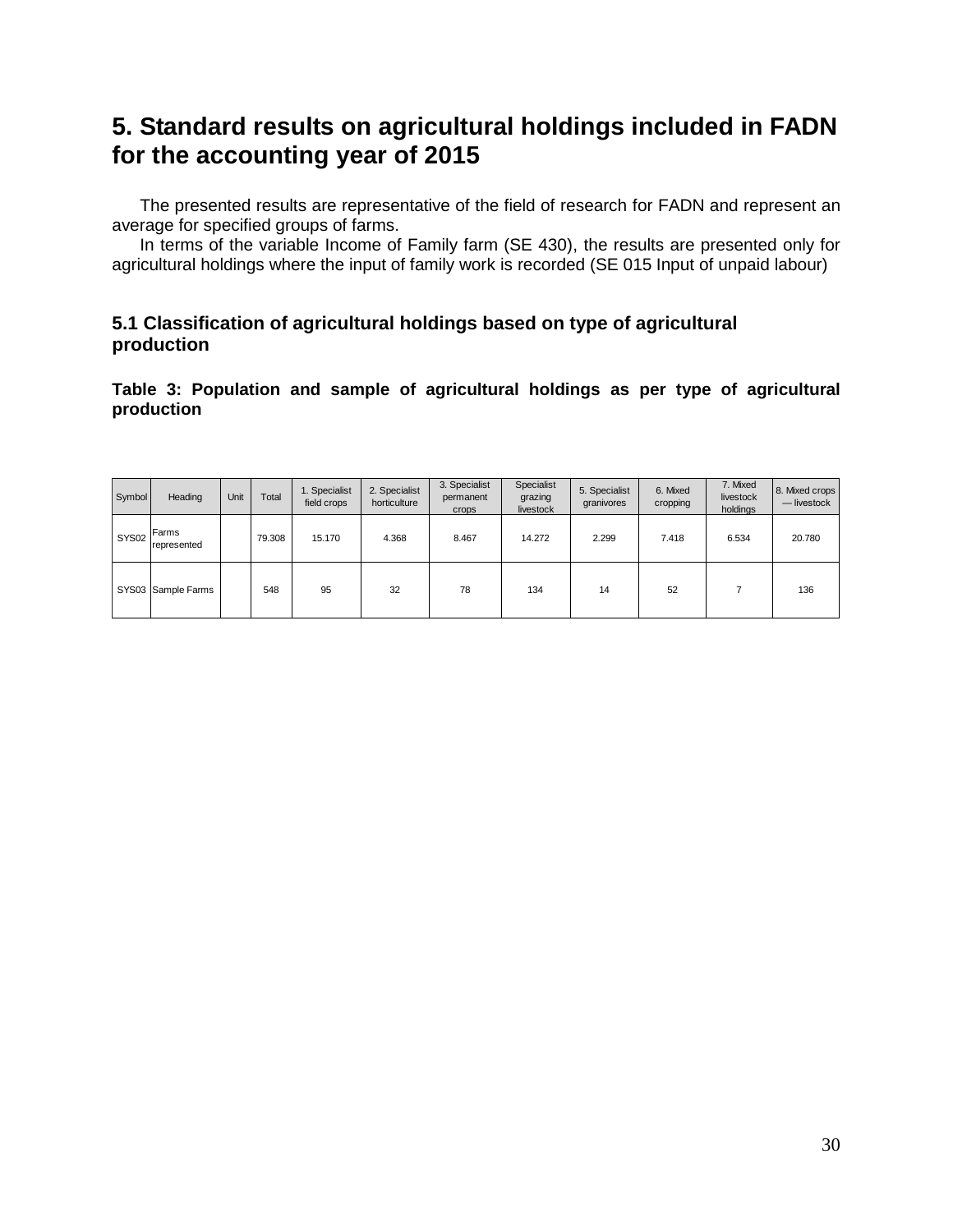| Symbol        | Heading                                   | Unit            | Total    | 1. Specialist<br>field crops | 2. Specialist<br>horticulture | 3. Specialist<br>permanent<br>crops | Specialist<br>grazing<br>livestock | 5. Specialist<br>granivores | 6. Mixed<br>cropping | 7. Mixed<br>livestock<br>holdings | 8. Mixed crops<br>$-$ livestock |
|---------------|-------------------------------------------|-----------------|----------|------------------------------|-------------------------------|-------------------------------------|------------------------------------|-----------------------------|----------------------|-----------------------------------|---------------------------------|
|               | SE 005 Economic size                      | average<br>size | 3,43     | 3,04                         | 4,60                          | 2,89                                | 4,30                               | 4,42                        | 3,34                 |                                   | 2,77                            |
|               | SE010 Total labour input                  | AWU             | 0,84     | 0,75                         | 0,85                          | 0,55                                | 1,40                               | 0,27                        | 0,81                 | $\ddot{\phantom{a}}$              | 0,56                            |
|               | SE011 Labour input                        | hours           | 1.841,73 | 1643,00                      | 1879,71                       | 1210,15                             | 3090,65                            | 603,14                      | 1784,94              |                                   | 1231,22                         |
|               | SE015 Unpaid labour input                 | <b>FWU</b>      | 0,70     | 0,68                         | 0,79                          | 0,35                                | 1,10                               | 0,27                        | 0,65                 | $\ddot{\phantom{0}}$              | 0,54                            |
|               | SE016 Unpaid labour input                 | hours           | 1.536,95 | 1486,71                      | 1732,78                       | 779,87                              | 2430,21                            | 595,42                      | 1438,46              | $\ddot{\phantom{a}}$              | 1197,00                         |
|               | SE020 Paid labour input                   | AWU             | 0,14     | 0,07                         | 0,07                          | 0,20                                | 0,30                               | $\cdot$                     | 0, 16                | $\cdot$                           | 0,02                            |
| SE021         | Paid labour input                         | hours           | 304,71   | 156,77                       | 146,93                        | 430,28                              | 660,44                             | ÷.                          | 345,98               | J.                                | 33,93                           |
| SE025         | <b>Total Utilised</b><br>Agriculture Area | ha              | 5,20     | 8,52                         | 1,54                          | 3,55                                | 6,22                               | 2,65                        | 6,55                 | ł.                                | 3,17                            |
|               | SE030 Rented UAA                          | ha              | 1,87     | 2,58                         | 0,03                          | 0,69                                | 2,74                               | 1,34                        | 4,31                 | $\cdot$                           | 0,58                            |
|               | SE035 Cereals                             | ha              | 4,79     | 8,30                         | 0,53                          | 1,29                                | 4,01                               | 1,85                        | 6,86                 |                                   | 3,14                            |
| SE041         | Other field crops                         | ha              | 1,02     | 1,26                         | 0,2                           | 0,00                                | 2,62                               | 0,58                        | 0,59                 | ł,                                | 1,36                            |
| <b>SE046</b>  | Vegetable and<br>flowers                  | ha              | 1,08     | 1,22                         | 1,12                          | 1,60                                | 0,46                               | 0, 15                       | 1,04                 |                                   | 0,56                            |
|               | SE050 Vineyards                           | ha              | 1,88     | 0,48                         | 0,37                          | 3,43                                | 0,37                               | 0,00                        | 1,23                 | ł.                                | 0,47                            |
|               | SE054 Permanent crops                     | ha              | 1,74     | 0,31                         | 0,66                          | 1,61                                | 0,49                               | 0,00                        | 0,69                 |                                   | 4,69                            |
|               | SE055 Orchards                            | ha              | 1,74     | 0,31                         | 0,66                          | 1,61                                | 0,49                               | 0,00                        | 0,69                 |                                   | 4,69                            |
|               | SE071 Furage crops                        | ha              | 3,95     | 3,40                         | 0,81                          | 1,70                                | 5,34                               | 2,18                        | 3,79                 |                                   | 2,10                            |
| <b>SE080</b>  | <b>Total livestock units</b>              | LU              | 16,01    | 3,87                         | $\ddot{\phantom{0}}$          | 0,00                                | 24,59                              | 3,19                        | 11,47                |                                   | 5,02                            |
|               | SE085 Dairy cows                          | LU              | 7,69     | 1,25                         |                               | 0,00                                | 12,04                              |                             | 85,00                |                                   | 2,89                            |
| SE090         | Other cattle                              | LU              | 4,11     | 1,58                         | $\ddot{\phantom{a}}$          | 0,00                                | 5,92                               | 2,40                        | 13,68                | $\cdot$                           | 1,15                            |
| SE095         | Sheep and goats                           | LU              | 26,59    | $\cdot$                      | 0,0                           | 0,00                                | 31,15                              | 0,92                        | 0,00                 | $\cdot$                           | 13,30                           |
| SE100 Pigs    |                                           | LU              | 1,24     | $\ddot{\phantom{a}}$         | 0,0                           | 0,00                                | 0,08                               | 2,42                        | 0,00                 | $\cdot$                           | 1,85                            |
| SE105 Polutry |                                           | LU              | 2,12     | 0,0                          | 0,0                           | 0,00                                | 0,00                               | 2,54                        | 0,00                 | $\cdot$                           | 0,00                            |
|               | SE110 Yeald of wheat                      | q/ha            | 39,73    | 37,48                        | 28,33                         | 43,51                               | 43,22                              | 31,33                       | 45,58                | $\cdot$                           | 37,27                           |
|               | SE115 Yeald of maize                      | q/ha            | 73,45    | 80,95                        | 64,93                         | 69,20                               | 73,15                              | 66,03                       | 61,72                | $\cdot$                           | 77,50                           |
|               | SE120 Stocking density/ha                 | LU/ha           | 9,36     | 2,38                         | $\Box$                        | 0,00                                | 12,57                              | 4,60                        | 9,17                 | $\ddot{\phantom{a}}$              | 5,96                            |
|               | SE125 Milk yeald-kg/cow                   | kg/cow          | 4.137,00 | 3125,00                      | 0,00                          | 0,00                                | 4794,63                            | $\ddot{\phantom{a}}$        | 900,00               |                                   | 3466,79                         |

<span id="page-30-0"></span>Table 4: Data on production selection as per type of agricultural production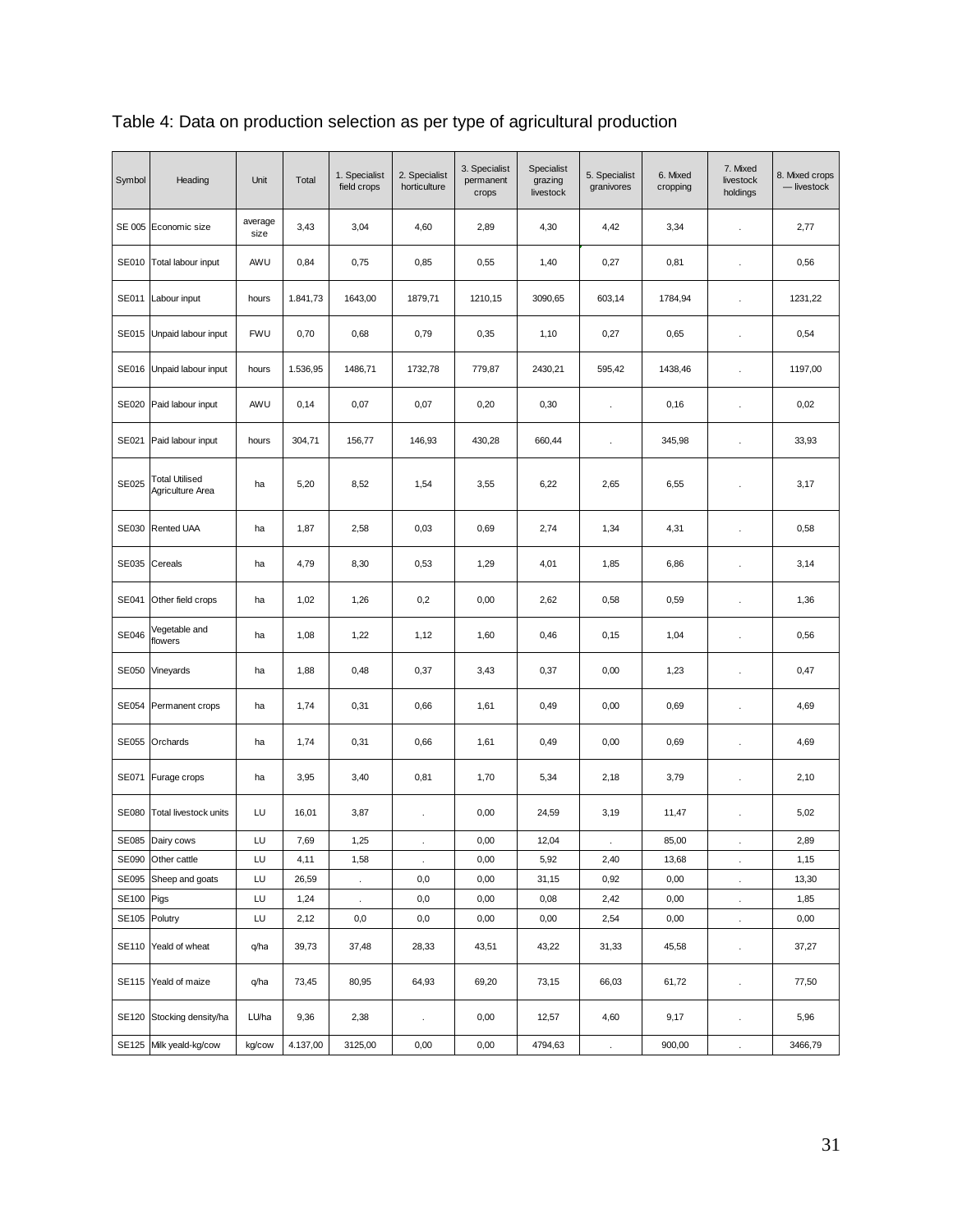| Symbol       | Heading                                                          | Unit   | Total   | 1. Specialist<br>field crops | 2. Specialist<br>horticulture | 3. Specialist<br>permanent<br>crops | Specialist<br>grazing<br>livestock | 5. Specialist<br>granivores | 6. Mixed<br>cropping | 7. Mixed<br>livestock<br>holdings | 8. Mixed crops<br>$-$ livestock |
|--------------|------------------------------------------------------------------|--------|---------|------------------------------|-------------------------------|-------------------------------------|------------------------------------|-----------------------------|----------------------|-----------------------------------|---------------------------------|
| SE131        | <b>Total output</b>                                              | denars | 711.495 | 653.190                      | 579.937                       | 579.804                             | 1.182.719                          | 287.825                     | 752.782              |                                   | 408.296                         |
| <b>SE135</b> | Total output crop<br>&crop production                            | denars | 396.742 | 612.409                      | 579.937                       | 577.095                             | 225.621                            | 128.978                     | 749.371              |                                   | 155.900                         |
|              | SE140 Cereals                                                    | denars | 98.304  | 192.781                      | 10.693                        | 11.669                              | 109.882                            | 62.374                      | 149.939              | $\mathbf{r}$                      | 52.833                          |
|              | SE145 Protein crops                                              | denars | 1.106   | 2.247                        | $\mathbf 0$                   | $\mathsf 0$                         | $\mathbf 0$                        | $\mathbf 0$                 | 1.592                | $\epsilon$                        | 1.849                           |
|              | SE150 Potatoes                                                   | denars | 16.326  | 45.280                       | 11.507                        | $\mathbf 0$                         | 9.476                              | 46.082                      | 19.465               | $\epsilon$                        | 9.926                           |
| <b>SE160</b> | Oil-seed crops                                                   | denars | 2.544   | 6.094                        | $\mathbf 0$                   | $\pmb{0}$                           | 904                                | $\mathbf 0$                 | 7.857                |                                   | 2.100                           |
|              | SE165 Industrial crops                                           | denars | 31.232  | 104.879                      | 2.070                         | $\mathbf 0$                         | 12.783                             | $\mathbf 0$                 | 1.850                | $\blacksquare$                    | 36.894                          |
| <b>SE170</b> | Vegetables<br>&Flowers                                           | denars | 100.019 | 226.420                      | 529.183                       | 8.673                               | 3.785                              | 2.500                       | 267.186              | $\cdot$                           | 8.010                           |
| SE175 Fruit  |                                                                  | denars | 57.341  | 4.781                        | 11.578                        | 301.758                             | 179                                | $\mathbf 0$                 | 81.722               | $\ddot{\phantom{0}}$              | 20.496                          |
| <b>SE185</b> | Vine and grapes                                                  | denars | 56.295  | 10.138                       | 10.768                        | 252.814                             | 1.338                              | 0                           | 156.546              | $\cdot$                           | 11.050                          |
|              | SE195 Forage area                                                | denars | 33.571  | 19.785                       | 4.135                         | 2.179                               | 87.271                             | 18.021                      | 18.210               |                                   | 12.739                          |
|              | <b>Total output livestock</b><br>SE206 & livestock<br>production | denars | 314.752 | 40.781                       | $\mathbf{0}$                  | 2.708                               | 957.097                            | 158.847                     | 3.411                |                                   | 252.395                         |
| SE216        | Cows' milk &milk<br>products                                     | denars | 95.358  | 4.104                        | $\Omega$                      | $\mathbf 0$                         | 335.849                            | 714                         | 307                  |                                   | 37.897                          |
| <b>SE220</b> | Beef and veal                                                    | denars | 62.705  | 6.209                        | $\pmb{0}$                     | 64                                  | 205.958                            | 23.214                      | 1.961                |                                   | 35.476                          |
|              | SE225 Pigmeat                                                    | denars | 7.251   | 610                          | $\mathbf 0$                   | 320                                 | 1.400                              | 101.800                     | 384                  | $\cdot$                           | 11.028                          |
|              | SE230 Sheep and goat                                             | denars | 76.682  | 29.324                       | $\mathbf 0$                   | $\mathbf 0$                         | 270.250                            | 9.542                       | 353                  | ÷.                                | 20.819                          |
| SE235        | Polutrymeat                                                      | denars | 38      | 0                            | $\pmb{0}$                     | 10                                  | $\mathbf 0$                        | 1.371                       | 0                    | $\blacksquare$                    | 6,6                             |
| SE240 Eggs   |                                                                  | denars | 567     | $\mathbf 0$                  | $\mathbf 0$                   | $\mathbf 0$                         | $\Omega$                           | 22.204                      | 0                    | $\cdot$                           | $\mathbf 0$                     |
| <b>SE245</b> | Ewes' and Goat' milk                                             | denars | 32.967  | 74                           | $\mathbf 0$                   | $\mathbf 0$                         | 128.587                            | $\mathbf 0$                 | $\mathbf 0$          | $\mathbf{r}$                      | 6.033                           |
| <b>SE251</b> | Other livestock &<br>products                                    | denars | 39.181  | 459                          | $\mathbf 0$                   | 2.313                               | 15.051                             | $\mathbf 0$                 | 403                  |                                   | 141.134                         |
| SE260        | Farmhouse<br>consumption                                         | denars | 5.877   | 19.300                       | 0                             | 65                                  | 4.495                              | 28.857                      | 115                  | ÷.                                | 1.825                           |
|              | SE265 Farm use                                                   | denars | 48.138  | 6.854                        | 1.968                         | 374                                 | 143.038                            | 9.134                       | 6.615                |                                   | 30.184                          |

# <span id="page-31-0"></span>**Table 5: Production value as per type of agricultural production**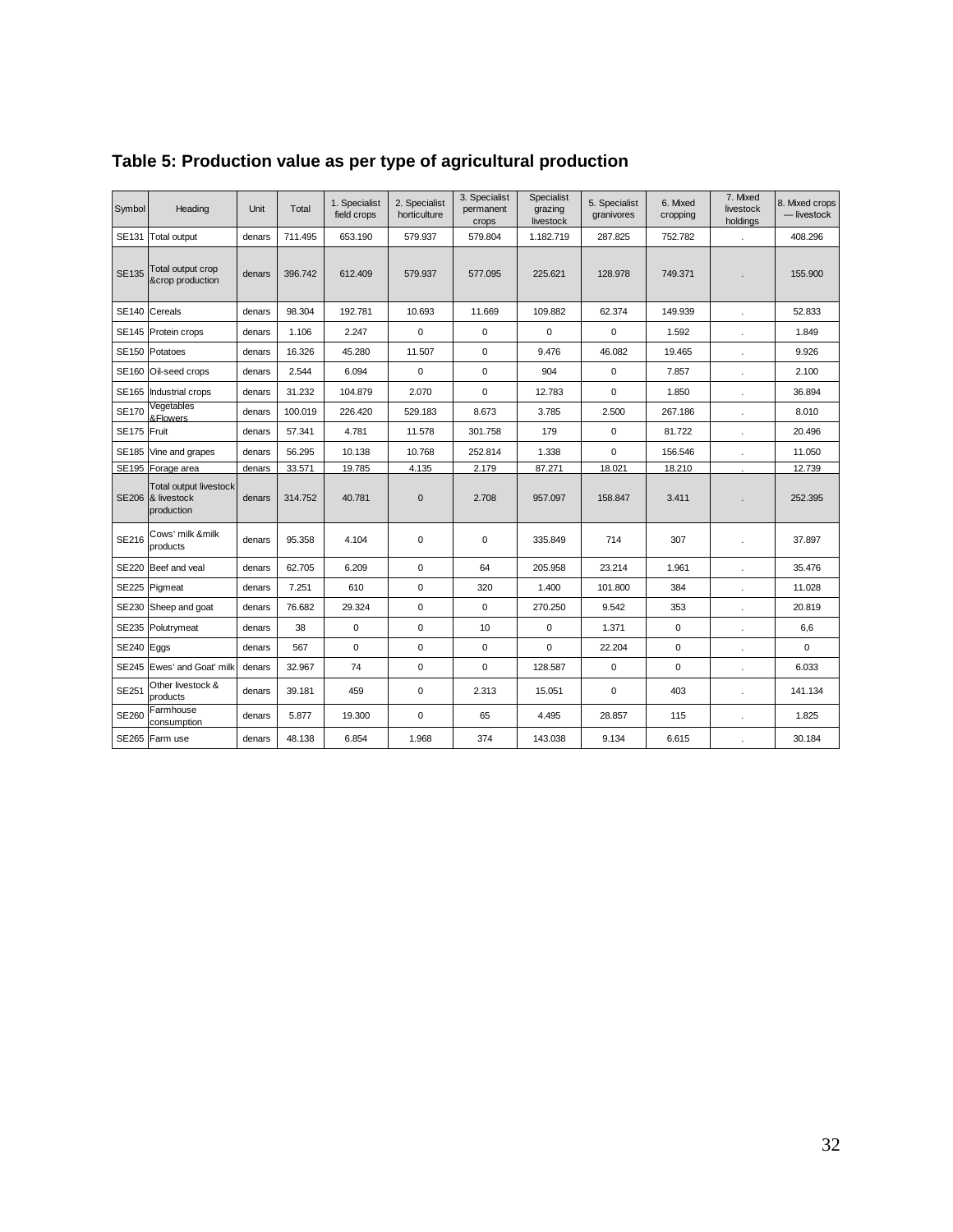| Symbol       | Heading                                       | Unit   | Total   | 1. Specialist<br>field crops | 2. Specialist<br>horticulture | 3. Specialist<br>permanent<br>crops | Specialist<br>grazing<br>livestock | 5. Specialist<br>granivores | 6. Mixed<br>cropping | 7. Mixed<br>livestock<br>holdings | 8. Mixed crops<br>- livestock |
|--------------|-----------------------------------------------|--------|---------|------------------------------|-------------------------------|-------------------------------------|------------------------------------|-----------------------------|----------------------|-----------------------------------|-------------------------------|
| <b>SE270</b> | <b>Total inputs</b>                           | denars | 354.265 | 327.618                      | 233.087                       | 293.672                             | 594.167                            | 223.006                     | 343.396              |                                   | 202.797                       |
| <b>SE275</b> | Total intermediate<br>consumption             | denars | 268.396 | 249.431                      | 163313                        | 198.973                             | 477.866                            | 117.195                     | 265.302              | $\cdot$                           | 142.831                       |
| SE281        | Total specific costs                          | denars | 199.883 | 160.581                      | 140.236                       | 129.406                             | 381.269                            | 87.772                      | 182.436              |                                   | 110.831                       |
| SE285        | Seeds and plants                              | denars | 16.640  | 32.518                       | 52.422                        | 1.926                               | 13.301                             | 14.223                      | 26.472               | $\cdot$                           | 5.594                         |
| SE290        | Seeds and plants<br>home - arown              | denars | 2.963   | 4.004                        | 226                           | 373                                 | 3.105                              | 2.153                       | 7.800                | $\mathbf{r}$                      | 2.336                         |
| SE295        | Fertilisers                                   | denars | 32.140  | 54.052                       | 38.945                        | 26.395                              | 30.172                             | 17.284                      | 47.110               | $\cdot$                           | 15.474                        |
| SE300        | Crop protection                               | denars | 19.527  | 13.615                       | 19.116                        | 77.328                              | 4.620                              | 3.921                       | 25.759               | $\mathbf{r}$                      | 4.671                         |
| SE305        | Other crop specific<br>costs                  | denars | 22.220  | 48.588                       | 22.837                        | 22.643                              | 7.647                              | 2.455                       | 69.583               |                                   | 2.651                         |
| SE310        | Feed for grazing<br>livestock                 | denars | 74.434  | 6.663                        | 2.312                         | $\mathbf 0$                         | 244.960                            | 550                         | 5.019                |                                   | 39.979                        |
| SE315        | Feed for grazing<br>livestock home -<br>grown | denars | 52.712  | 6.022                        | 2.312                         | $\mathbf 0$                         | 162.050                            | 464                         | 4.750                |                                   | 34.703                        |
| SE320        | Feed for pigs &<br>polutry                    | denars | 4.825   | 436                          | $\mathbf 0$                   | 274                                 | 647                                | 23.152                      | 153                  |                                   | 9.922                         |
| SE325        | Feed for pigs &<br>polutry home -<br>grown    | denars | 2.330   | 315                          | 0                             | 44                                  | 558                                | 8.790                       | 153                  |                                   | 4.073                         |
| SE330        | Other livestock<br>specific costs             | denars | 27.131  | 703                          | 4.375                         | 464                                 | 76.813                             | 404.032                     | 536                  |                                   | 30.200                        |
| SE336        | <b>Total farming</b><br>overheads             | denars | 68.513  | 88.849                       | 23.077                        | 69.566                              | 96.597                             | 29.422                      | 82.865               |                                   | 32.000                        |
| SE340        | Machinery & building<br>current costs         | denars | 6.934   | 6.937                        | 615                           | 4.164                               | 12.785                             | 373                         | 7.877                |                                   | 4.012                         |
| SE345        | Energy                                        | denars | 24.585  | 31.125                       | 14.382                        | 24.777                              | 32.027                             | 7.424                       | 36.710               |                                   | 11.031                        |
| SE350        | Contract work                                 | denars | 29.356  | 46.336                       | 3.499                         | 13.538                              | 46.015                             | 20.345                      | 31.841               |                                   | 15.163                        |
| SE356        | Other direct input                            | denars | 7.636   | 4.449                        | 4.579                         | 27.086                              | 5.768                              | 1.287                       | 6.436                |                                   | 1.792                         |
| SE360        | Depreciation                                  | denars | 54.936  | 59.062                       | 55.411                        | 50.663                              | 55.203                             | 103.711                     | 39.746               |                                   | 54.511                        |
| SE365        | Total external<br>factors                     | denars | 30.931  | 19.124                       | 14.362                        | 44.034                              | 61.096                             | 2.100                       | 38.346               |                                   | 5.454                         |
| SE370        | Wages paid                                    | denars | 24.177  | 10.073                       | 14.362                        | 43.577                              | 51.887                             | 500                         | 13.469               |                                   | 3.700                         |
| <b>SE375</b> | Rent paid                                     | denars | 5.390   | 9.051                        | $\mathbf 0$                   | 457                                 | 7.563                              | 1.600                       | 14.746               |                                   | 1.753                         |
| SE380        | Interest paid                                 | denars | 1.363   | $\mathbf 0$                  | 0                             | $\mathbf 0$                         | 1.645                              | $\mathbf 0$                 | 10.130               |                                   | 0                             |

<span id="page-32-0"></span>**Table 6: Expenses as per type of agricultural production**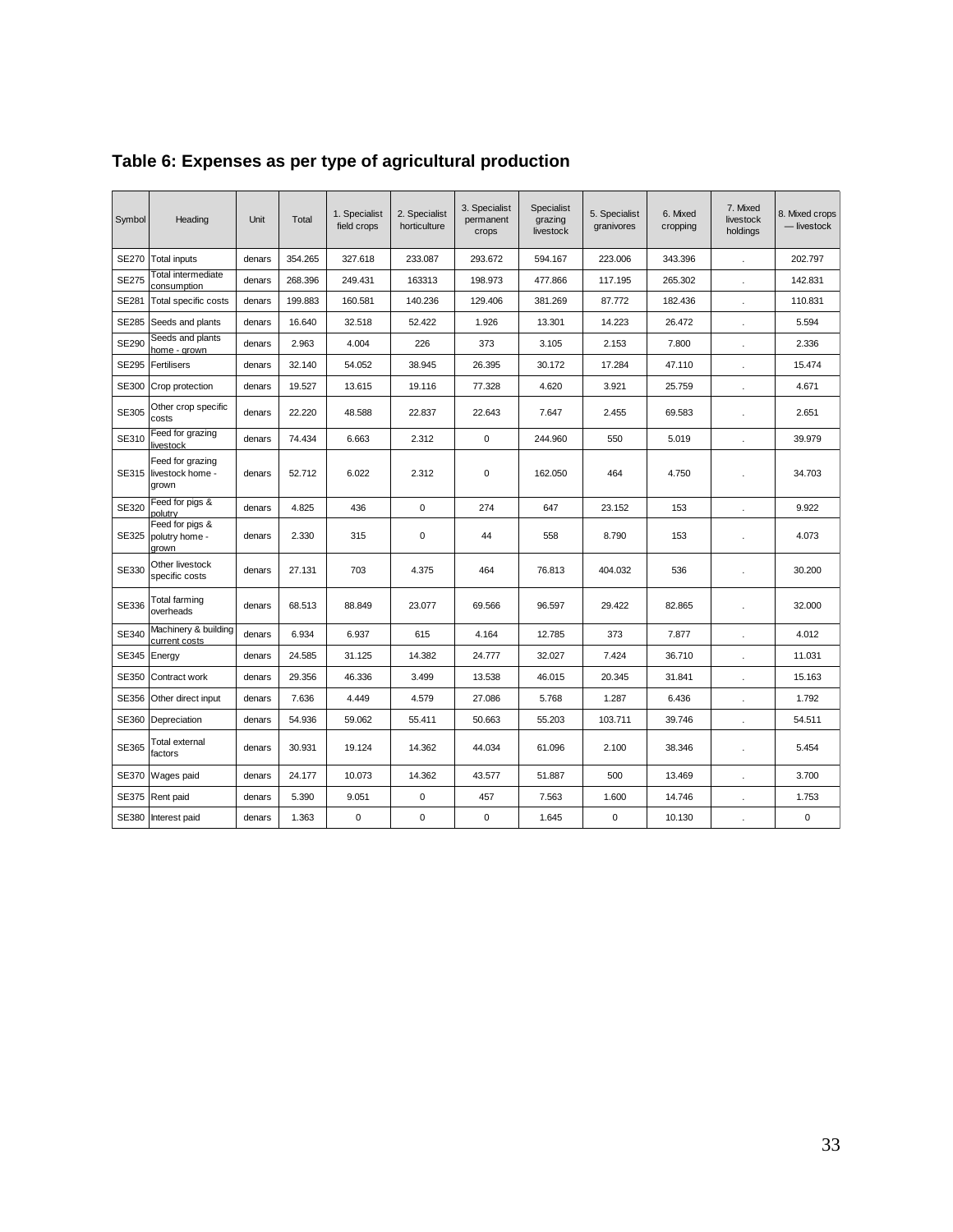<span id="page-33-0"></span>**Table 7: Subsidies for on-going activities of an agricultural holding as per type of agricultural production**

| Symbol | Heading                                      | Unit   | Total  | 1. Specialist<br>field crops | 2. Specialist<br>horticulture | 3. Specialist<br>permanent<br>crops | Specialist<br>grazing<br>livestock | 5. Specialist<br>granivores | 6. Mixed<br>cropping | 7. Mixed<br>livestock<br>holdings | 8. Mixed crops<br>— livestock |
|--------|----------------------------------------------|--------|--------|------------------------------|-------------------------------|-------------------------------------|------------------------------------|-----------------------------|----------------------|-----------------------------------|-------------------------------|
| SE605  | Total subsidies -<br>excluding on investment | denars | 75.857 | 45.327                       | 3.838                         | 48.640                              | 175.840                            | 7.655                       | 57.784               |                                   | 42.980                        |
| SE610  | Total subsidies on crop<br>production        | denars | 28.997 | 42.042                       | 2.197                         | 48.463                              | 22,777                             | 6.012                       | 57.561               |                                   | 11.608                        |
| SE613  | Other subsidies on crop<br>production        | denars | 28.997 | 42.042                       | 2.197                         | 48.463                              | 22.777                             | 6.012                       | 57.561               |                                   | 11.608                        |
| SE615  | Total subsidies on<br>livestock              | denars | 46.854 | 3.284                        | 1.640                         | 176                                 | 153.062                            | 1.642                       | 223                  | $\cdot$                           | 31.372                        |
|        | SE616 Subsidies dairying                     | denars | 17.046 | 324                          | 1.640                         | 0                                   | 56.062                             | 571                         | 28                   |                                   | 9.313                         |
| SE617  | Subsidies other cattle                       | denars | 1.261  | 235                          | 0                             | 0                                   | 4.698                              | 428                         | 194                  | $\mathbf{r}$                      | 102                           |
|        | SE618 Subsidies sheep & goat                 | denars | 24.157 | 2.724                        | $\Omega$                      | $\Omega$                            | 92.032                             | $\Omega$                    | 0                    | $\mathbf{r}$                      | 4.491                         |
|        | SE619 Other livestock<br>subsidies           | denars | 4.389  | 0                            | $\mathbf 0$                   | 176                                 | $\mathbf 0$                        | 642                         | 0                    | $\mathbf{r}$                      | 17.463                        |

<span id="page-33-1"></span>**Table 8: Balance statements on subsidies and taxes as per type of agricultural production**

| <b>Symbol</b> | Heading                                         | Unit   | Total  | 1. Specialist<br>field crops | 2. Specialist<br>horticulture | 3. Specialist<br>permanent<br>crops | Specialist<br>grazing<br>livestock | 5. Specialist<br>granivores | 6. Mixed<br>cropping | 7. Mixed<br>livestock<br>holdings | 8. Mixed crops<br>- livestock |
|---------------|-------------------------------------------------|--------|--------|------------------------------|-------------------------------|-------------------------------------|------------------------------------|-----------------------------|----------------------|-----------------------------------|-------------------------------|
| <b>SE600</b>  | Balance current<br>subsidies & taxes            | denars | 78.655 | 49.084                       | 3.885                         | 50.179                              | 176.771                            | 9.487                       | 59.979               |                                   | 48.066                        |
| SE605         | Total subsidies -<br>excluding on<br>investment | denars | 75.857 | 45.327                       | 3.838                         | 48.640                              | 175,840                            | 7.655                       | 57.784               |                                   | 42.980                        |
| SE395         | VAT balance<br>excluding on<br>investment       | denars | 244    | 3.246                        | $\Omega$                      | 0                                   | $-2.003$                           | $\Omega$                    | 1.807                |                                   | $\Omega$                      |
| SE390         | Taxes                                           | denars | 2.559  | 510                          | 46                            | 1.539                               | 2.934                              | 1.832                       | 387                  |                                   | 5.086                         |

### <span id="page-33-2"></span>**Table 9: Income per agricultural holding as per type of agricultural production**

| Symbol       | Heading                              | Unit   | Total   | 1. Specialist<br>field crops | 2. Specialist<br>horticulture | 3. Specialist<br>permanent<br><b>Crops</b> | Specialist<br>grazing<br>livestock | 5. Specialist<br>granivores | 6. Mixed<br>cropping | 7. Mixed<br>livestock<br>holdings | 8. Mixed crops<br>— livestock |
|--------------|--------------------------------------|--------|---------|------------------------------|-------------------------------|--------------------------------------------|------------------------------------|-----------------------------|----------------------|-----------------------------------|-------------------------------|
| SE131        | Total output                         | denars | 711.495 | 653.190                      | 579.937                       | 579.804                                    | 1.182.719                          | 287.825                     | 752.782              |                                   | 408.296                       |
| SE275        | Total intermediate<br>consumption    | denars | 268.396 | 249.431                      | 163.313                       | 198.973                                    | 477.866                            | 117.195                     | 265.302              |                                   | 142.831                       |
| SE600        | Balance current<br>subsidies & taxes | denars | 78.655  | 49.084                       | 3.885                         | 50.179                                     | 176.771                            | 9.487                       | 59.979               |                                   | 48.066                        |
| SE410        | Gross Farm Income                    | denars | 521.763 | 452.843                      | 420.508                       | 431.010                                    | 881.623                            | 180.117                     | 547.459              |                                   | 313.531                       |
| SE360        | Depreciation                         | denars | 54.936  | 59.062                       | 55.411                        | 50.663                                     | 55.203                             | 103.711                     | 39.746               |                                   | 54.511                        |
| SE415        | Farm Net Value<br>Added              | denars | 366.817 | 395.781                      | 365.096                       | 380.347                                    | 826.420                            | 76.406                      | 507.712              |                                   | 259.020                       |
| SE365        | <b>Total External</b><br>Factors     | denars | 30.931  | 19.124                       | 14.362                        | 44.034                                     | 61.096                             | 2.100                       | 38.346               |                                   | 5.454                         |
| <b>SE420</b> | Family Farm Income                   | denars | 435.885 | 374.656                      | 350.734                       | 336.312                                    | 765.323                            | 74.306                      | 469.365              |                                   | 253.566                       |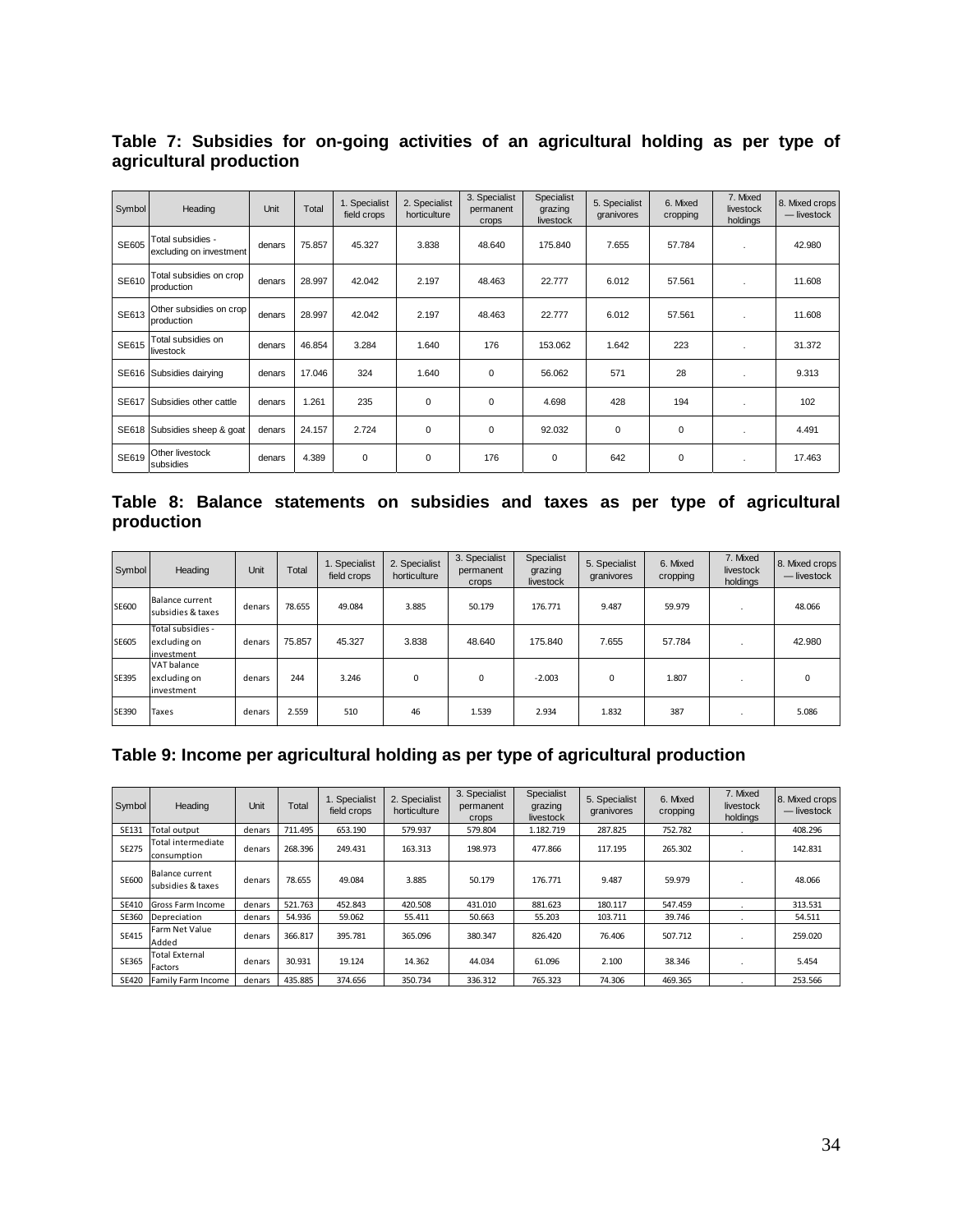<span id="page-34-0"></span>

| Table 10: Income per person as per type of agricultural production |  |  |  |  |
|--------------------------------------------------------------------|--|--|--|--|
|--------------------------------------------------------------------|--|--|--|--|

| Symbol       | Heading                     | Unit               | Total | 1. Specialist<br>field crops | 2. Specialist<br>horticulture | 3. Specialist<br>permanent<br>crops | Specialist<br>grazing<br>livestock | 5. Specialist<br>granivores | 6. Mixed<br>cropping | 7. Mixed<br>livestock<br>holdinas | 8. Mixed crops<br>- livestock |
|--------------|-----------------------------|--------------------|-------|------------------------------|-------------------------------|-------------------------------------|------------------------------------|-----------------------------|----------------------|-----------------------------------|-------------------------------|
| <b>SE425</b> | Farm Net Value<br>Added/AWU | denars/AWU 438.190 |       | 529.802                      | 427.306                       | 691.454                             | 588.266                            | 282.310                     | 625.948              |                                   | 462.938                       |
| SE430        | Family Farm<br>Income/FWU   | denars/FWU 623.929 |       | 554.408                      | 445.305                       | 948.730                             | 692.825                            | 274.551                     | 717.853              |                                   | 466.036                       |

<span id="page-34-1"></span>

|            |  | Table 11: Balance statements at the end of accounting year as per agricultural |  |  |  |  |  |
|------------|--|--------------------------------------------------------------------------------|--|--|--|--|--|
| production |  |                                                                                |  |  |  |  |  |

| Symbol       | Heading                           | Unit   | Total     | 1. Specialist<br>field crops | 2. Specialist<br>horticulture | 3. Specialist<br>permanent<br>crops | Specialist<br>grazing<br>livestock | 5. Specialist<br>granivores | 6. Mixed<br>cropping | 7. Mixed<br>livestock<br>holdings | 8. Mixed crops<br>$-$ livestock |
|--------------|-----------------------------------|--------|-----------|------------------------------|-------------------------------|-------------------------------------|------------------------------------|-----------------------------|----------------------|-----------------------------------|---------------------------------|
| SE436        | <b>Total assets</b>               | denars | 3.154.670 | 3.416.092                    | 1.361.658                     | 3.446.992                           | 4.007.821                          | 2.914.168                   | 2.466.825            | $\mathbf{r}$                      | 2.607.140                       |
| SE441        | <b>Total fixed assets</b>         | denars | 2.972.598 | 3.337.632                    | 1.332.564                     | 3.402.872                           | 3.721.238                          | 2.865.060                   | 2.392.819            | ×.                                | 2.287.817                       |
| SE446        | Land, permanent<br>crops, Quatas  | denars | 3.171.506 | 3.771.437                    | 1.765.704                     | 3.351.367                           | 3.286.262                          | 4.286.463                   | 2.432.824            |                                   | 3.021.353                       |
| <b>SE450</b> | <b>Buildings</b>                  | denars | 705.808   | 767.999                      | 546.540                       | 250.420                             | 717.163                            | 1.688.072                   | 372.751              |                                   | 989.232                         |
| <b>SE455</b> | Machinerv                         | denars | 274.514   | 280.078                      | 110.275                       | 301.925                             | 329.755                            | 238.098                     | 293.323              |                                   | 200.592                         |
| SE460        | <b>Breeding livestock</b>         | denars | 232.386   | 54.115                       | 3.125                         | 0                                   | 822.364                            | 28.571                      | 39.423               |                                   | 55.103                          |
| SE465        | Total current assets              | denars | 182.072   | 78.459                       | 29.094                        | 44.120                              | 286.583                            | 49.107                      | 74.006               |                                   | 319.323                         |
| SF470        | Non-breeding<br>livestock         | denars | 87.147    | 821                          | 468                           | 4.147                               | 133.628                            | 4.035                       | 230                  |                                   | 213.692                         |
| <b>SE475</b> | Stock of agricultural<br>products | denars | 14.177    | 7.624                        | 0                             | 1.764                               | 15.660                             | 1.523                       | 51.558               |                                   | 14.370                          |
| <b>SE480</b> | Other circulating capit           | denars | 109.102   | 85.262                       | 28.625                        | 41.737                              | 168.616                            | 46.595                      | 125.334              |                                   | 120.001                         |
| <b>SE485</b> | <b>Total liabilities</b>          | denars | 14.158    | 368                          | 0                             | 2.425                               | 21.881                             | 0                           | 88.508               |                                   | 0                               |
| SE490        | Long - term loans                 | denars | 13.834    | $\Omega$                     | 0                             | 2.425                               | 21.881                             | $\Omega$                    | 85.767               |                                   | $\mathbf 0$                     |
| <b>SE495</b> | Short - term loans                | denars | 323       | 368                          | 0                             | $\Omega$                            | 0                                  | $\Omega$                    | 2.740                |                                   | 0                               |
| SE501        | Net worth                         | denars | 3.140.512 | 3.415.724                    | 1.361.658                     | 3.444.566                           | 3.985.940                          | 2.914.168                   | 2.378.317            |                                   | 2.607.140                       |

# <span id="page-34-2"></span>**Table 12: Financial indicators as per agricultural production**

| Symbol | Heading                 | Unit   | Total     | 1. Specialist<br>field crops | 2. Specialist<br>horticulture | 3. Specialist<br>permanent<br>crops | Specialist<br>grazing<br>livestock | 5. Specialist<br>granivores | 6. Mixed<br>cropping | 7. Mixed<br>livestock<br>holdings | 8. Mixed crops<br>— livestock |
|--------|-------------------------|--------|-----------|------------------------------|-------------------------------|-------------------------------------|------------------------------------|-----------------------------|----------------------|-----------------------------------|-------------------------------|
| SE510  | Averige Farm Capital    | denars | 1.681.337 | 1.296.115                    | 773.794                       | 1.771.454                           | 2.174.157                          | 2.061.795                   | 1.149.751            |                                   | 1.779.714                     |
| SE516  | <b>Gross Investment</b> | denars | 9.088     | 315                          | 0                             | 89                                  | 23.169                             | 0                           | 1.159                |                                   | 3.935                         |
| SE521  | Net investment          | denars | $-45.847$ | $-58.746$                    | $-55.411$                     | $-50.574$                           | $-32.034$                          | $-103.711$                  | $-38.587$            |                                   | $-50.576$                     |
| SE526  | (1)Cash Flow            | denars | $-4.069$  | $-184.502$                   | $-171.252$                    | $-191.277$                          | 293.245                            | 10.195                      | $-176.822$           |                                   | 34.861                        |
| SE530  | (2) Cash Flow           | denars | $-14.872$ | $-184.818$                   | $-171.252$                    | $-191.035$                          | 262.870                            | 10.195                      | $-177.982$           |                                   | 30.926                        |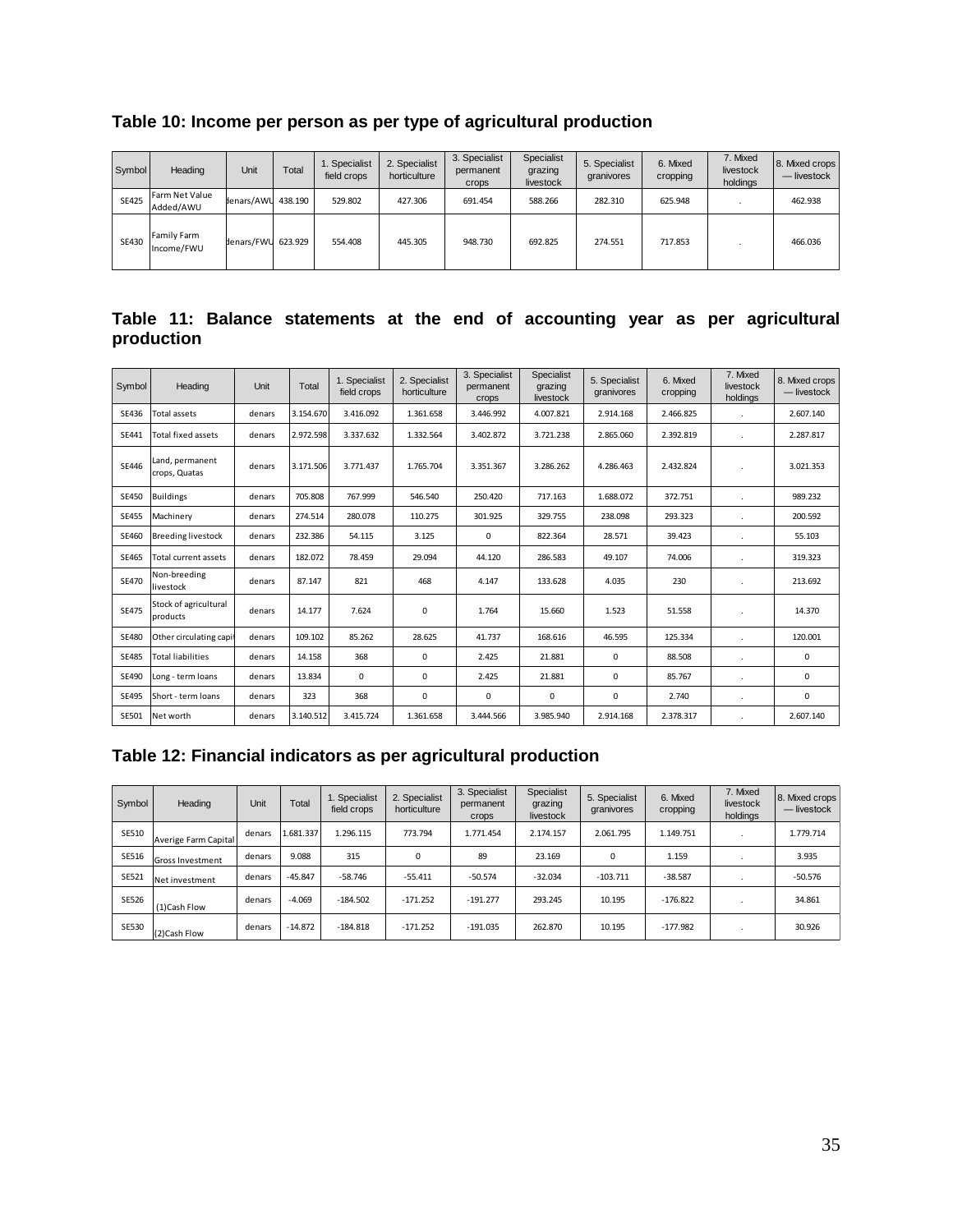# <span id="page-35-0"></span>**5.2 Classification of agricultural holdings as per economic size class**

# <span id="page-35-1"></span>**Table 13: Population and sample of agricultural holding as per economic size class**

| Symbol       | Heading            | Jnit | Total  | 2-Economic | 3-Economic | 4-Economic | 5 to 14         |
|--------------|--------------------|------|--------|------------|------------|------------|-----------------|
|              |                    |      |        | size       | size       | size       | Economic size l |
| <b>SYS02</b> | lFarms             |      | 79.308 | 35.343     | 25.414     | 12.377     | 6.174           |
|              | Irepresented       |      |        |            |            |            |                 |
|              | SYS03 Sample Farms |      | 548    | 168        | 146        | 123        | 111             |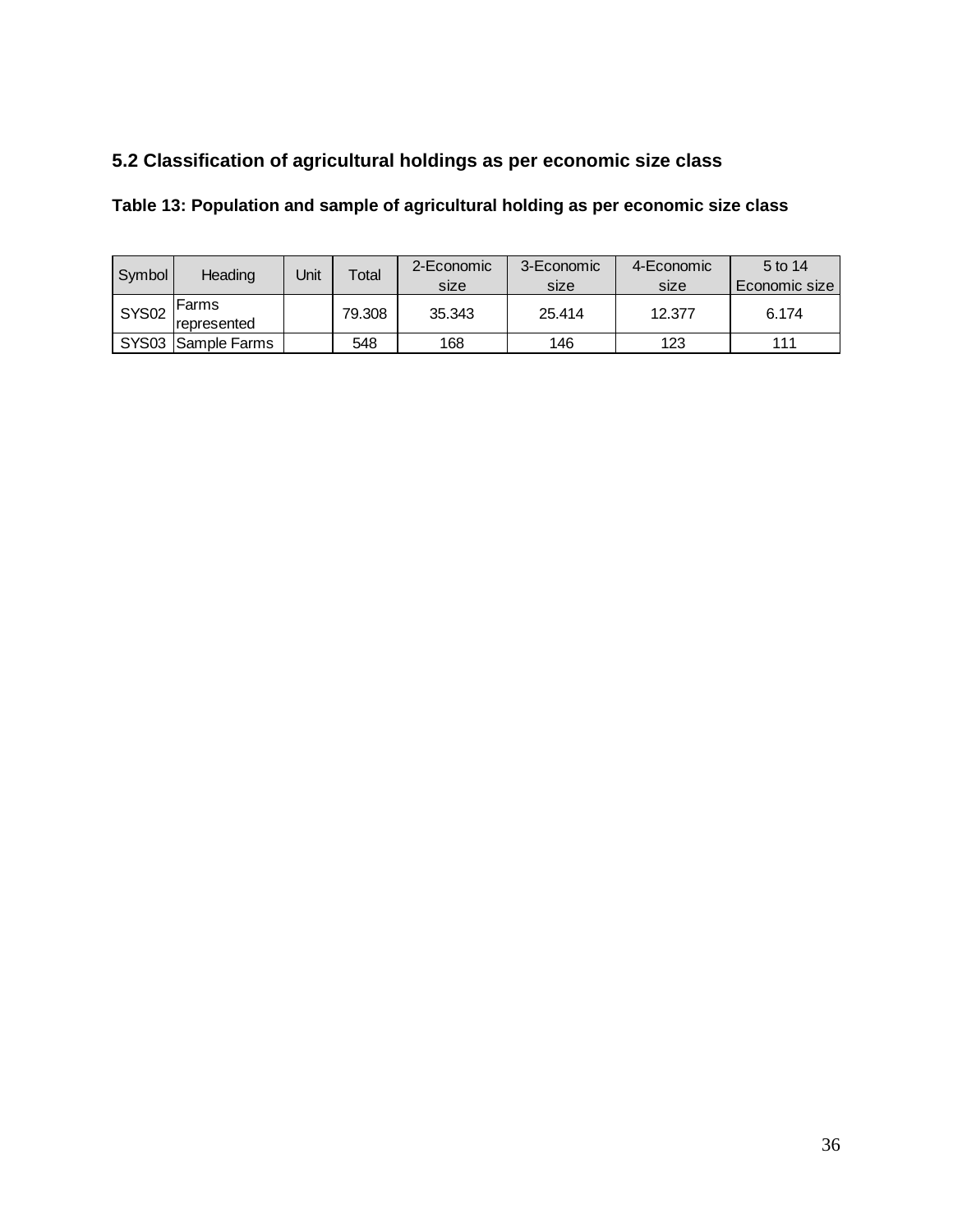| Symbol       | Heading                                   | Unit       | Total    | 2-Economic size | 3-Economic size | 4-Economic size | 5 to 14 Economic<br>size |
|--------------|-------------------------------------------|------------|----------|-----------------|-----------------|-----------------|--------------------------|
| SE010        | Total labour input                        | AWU        | 0,84     | 0,33            | 0,63            | 1,19            | 1,47                     |
| SE011        | Labour input                              | hours      | 1.841,73 | 728,72          | 1396,06         | 2647,00         | 3241,00                  |
| <b>SE015</b> | Unpaid labour input                       | <b>FWU</b> | 0,70     | 0,31            | 0,59            | 1,09            | 1,00                     |
| SE016        | Unpaid labour input                       | hours      | 1.536,95 | 680,62          | 1296,54         | 2399,72         | 2193,19                  |
| SE020        | Paid labour input                         | AWU        | 0,14     | 0,02            | 0,05            | 0,10            | 0,48                     |
| SE021        | Paid labour input                         | hours      | 304,71   | 48,00           | 99,51           | 227,71          | 1048,00                  |
| SE025        | <b>Total Utilised</b><br>Agriculture Area | ha         | 5,20     | 1,34            | 3,48            | 5,12            | 13,41                    |
| SE030        | <b>Rented UAA</b>                         | ha         | 1,87     | 0,14            | 1,23            | 1,82            | 5,38                     |
| SE035        | Cereals                                   | ha         | 4,79     | 1,65            | 2,90            | 4,36            | 11,44                    |
| SE041        | Other field crops                         | ha         | 1,02     | 0,47            | 1,45            | 1,35            | 0,57                     |
| <b>SE046</b> | Vegetable and<br>flowers                  | ha         | 1,08     | 0,19            | 0,55            | 1,14            | 2,13                     |
| SE050        | Vineyards                                 | ha         | 1,88     | 0,46            | 0,80            | 1,61            | 8,19                     |
| SE054        | Permanent crops                           | ha         | 1,74     | 0,48            | 0,94            | 2,13            | 8,82                     |
| <b>SE055</b> | Orchards                                  | ha         | 1,74     | 0,48            | 0,94            | 2,13            | 8,82                     |
| SE071        | Furage crops                              | ha         | 3,95     | 1,47            | 2,36            | 2,55            | 8,98                     |
| <b>SE080</b> | Total livestock<br>units                  | LU         | 16,01    | 1,91            | 4,50            | 14,24           | 33,85                    |
| SE085        | Dairy cows                                | LU         | 7,69     | 1,52            | 2,42            | 5,26            | 21,58                    |
| SE090        | Other cattle                              | LU         | 4,11     | 0,94            | 1,10            | 2,38            | 12,39                    |
|              | SE095 Sheep and goats                     | LU         | 26,59    | 0,86            | 7,24            | 22,64           | 43,81                    |
| SE100        | Pigs                                      | LU         | 1,24     | 0,69            | 1,45            | 0,58            | 3,05                     |
| SE105        | Polutry                                   | LU         | 2,12     | 0,14            | 0,35            | 0,00            | 2,77                     |
| <b>SE110</b> | Yeald of wheat                            | q/ha       | 39,73    | 39,14           | 40,27           | 44,81           | 31,22                    |
| <b>SE115</b> | Yeald of maize                            | q/ha       | 73,45    | 79,19           | 74,49           | 66,66           | 74,90                    |
| <b>SE120</b> | Stocking density/ha                       | LU/ha      | 9,36     | 1,85            | 3,41            | 8,55            | 18,69                    |
| <b>SE125</b> | Milk yeald-kg/cow                         | kg/cow     | 4.137,00 | 3280,00         | 3447,00         | 3441,00         | 3391,00                  |

# <span id="page-36-0"></span>**Table 14: Data for selection of production as per economic size class**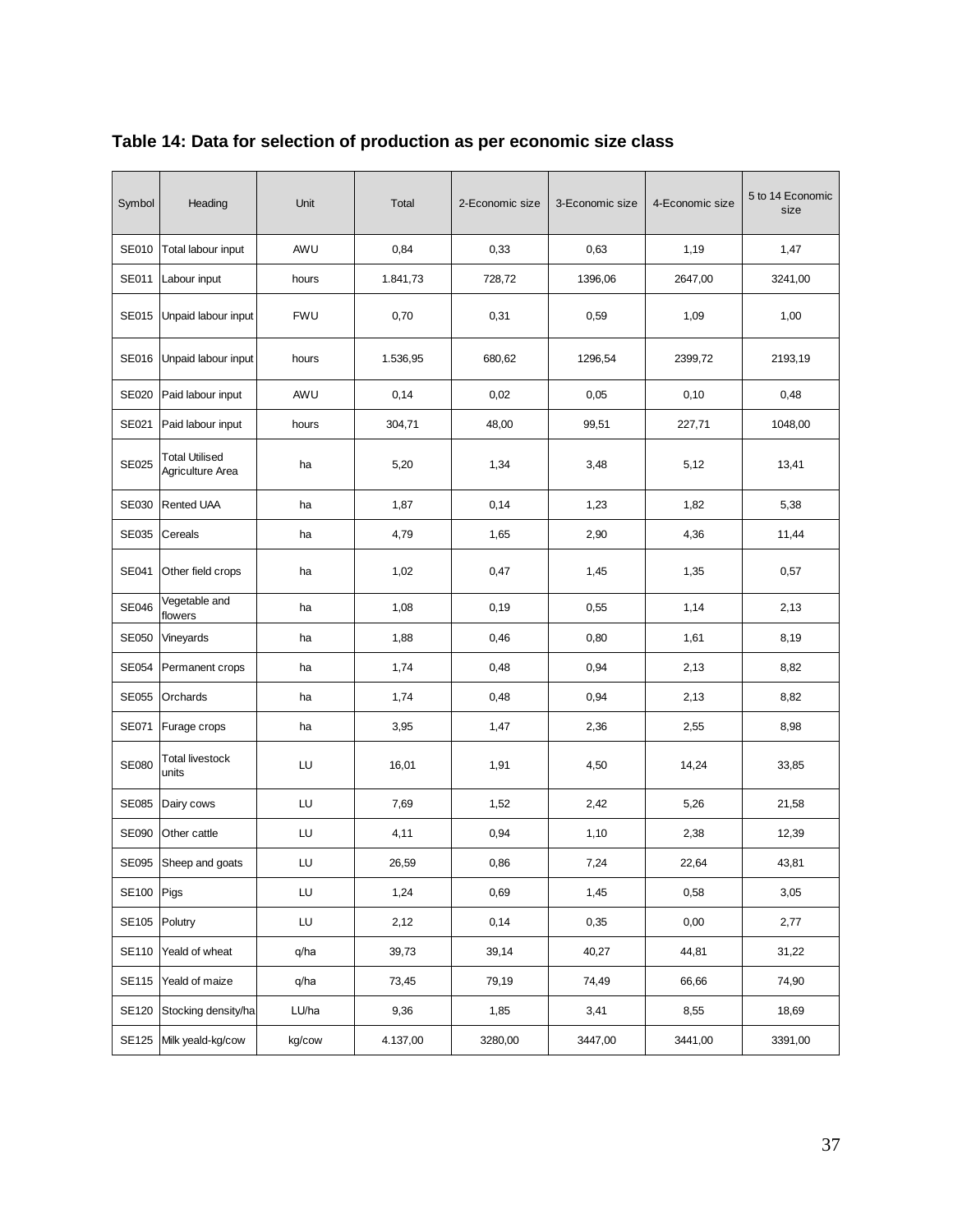| Symbol       | Heading                                          | <b>Unit</b> | Total   | 2-Economic size | 3-Economic size | 4-Economic size | 5 to 14 Economic<br>size |
|--------------|--------------------------------------------------|-------------|---------|-----------------|-----------------|-----------------|--------------------------|
| <b>SE131</b> | <b>Total output</b>                              | denars      | 711.495 | 232.618         | 504.993         | 832.113         | 1.574.237                |
| <b>SE135</b> | Total output crop &crop<br>production            | denars      | 396.742 | 159.974         | 344.722         | 456.043         | 757.805                  |
| <b>SE140</b> | Cereals                                          | denars      | 98.304  | 34.409          | 76.517          | 125.999         | 192.976                  |
|              | SE145 Protein crops                              | denars      | 1.106   | 895             | 3.123           | $\mathbf 0$     | $\mathbf 0$              |
|              | SE150 Potatoes                                   | denars      | 16.326  | 18.905          | 16.904          | 11.867          | 16.605                   |
| <b>SE160</b> | Oil-seed crops                                   | denars      | 2.544   | 428             | 7.346           | 487             | 1.710                    |
|              | SE165 Industrial crops                           | denars      | 31.232  | 4.694           | 46.129          | 74.276          | 4.108                    |
| <b>SE170</b> | Vegetables & Flowers                             | denars      | 100.019 | 23.245          | 60.332          | 92.875          | 276.062                  |
| SE175 Fruit  |                                                  | denars      | 57.341  | 42.133          | 69.487          | 64.103          | 56.888                   |
|              | SE185 Vine and grapes                            | denars      | 56.295  | 28.631          | 43.490          | 56.533          | 114.744                  |
|              | SE195 Forage area                                | denars      | 33.571  | 6.450           | 21.389          | 29.900          | 94.709                   |
| <b>SE206</b> | Total output livestock &<br>livestock production | denars      | 314.752 | 72.644          | 160.271         | 376.069         | 816.431                  |
| SE216        | Cows' milk &milk<br>products                     | denars      | 95.358  | 7.522           | 33.022          | 91.181          | 314.919                  |
| <b>SE220</b> | Beef and veal                                    | denars      | 62.705  | 6.061           | 38.961          | 58.486          | 184.343                  |
|              | SE225 Pigmeat                                    | denars      | 7.251   | 4.908           | 12.890          | 3.408           | 7.638                    |
| <b>SE230</b> | Sheep and goat                                   | denars      | 76.682  | 483             | 28.296          | 123.634         | 203.626                  |
|              | SE235 Polutrymeat                                | denars      | 38      | 5               | 6               | $\mathbf 0$     | 172                      |
| SE240 Eggs   |                                                  | denars      | 567     | $\mathbf 0$     | $\mathbf 0$     | 46              | 2.749                    |
|              | SE245   Ewes' and Goat' milk                     | denars      | 32.967  | 552             | 9.546           | 54.118          | 89.396                   |
| SE251        | Other livestock &<br>products                    | denars      | 39.181  | 53.110          | 37.548          | 45.193          | 13.583                   |
| <b>SE260</b> | Farmhouse<br>consumption                         | denars      | 5.877   | 2.077           | 14.854          | 2.715           | 3.326                    |
|              | SE265 Farm use                                   | denars      | 48.138  | 5.497           | 25.359          | 48.506          | 142.228                  |

# <span id="page-37-0"></span>**Table 15: Production value as per economic size class**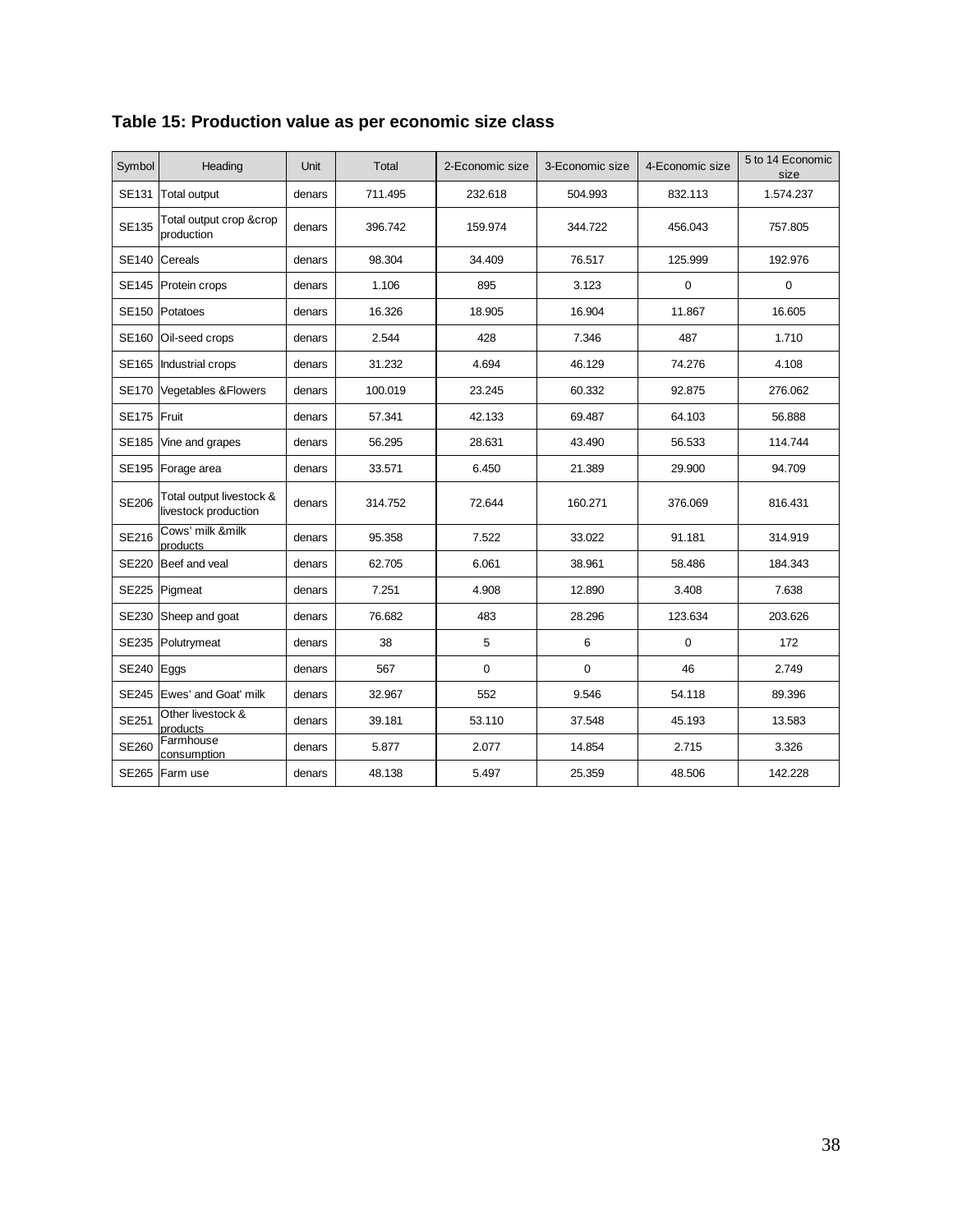| Symbol       | Heading                                    | <b>Unit</b> | Total   | 2-Economic size | 3-Economic size | 4-Economic size | 5 to 14 Economic<br>size |
|--------------|--------------------------------------------|-------------|---------|-----------------|-----------------|-----------------|--------------------------|
| <b>SE270</b> | <b>Total inputs</b>                        | denars      | 354.265 | 125.685         | 236.977         | 356.173         | 852.398                  |
| <b>SE275</b> | Total intermediate<br>consumption          | denars      | 268.396 | 76.378          | 164281          | 276.089         | 687.439                  |
| <b>SE281</b> | <b>Total specific costs</b>                | denars      | 199.883 | 54.862          | 119.067         | 202.523         | 522.746                  |
| <b>SE285</b> | Seeds and plants                           | denars      | 16.640  | 9.344           | 13.900          | 14.983          | 33.122                   |
| <b>SE290</b> | Seeds and plants home -<br>arown           | denars      | 2.963   | 838             | 2.010           | 4.421           | 5.817                    |
| <b>SE295</b> | Fertilisers                                | denars      | 32.140  | 9.296           | 23.252          | 37.974          | 71.938                   |
| <b>SE300</b> | Crop protection                            | denars      | 19.527  | 11.433          | 16.030          | 23.882          | 31.553                   |
| <b>SE305</b> | Other crop specific costs                  | denars      | 22.220  | 3.742           | 7.015           | 11.001          | 82.619                   |
| SE310        | Feed for grazing livestock                 | denars      | 74.434  | 5.226           | 35.844          | 87.449          | 215.519                  |
| SE315        | Feed for grazing livestock<br>home - grown | denars      | 52.712  | 4.363           | 25.735          | 59.556          | 153.790                  |
| SE320        | Feed for pigs & polutry                    | denars      | 4.825   | 4.740           | 5.465           | 3.142           | 5.975                    |
| <b>SE325</b> | Feed for pigs & polutry<br>home - grown    | denars      | 2.330   | 1.118           | 2.566           | 1.319           | 4.972                    |
| SE330        | Other livestock specific<br>costs          | denars      | 27.131  | 10.241          | 15.548          | 19.668          | 76.201                   |
| SE336        | Total farming overheads                    | denars      | 68.513  | 21.515          | 45.214          | 73.565          | 164.692                  |
| SE340        | Machinery & building<br>current costs      | denars      | 6.934   | 2.253           | 3.425           | 6.981           | 18.584                   |
| SE345        | Energy                                     | denars      | 24.585  | 8.295           | 15.939          | 27.336          | 57.564                   |
| SE350        | Contract work                              | denars      | 29.356  | 9.417           | 22.675          | 34.257          | 62.889                   |
| SE356        | Other direct input                         | denars      | 7.636   | 1.549           | 3.173           | 4.990           | 25.653                   |
| SE360        | Depreciation                               | denars      | 54.936  | 45.005          | 58.380          | 54.804          | 65.583                   |
| SE365        | Total external factors                     | denars      | 30.931  | 4.301           | 14.315          | 25.279          | 99.355                   |
| <b>SE370</b> | Wages paid                                 | denars      | 24.177  | 4.120           | 10.850          | 19.108          | 77.678                   |
| <b>SE375</b> | Rent paid                                  | denars      | 5.390   | 180             | 3.465           | 6.171           | 14.944                   |
| SE380        | Interest paid                              | denars      | 1.363   | 0               | 0               | $\mathbf 0$     | 6.732                    |

# <span id="page-38-0"></span>**Table 16: Expenses as per economic size class**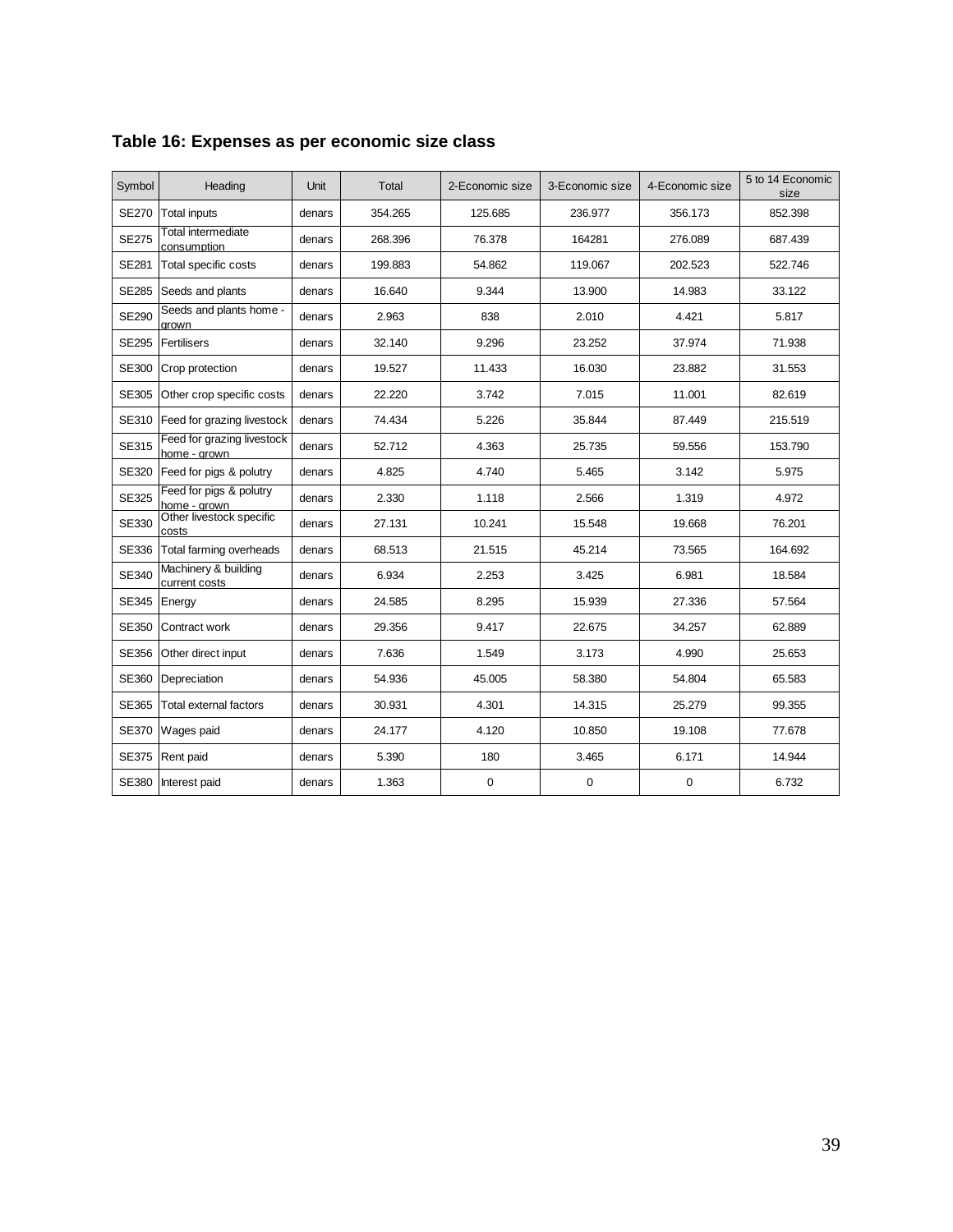| Symbol | Heading                                      | Unit   | Total  | 2-Economic size | 3-Economic size | 4-Economic size | 5 to 14 Economic<br>size |
|--------|----------------------------------------------|--------|--------|-----------------|-----------------|-----------------|--------------------------|
| SE605  | Total subsidies - excluding<br>on investment | denars | 75.857 | 18.645          | 38.483          | 88.690          | 197.357                  |
| SE610  | Total subsidies on crop<br>production        | denars | 28.997 | 9.949           | 21.977          | 39.806          | 55.082                   |
| SE613  | Other subsidies on crop<br>production        | denars | 28.997 | 9.949           | 21.977          | 39.806          | 55.082                   |
| SE615  | Total subsidies on<br>livestock              | denars | 46.854 | 8.696           | 16.506          | 48.884          | 142.275                  |
| SE616  | Subsidies dairying                           | denars | 17.046 | 447             | 6.746           | 16.351          | 56.486                   |
| SE617  | Subsidies other cattle                       | denars | 1.261  | 116             | 293             | 1.074           | 4.472                    |
| SE618  | Subsidies sheep & goat                       | denars | 24.157 | 110             | 3.930           | 29.466          | 81.273                   |
| SE619  | Other livestock subsidies                    | denars | 4.389  | 8.022           | 5.535           | 1.991           | 43                       |

<span id="page-39-0"></span>**Table 17: Subsidies for on-going activities of an agricultural holding as per economic size class** 

# <span id="page-39-1"></span>**Table 18: Balance statements on subsidies and taxes as per economic size class**

| Symbol       | Heading                                      | Unit   | Total  | 2-Economic size | 3-Economic size | 4-Economic size | 5 to 14 Economic<br>size |
|--------------|----------------------------------------------|--------|--------|-----------------|-----------------|-----------------|--------------------------|
| SE600        | Balance current subsidies<br>& taxes         | denars | 78.655 | 20.307          | 41.228          | 91.013          | 202.501                  |
| <b>SE605</b> | Total subsidies - excluding<br>on investment | denars | 75.857 | 18.645          | 38.483          | 88.690          | 197.357                  |
| SE395        | VAT balance excluding on<br>linvestment      | denars | 244    | 0               | 0               | 0               | 1.207                    |
| SE390        | <b>Taxes</b>                                 | denars | 2.559  | 1.661           | 2.744           | 2.322           | 3.936                    |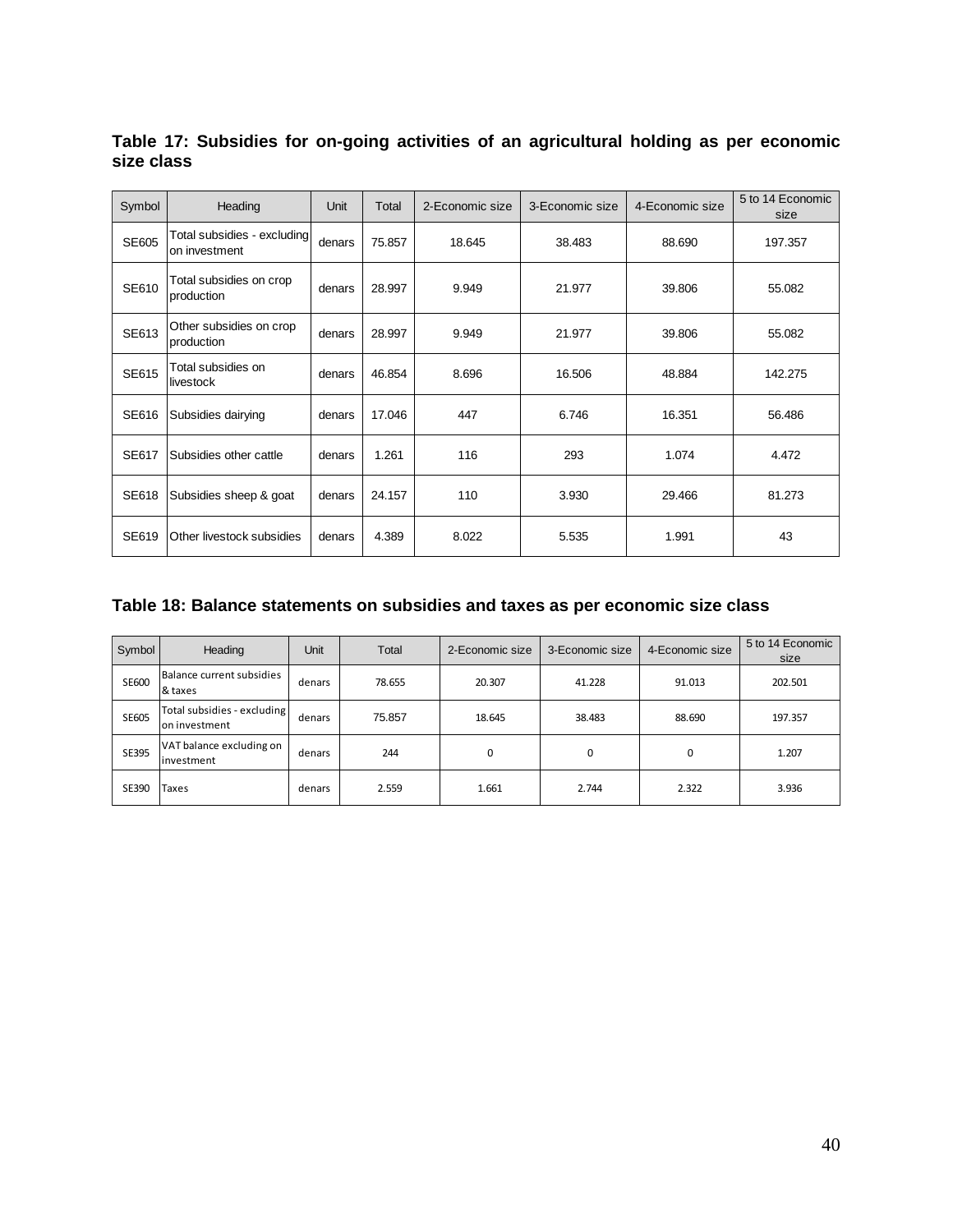| Symbol       | Heading                                     | Unit   | Total   | 2-Economic size | 3-Economic size | 4-Economic size | 5 to 14 Economic<br>size |
|--------------|---------------------------------------------|--------|---------|-----------------|-----------------|-----------------|--------------------------|
| SE131        | Total output                                | denars | 711.495 | 232.618         | 504.993         | 832.113         | 1.574.237                |
| SE275        | <b>Total intermediate</b><br>consumption    | denars | 268.396 | 76.378          | 164.281         | 276.089         | 687.439                  |
| SE600        | <b>Balance current</b><br>subsidies & taxes | denars | 78.655  | 20.307          | 41.228          | 91.013          | 202.501                  |
| SE410        | Gross Farm Income                           | denars | 521.763 | 176.547         | 381.941         | 647.037         | 1.089.298                |
| SE360        | Depreciation                                | denars | 54.936  | 45.005          | 58.380          | 54.804          | 65.583                   |
| SE415        | Farm Net Value<br>Added                     | denars | 366.817 | 131.542         | 323.560         | 592.232         | 1.023.715                |
| SE365        | <b>Total External Factors</b>               | denars | 30.931  | 4.301           | 14.315          | 25.279          | 99.355                   |
| <b>SE420</b> | Family Farm Income                          | denars | 435.885 | 127.240         | 309.244         | 566.953         | 924.359                  |

# <span id="page-40-0"></span>**Table 19: Income per agricultural holding as per economic size class**

### <span id="page-40-1"></span>**Table 20: Income per person as per economic size class**

| Symbol       | Heading                     | Unit       | Total   | 2-Economic size | 3-Economic size | 4-Economic size | 5 to 14 Economic<br>size |
|--------------|-----------------------------|------------|---------|-----------------|-----------------|-----------------|--------------------------|
| <b>SE425</b> | Farm Net Value<br>Added/AWU | denars/AWU | 438.190 | 397.179         | 509.890         | 495.888         | 694.860                  |
| SE430        | Family Farm<br>Income/FWU   | denars/FWU | 623.929 | 411.284         | 524.733         | 519.768         | 927.229                  |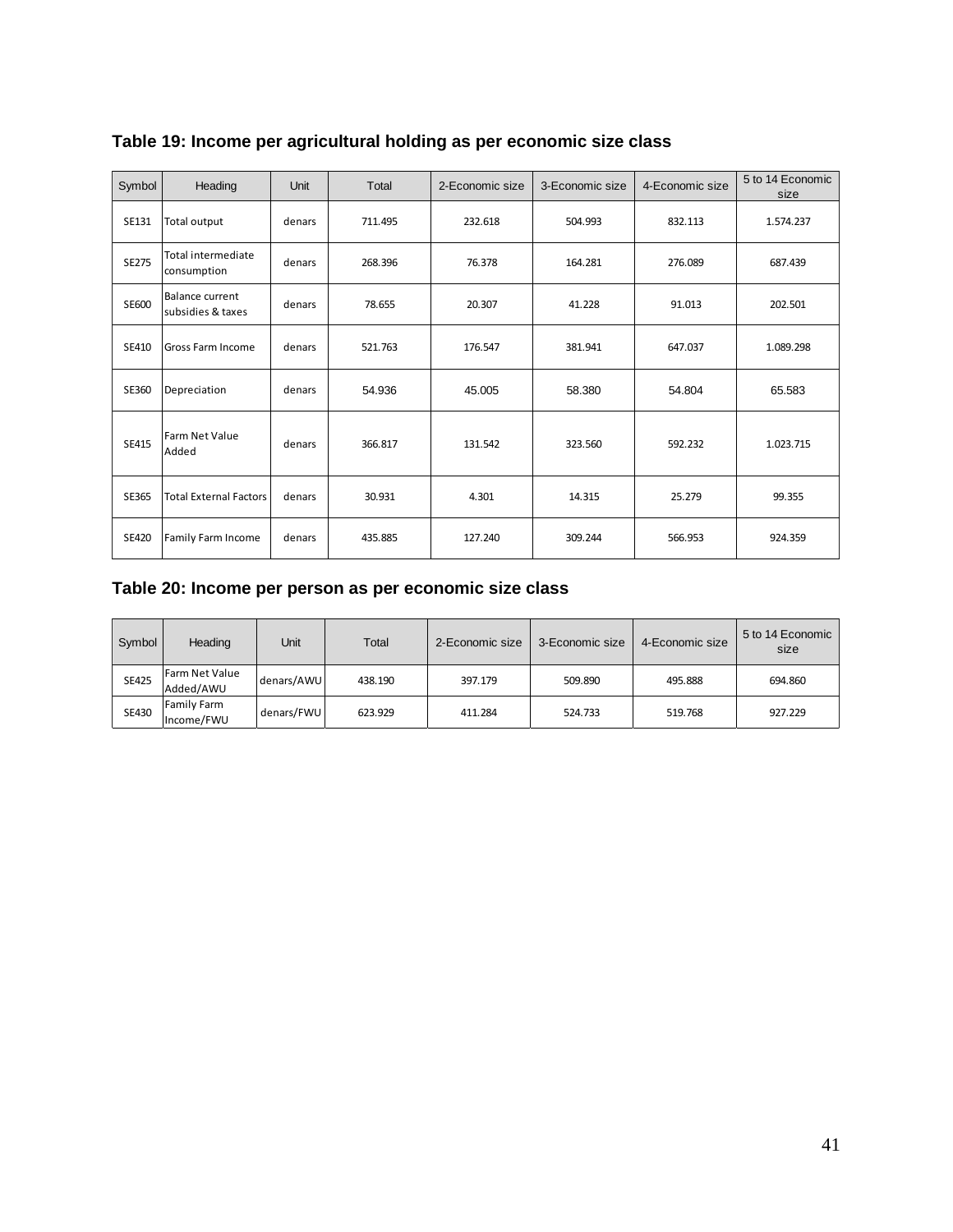| Symbol       | Heading                           | Unit   | Total     | 2-Economic size | 3-Economic size | 4-Economic size | 5 to 14 Economic<br>size |
|--------------|-----------------------------------|--------|-----------|-----------------|-----------------|-----------------|--------------------------|
| SE436        | Total assets                      | denars | 3.154.670 | 2.036.348       | 3.397.549       | 3.062.384       | 4.630.067                |
| SE441        | Total fixed assets                | denars | 2.972.598 | 1.924.846       | 3.248.089       | 2.834.047       | 4.349.557                |
| SE446        | Land, permanent crops,<br>Quatas  | denars | 3.171.506 | 1.540.249       | 3.640.329       | 2.708.877       | 4.022.914                |
| <b>SE450</b> | <b>Buildings</b>                  | denars | 705.808   | 779.828         | 726.658         | 455.979         | 843.193                  |
| <b>SE455</b> | Machinery                         | denars | 274.514   | 157.901         | 250.293         | 318.530         | 434.029                  |
| SE460        | <b>Breeding livestock</b>         | denars | 232.386   | 6.523           | 84.124          | 262.618         | 735.744                  |
| SE465        | Total current assets              | denars | 182.072   | 111.502         | 149.459         | 228.337         | 280.510                  |
| <b>SE470</b> | Non-breeding livestock            | denars | 87.147    | 67.929          | 74.590          | 91.283          | 128.167                  |
| <b>SE475</b> | Stock of agricultural<br>products | denars | 14.177    | 17.813          | 9.044           | 15.504          | 13.955                   |
| <b>SE480</b> | Other circulating capital         | denars | 109.102   | 61.387          | 83.913          | 152.557         | 166.297                  |
| <b>SE485</b> | <b>Total liabilities</b>          | denars | 14.158    | $\mathbf 0$     | 1.295           | 1.443           | 66.594                   |
| SE490        | Long - term loans                 | denars | 13.834    | $\mathbf 0$     | 1.295           | 0               | 66.594                   |
| <b>SE495</b> | Short - term loans                | denars | 323       | $\mathbf 0$     | $\mathbf 0$     | 1.443           | $\mathbf 0$              |
| SE501        | Net worth                         | denars | 3.140.512 | 2.036.348       | 3.396.253       | 3.060.941       | 4.563.472                |

<span id="page-41-0"></span>**Table 21: Balance statements at the end of accounting year as per economic size class** 

### <span id="page-41-1"></span>**Table 22: Financial indicators as per economic size class**

| Symbol       | Heading                 | Unit   | Total     | 2-Economic size | 3-Economic size | 4-Economic size | 5 to 14 Economic<br>size |
|--------------|-------------------------|--------|-----------|-----------------|-----------------|-----------------|--------------------------|
| SE510        | Averige Farm Capital    | denars | 1.681.337 | 1.216.274       | 1.478.238       | 1.722.004       | 2.607.293                |
| SE516        | <b>Gross Investment</b> | denars | 9.088     | 441             | 1.976           | 7.198           | 33.623                   |
| <b>SE521</b> | Net investment          | denars | $-45.847$ | $-44.563$       | $-56.403$       | $-47.605$       | $-31.959$                |
| <b>SE526</b> | (1)Cash Flow            | denars | $-4.069$  | $-21.953$       | $-32.680$       | 64.536          | $-15.390$                |
| <b>SE530</b> | (2) Cash Flow           | denars | $-14.872$ | $-22.395$       | $-34.480$       | 57.337          | $-57.713$                |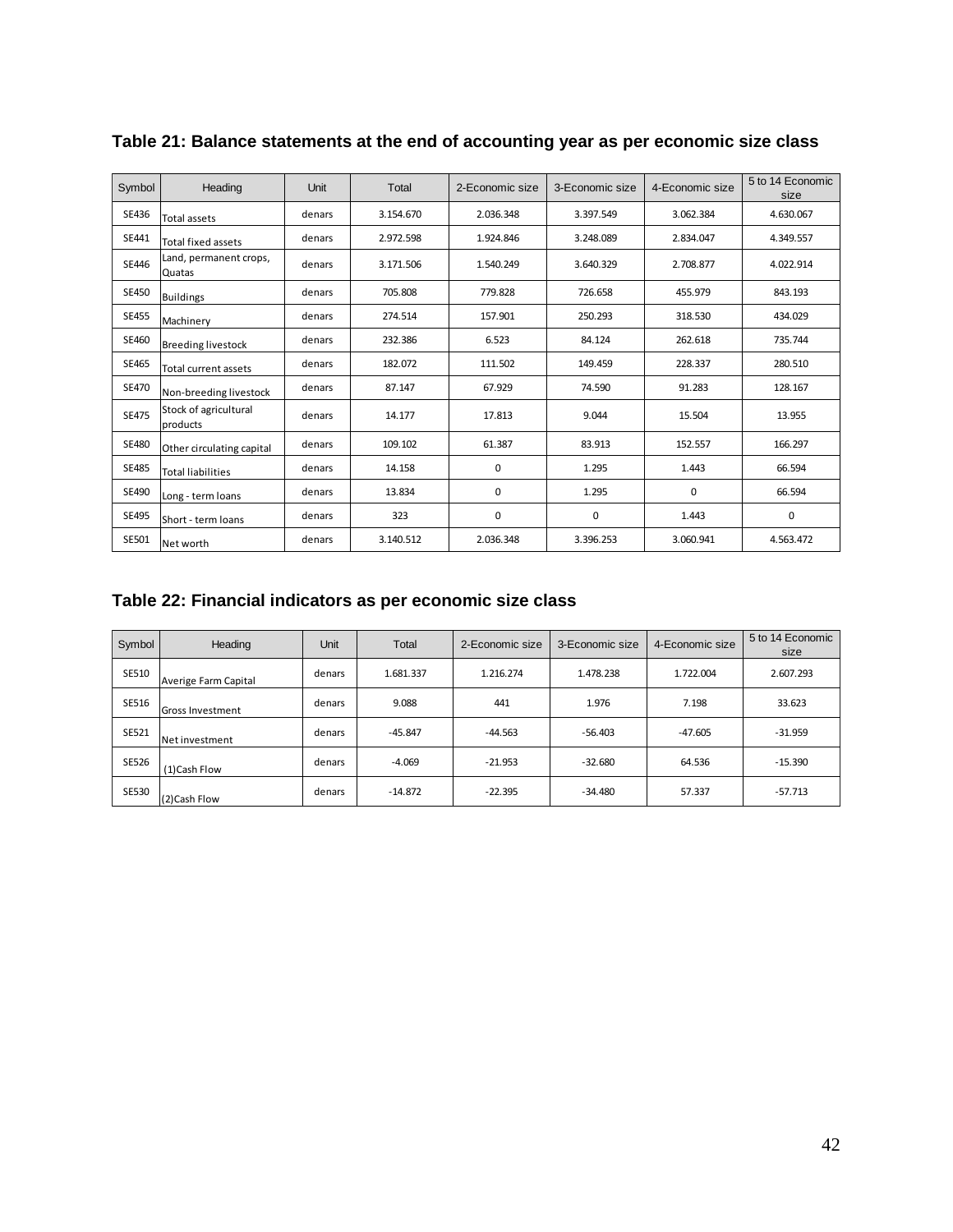# <span id="page-42-0"></span>**5.3 Classification of agricultural holdings as per area of used agricultural land**

### <span id="page-42-1"></span>**Table 23: Sample of agricultural holding as per area of used agricultural land**

| Symbol | Heading            | Unit | Total | $\leq 0.5$ | $> 0.5 \le 1$ | $>1 \leq 3$ | $> 3 \le 5$ | $> 5 \leq 8$ | $> 8 \le 10$ | > 10    |
|--------|--------------------|------|-------|------------|---------------|-------------|-------------|--------------|--------------|---------|
|        | SYS03 Sample Farms |      | 548   | 116        | 50            | 143         | 108         | 52           | 28           | ∽<br>ان |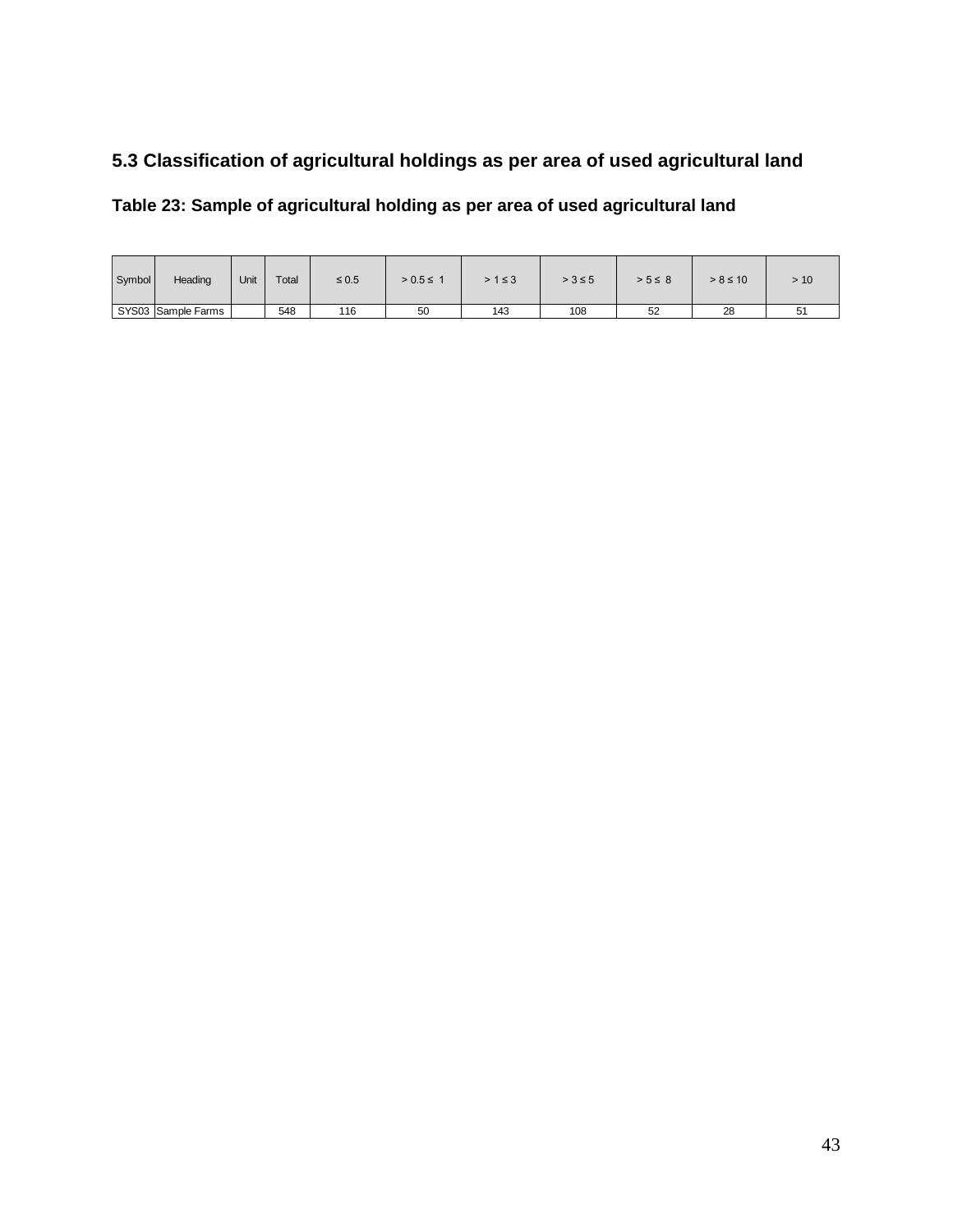| Symbol       | Heading                                   | Unit       | Total   | $\leq 0.5$ | $> 0.5 \le 1$ | $>1 \leq 3$ | $> 3 \leq 5$ | $> 5 \leq 8$ | $> 8 \le 10$ | >10     |
|--------------|-------------------------------------------|------------|---------|------------|---------------|-------------|--------------|--------------|--------------|---------|
| <b>SE010</b> | Total labour input                        | AWU        | 0,84    | 0,72       | 0,39          | 0,70        | 0,88         | 1,05         | 1,23         | 1,41    |
| <b>SE011</b> | Labour input                              | hours      | 1841,73 | 1578,00    | 857,38        | 1548,00     | 1931,00      | 2311,79      | 2698,57      | 3104,00 |
| <b>SE015</b> | Unpaid labour input                       | <b>FWU</b> | 0,70    | 0,58       | 0,36          | 0,65        | 0,77         | 0,90         | 1,10         | 0,85    |
| SE016        | Unpaid labour input                       | hours      | 1536,95 | 1277,57    | 783,14        | 1438,00     | 1690,00      | 1978,00      | 2417,71      | 1879,00 |
| <b>SE020</b> | Paid labour input                         | AWU        | 0,14    | 0,14       | 0,03          | 0,05        | 0,11         | 0,15         | 0,13         | 0,56    |
| SE021        | Paid labour input                         | hours      | 304,71  | 300,46     | 74,24         | 109,41      | 240,00       | 333,79       | 280,85       | 1225,00 |
| <b>SE025</b> | <b>Total Utilised Agriculture</b><br>Area | ha         | 5,20    | 0,30       | 0,78          | 1,99        | 3,84         | 6,46         | 8,90         | 30,27   |
| SE030        | <b>Rented UAA</b>                         | ha         | 1,87    | 0,16       | 0,05          | 0,18        | 0,57         | 1,65         | 4,24         | 14,59   |
| SE035        | Cereals                                   | ha         | 4,79    | 0, 19      | 0,54          | 1,02        | 2,19         | 3,44         | 4,73         | 20,30   |
| SE041        | Other field crops                         | ha         | 1,02    | 0,18       | 0,28          | 0,81        | 0,89         | 1,18         | 1,12         | 3,21    |
| <b>SE046</b> | Vegetable and flowers                     | ha         | 1,08    | 0,21       | 0,28          | 1,18        | 1,07         | 1,63         | 2,54         | 2,10    |
| SE050        | Vineyards                                 | ha         | 1,88    | 0,24       | 0,53          | 0,89        | 0,83         | 1,56         | 0,77         | 21,17   |
| SE054        | Permanent crops                           | ha         | 1,74    | 0,30       | 0,49          | 0,90        | 1,46         | 2,49         | 2,47         | 67,00   |
| <b>SE055</b> | Orchards                                  | ha         | 1,74    | 0,30       | 0,49          | 0,90        | 1,46         | 2,49         | 2,47         | 67,00   |
| SE071        | Furage crops                              | ha         | 3,95    | 0,00       | 0,60          | 1,12        | 1,57         | 2,84         | 4,70         | 13,64   |
| <b>SE080</b> | Total livestock units                     | LU         | 16,01   | 33,77      | 1,69          | 7,38        | 11,63        | 11,36        | 20,58        | 2564,00 |
| <b>SE085</b> | Dairy cows                                | LU         | 7,69    | 38,65      | 2,60          | 3,11        | 4,49         | 6,69         | 7,80         | 13,41   |
| <b>SE090</b> | Other cattle                              | LU         | 4,11    | 20,76      | 0,90          | 1,86        | 1,89         | 3,05         | 8,04         | 7,07    |
| <b>SE095</b> | Sheep and goats                           | LU         | 26,59   | 30,27      | 2,41          | 20,07       | 22,68        | 14,92        | 32,93        | 42,41   |
| SE100        | Pigs                                      | LU         | 1,24    | 1,68       | 0,00          | 0,87        | 0,53         | 0,70         | 1,99         | 4,59    |
| SE105        | Polutry                                   | LU         | 2,12    | 2,80       | 1,00          | 3,40        | 2,66         | 0,00         | 0,00         | 0,00    |
| SE110        | Yeald of wheat                            | q/ha       | 39,73   | 0,00       | 43,75         | 41,88       | 43,14        | 37,39        | 35,81        | 34,67   |
| <b>SE115</b> | Yeald of maize                            | q/ha       | 73,45   | 91,66      | 74,81         | 73,18       | 72,69        | 77,26        | 67,41        | 72,56   |
| <b>SE120</b> | Stocking density/ha                       | LU/ha      | 9,36    | 0,00       | 0,00          | 10,43       | 8,32         | 5,86         | 5,51         | 17,46   |
| SE125        | Milk yeald-kg/cow                         | kg/cow     | 4137,00 | 1649,00    | 2542,00       | 3000,00     | 3231,00      | 3336,00      | 4776,00      | 4258,00 |

# <span id="page-43-0"></span>**Table 24: Data for production selection as per area of used agricultural land**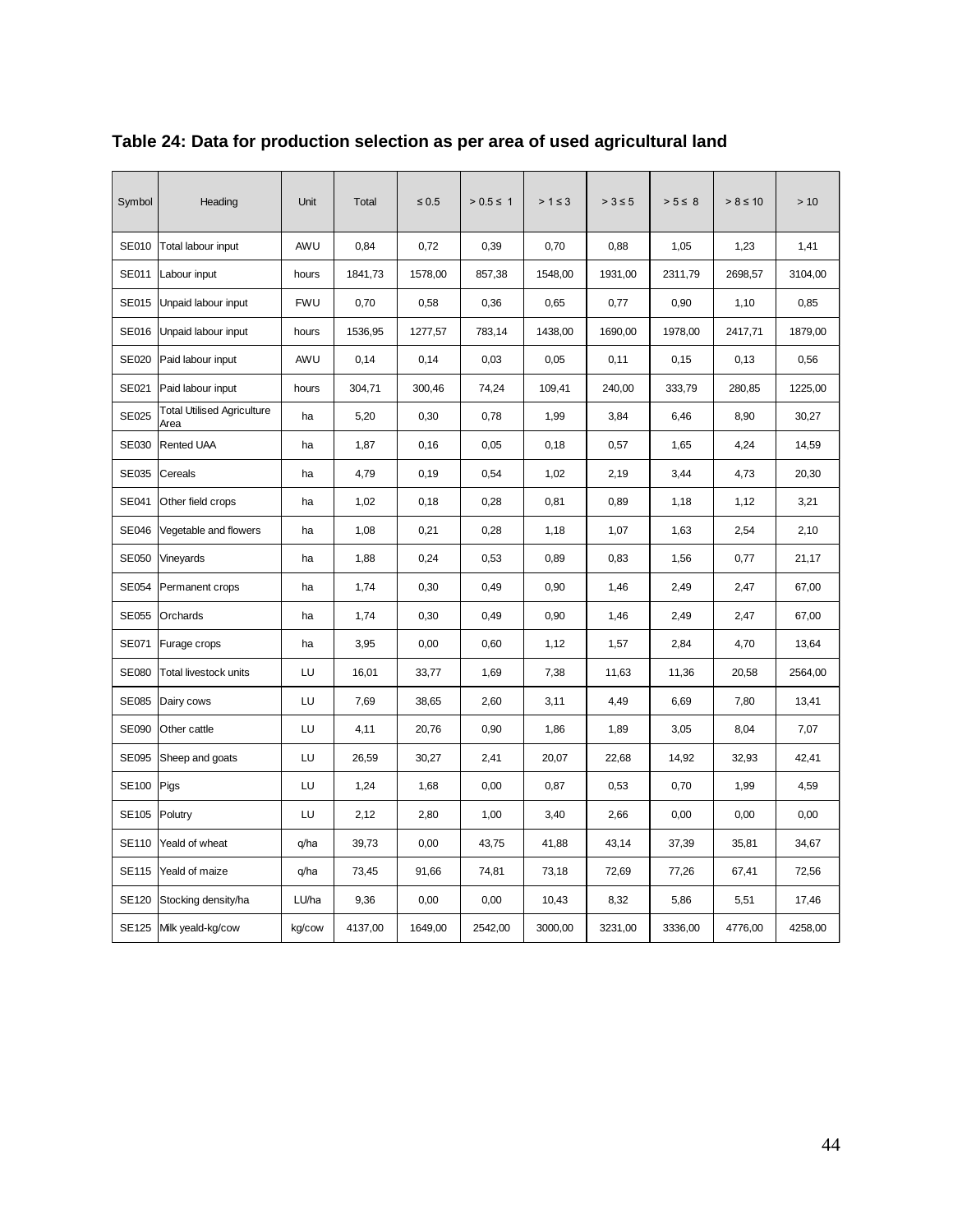<span id="page-44-0"></span>

| Table 25: Production value as per area of used agricultural land |
|------------------------------------------------------------------|
|------------------------------------------------------------------|

| Symbol       | Heading                                                 | Unit   | Total   | $\leq 0.5$  | $> 0.5 \le 1$ | $>1 \leq 3$ | $> 3 \leq 5$ | $> 5 \leq 8$ | $> 8 \leq 10$ | > 10        |
|--------------|---------------------------------------------------------|--------|---------|-------------|---------------|-------------|--------------|--------------|---------------|-------------|
| SE131        | Total output                                            | denars | 711.495 | 494.076     | 262.538       | 509.792     | 636.888      | 964.379      | 1.038.050     | 1.952.538   |
| <b>SE135</b> | Total output crop<br>&crop production                   | denars | 396.742 | 40.005      | 237.752       | 414.551     | 365.801      | 626.531      | 514.396       | 1.097.121   |
| SE140        | Cereals                                                 | denars | 98.304  | 284         | 9.368         | 29.349      | 79.874       | 134.809      | 141.848       | 590.079     |
| SE145        | Protein crops                                           | denars | 1.106   | 237         | 156           | 132         | 2.587        | 5.240        | $\mathbf 0$   | $\mathbf 0$ |
| <b>SE150</b> | Potatoes                                                | denars | 16.326  | 3.556       | 16.212        | 26.432      | 19.526       | 13.894       | 4.178         | 19.918      |
| SE160        | Oil-seed crops                                          | denars | 2.544   | 0           | $\mathbf 0$   | 983         | 192          | 8.870        | 0             | 15.436      |
| SE165        | Industrial crops                                        | denars | 31.232  | $\mathbf 0$ | $\mathbf 0$   | 28.536      | 62.859       | 59.636       | 69.570        | 23.940      |
| <b>SE170</b> | <b>Vegetables &amp; Flowers</b>                         | denars | 100.019 | 27.901      | 23.475        | 167.880     | 84.437       | 158.288      | 179.900       | 30.120      |
| <b>SE175</b> | Fruit                                                   | denars | 57.341  | 4.870       | 77.416        | 86.566      | 55.055       | 135.798      | 18.599        | 21.600      |
| SE185        | Vine and grapes                                         | denars | 56.295  | 3.155       | 60.260        | 66.040      | 33.318       | 62.495       | 37.203        | 202.746     |
| <b>SE195</b> | Forage area                                             | denars | 33.571  | $\mathsf 0$ | 864           | 8.628       | 27.950       | 47.498       | 63.096        | 193.281     |
| <b>SE206</b> | <b>Total output livestock</b><br>& livestock production | denars | 314.752 | 454.071     | 24.785        | 95.240      | 271.086      | 337.847      | 523.653       | 855.416     |
| SE216        | Cows' milk &milk<br>products                            | denars | 95.358  | 48.885      | 6.960         | 18.689      | 53.995       | 167.773      | 157.378       | 482.738     |
| <b>SE220</b> | Beef and veal                                           | denars | 62.705  | 68.993      | 1.420         | 26.226      | 68.658       | 108.540      | 94.552        | 132.755     |
| <b>SE225</b> | Pigmeat                                                 | denars | 7.251   | 3.017       | 500           | 7.641       | 4.833        | 5.223        | 30.342        | 16.948      |
| SE230        | Sheep and goat                                          | denars | 76.682  | 122.618     | 864           | 18.379      | 100.950      | 30.188       | 166.402       | 159.906     |
| <b>SE235</b> | Polutrymeat                                             | denars | 38      | $\mathbf 0$ | 17            | 125         | 20           | $\mathbf 0$  | $\mathbf 0$   | $\mathbf 0$ |
| SE240        | Eggs                                                    | denars | 567     | 1.620       | 730           | 272         | 438          | 0            | $\mathbf 0$   | $\mathbf 0$ |
| <b>SE245</b> | Ewes' and Goat' milk                                    | denars | 32.967  | 56.202      | 6.926         | 23.837      | 34.797       | 23.801       | 67.371        | 48.504      |
| SE251        | Other livestock &<br>products                           | denars | 39.181  | 152.733     | 7.369         | 10.668      | 7.391        | 2.320        | 7.607         | 14.562      |
| SE260        | Farmhouse<br>consumption                                | denars | 5.877   | 3.758       | 102           | 1.935       | 18.387       | 1.798        | 9.892         | 2.816       |
| SE265        | Farm use                                                | denars | 48.138  | 1.760       | 206           | 11.423      | 40.479       | 71.973       | 93.744        | 270.620     |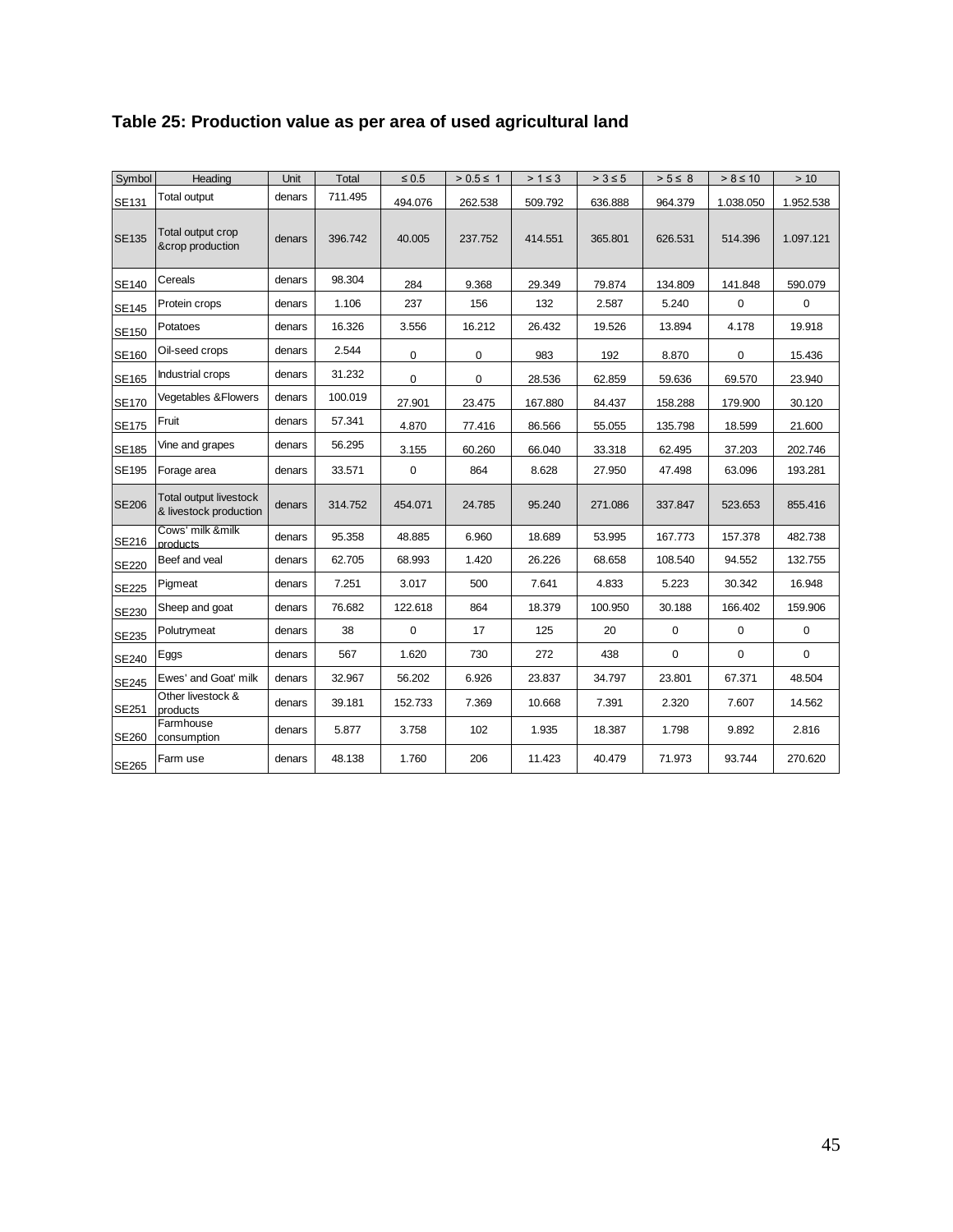<span id="page-45-0"></span>

| Table 26: Expenses as per area of used agricultural land |  |  |
|----------------------------------------------------------|--|--|
|                                                          |  |  |

| Symbol       | Heading                                    | Unit   | Total   | $\leq 0.5$ | $> 0.5 \le 1$ | $>1 \leq 3$ | $> 3 \leq 5$ | $> 5 \leq 8$ | $> 8 \le 10$ | >10       |
|--------------|--------------------------------------------|--------|---------|------------|---------------|-------------|--------------|--------------|--------------|-----------|
| <b>SE270</b> | <b>Total inputs</b>                        | denars | 354.265 | 225.071    | 127.345       | 194.867     | 308.369      | 451.202      | 469.958      | 1.266.728 |
| <b>SE275</b> | Total intermediate<br>consumption          | denars | 268.396 | 154.498    | 79.903        | 135.080     | 222.058      | 372.768      | 388.980      | 1.022.893 |
| <b>SE281</b> | Total specific costs                       | denars | 199.883 | 123.891    | 62.141        | 105.927     | 169.161      | 272.212      | 275.612      | 727.693   |
| <b>SE285</b> | Seeds and plants                           | denars | 16.640  | 4.025      | 12.810        | 19.405      | 12.500       | 14.661       | 22.635       | 49.637    |
| <b>SE290</b> | Seeds and plants home -<br>grown           | denars | 2.963   | 20         | 187           | 780         | 3.488        | 3.837        | 5.274        | 15.427    |
| <b>SE295</b> | <b>Fertilisers</b>                         | denars | 32.140  | 1.949      | 10.922        | 23.137      | 29.788       | 38.413       | 43.463       | 141.610   |
| SE300        | Crop protection                            | denars | 19.527  | 2.773      | 18.932        | 23.882      | 19.704       | 29.205       | 13.141       | 39.955    |
| SE305        | Other crop specific costs                  | denars | 22.220  | 2.486      | 5.298         | 10.421      | 9.368        | 73.261       | 8.634        | 101.404   |
| SE310        | Feed for grazing livestock                 | denars | 74.434  | 26.882     | 6.340         | 20.393      | 77.291       | 100.348      | 150.009      | 326.546   |
| <b>SE315</b> | Feed for grazing livestock<br>home - grown | denars | 52.712  | 362        | 2.470         | 8.779       | 47.710       | 75.210       | 141.069      | 282.126   |
| SE320        | Feed for pigs & polutry                    | denars | 4.825   | 8.573      | 860           | 3.317       | 2.273        | 2.046        | 6.035        | 12.225    |
| <b>SE325</b> | Feed for pigs & polutry<br>home - grown    | denars | 2.330   | 670        | 109           | 2.349       | 1.747        | 1.346        | 1.749        | 11.000    |
| SE330        | Other livestock specific<br>costs          | denars | 27.131  | 77.179     | 6.791         | 4.589       | 14.746       | 10.437       | 26.417       | 40.887    |
| SE336        | Total farming overheads                    | denars | 68.513  | 30.607     | 17.762        | 29.152      | 52.897       | 100.555      | 113.368      | 295.200   |
| SE340        | Machinery & building<br>current costs      | denars | 6.934   | 8.429      | 812           | 2.976       | 4.403        | 10.383       | 9.554        | 21.445    |
| <b>SE345</b> | Energy                                     | denars | 24.585  | 15.957     | 7.845         | 12.472      | 18.670       | 33.448       | 42.533       | 89.750    |
| SE350        | Contract work                              | denars | 29.356  | 4.527      | 7.275         | 9.386       | 25.103       | 49.349       | 57.186       | 138.564   |
| SE356        | Other direct input                         | denars | 7.636   | 1.693      | 1.829         | 4.316       | 4.719        | 7.374        | 4.093        | 45.440    |
| SE360        | Depreciation                               | denars | 54.936  | 45.246     | 41.051        | 49.626      | 60.214       | 51.173       | 47.070       | 102.734   |
| SE365        | Total external factors                     | denars | 30.931  | 25.326     | 6.390         | 10.160      | 26.095       | 27.260       | 33.907       | 141.100   |
| <b>SE370</b> | Wages paid                                 | denars | 24.177  | 23.425     | 6.390         | 10.059      | 24.264       | 23.541       | 23.728       | 85.291    |
| <b>SE375</b> | <b>Rent paid</b>                           | denars | 5.390   | 0          | $\mathbf 0$   | 100         | 1.831        | 3.719        | 10.178       | 45.273    |
| SE380        | Interest paid                              | denars | 1.363   | 1.900      | 0             | 0           | 0            | $\pmb{0}$    | 0            | 10.536    |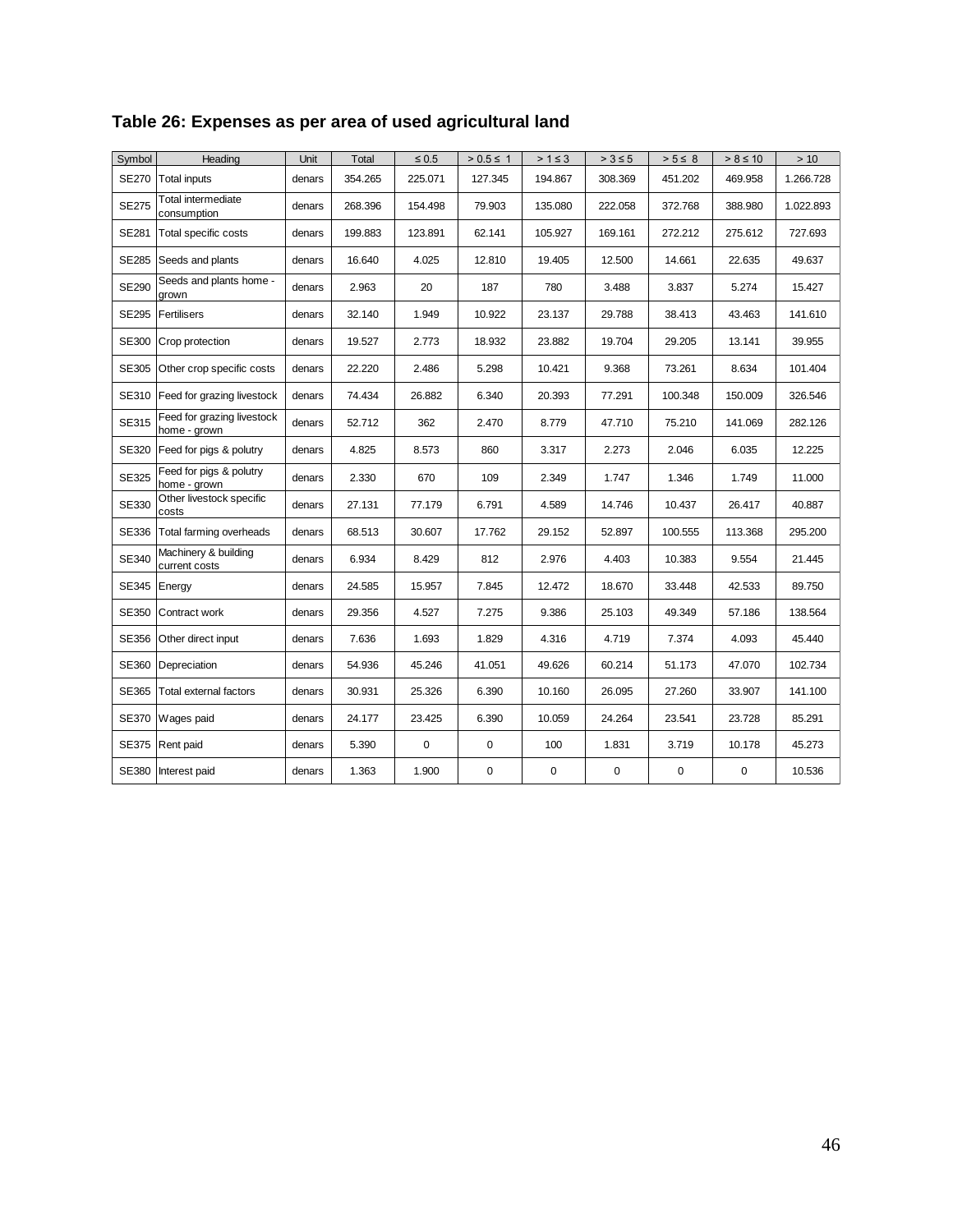| Symbol       | Heading                                      | Unit   | Total  | $\leq 0.5$ | $> 0.5 \le 1$ | $>1 \leq 3$ | $> 3 \leq 5$ | $> 5 \leq 8$ | $> 8 \le 10$ | >10     |
|--------------|----------------------------------------------|--------|--------|------------|---------------|-------------|--------------|--------------|--------------|---------|
| SE605        | Total subsidies -<br>excluding on investment | denars | 75.857 | 64.393     | 14.718        | 26.615      | 68.169       | 80.731       | 123.661      | 288.016 |
| SE610        | Total subsidies on crop<br>production        | denars | 28.997 | 637        | 11.705        | 18.188      | 27.118       | 34.939       | 34.766       | 137.791 |
| SE613        | Other subsidies on crop<br>production        | denars | 28.997 | 637        | 11.705        | 18.188      | 27.118       | 34.939       | 34.766       | 137.791 |
| SE615        | Total subsidies on<br>livestock              | denars | 46.854 | 63.756     | 3.013         | 8.426       | 41.050       | 45.792       | 88.895       | 150.224 |
| <b>SE616</b> | Subsidies dairying                           | denars | 17.046 | 12.118     | 1.435         | 2.709       | 14.001       | 28.958       | 24.367       | 73.326  |
| SE617        | Subsidies other cattle                       | denars | 1.261  | 1.210      | 112           | 642         | 433          | 2.003        | 1.500        | 5.204   |
| <b>SE618</b> | Subsidies sheep & goat                       | denars | 24.157 | 30.799     | 1.190         | 4.639       | 26.273       | 14.829       | 62.742       | 71.538  |
| <b>SE619</b> | Other livestock subsidies                    | denars | 4.389  | 19.628     | 276           | 434         | 342          | 0            | 285          | 156     |

<span id="page-46-0"></span>**Table 27: Subsidies for on-going activities of an agricultural holding as per area of used agricultural land**

<span id="page-46-1"></span>**Table 28: Balance statements on subsidies and taxes as per area of used agricultural land** 

| Symbol       | Heading                                      | Unit   | Total  | $\leq 0.5$ | $> 0.5 \le 1$ | $>1 \leq 3$ | $> 3 \leq 5$ | $> 5 \leq 8$ | $> 8 \le 10$ | > 10    |
|--------------|----------------------------------------------|--------|--------|------------|---------------|-------------|--------------|--------------|--------------|---------|
| <b>SE600</b> | Balance current subsidies<br>& taxes         | denars | 78.655 | 69.117     | 15.237        | 27.625      | 68.697       | 88.548       | 125.139      | 295.141 |
| <b>SE605</b> | Total subsidies - excluding<br>on investment | denars | 75.857 | 64.393     | 14.718        | 26.615      | 68.169       | 80.731       | 123.661      | 288.016 |
| SE395        | VAT balance excluding on<br>investment       | denars | 244    | $-2.314$   | $\Omega$      | $\Omega$    | $\Omega$     | 9.531        | $\Omega$     | 1.880   |
| SE390        | Taxes                                        | denars | 2.559  | 7.037      | 517           | 1.005       | 527          | 1.046        | 1.478        | 5.244   |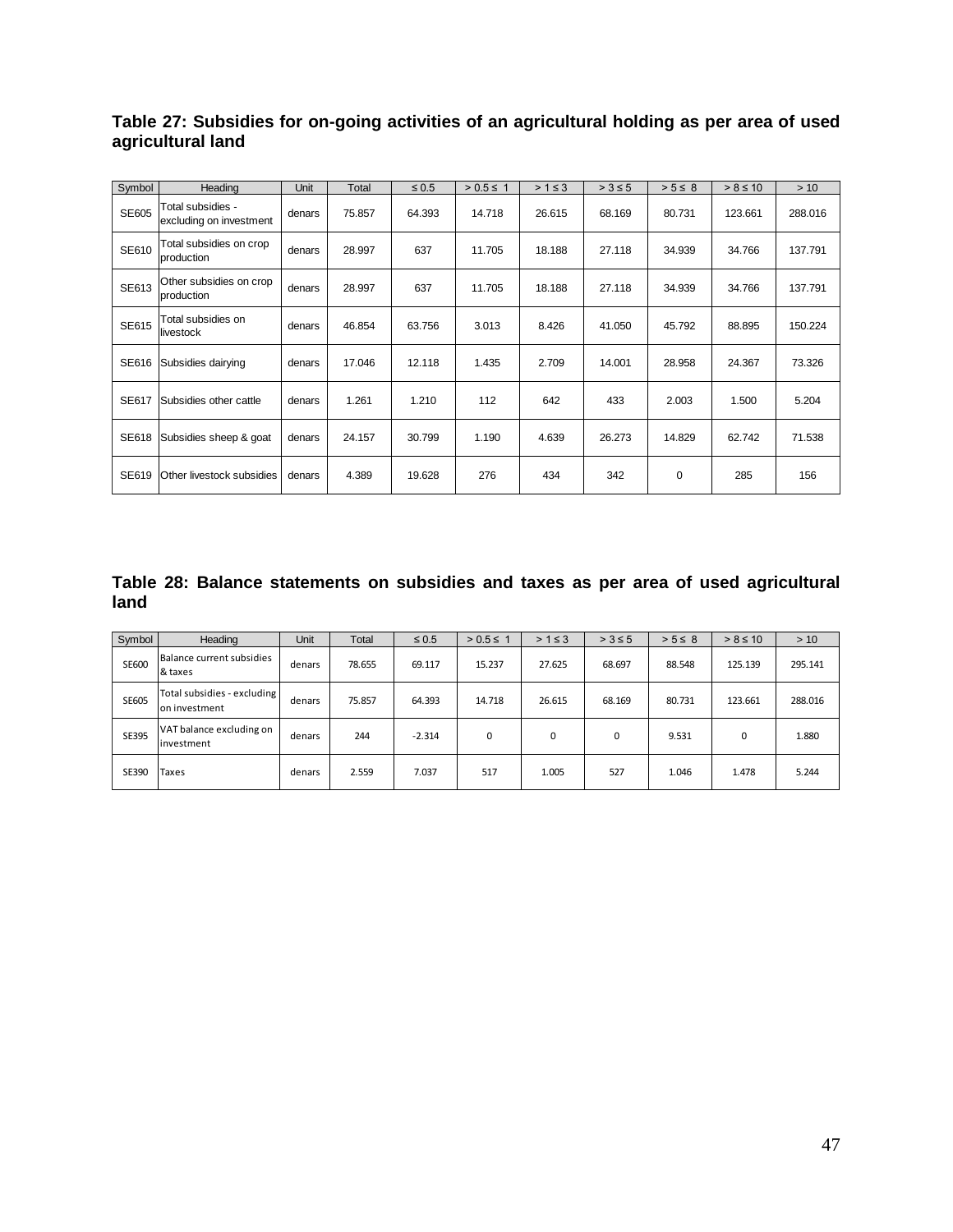| Symbol       | Heading                               | <b>Unit</b> | Total   | $\leq 0.5$ | $> 0.5 \le 1$ | $>1 \leq 3$ | $> 3 \leq 5$ | $> 5 \leq 8$ | $> 8 \le 10$ | >10       |
|--------------|---------------------------------------|-------------|---------|------------|---------------|-------------|--------------|--------------|--------------|-----------|
| SE131        | Total output                          | denars      | 711.495 | 494.076    | 262.538       | 509.792     | 636.888      | 964.379      | 1.038.050    | 1.952.538 |
| <b>SE275</b> | Total intermediate<br>consumption     | denars      | 268.396 | 154.498    | 79.903        | 135.080     | 222.058      | 372.768      | 388.980      | 1.022.893 |
| SE600        | Balance current<br>Isubsidies & taxes | denars      | 78.655  | 69.117     | 15.237        | 27.625      | 68.697       | 88.548       | 125.139      | 295.141   |
| SE410        | Gross Farm Income                     | denars      | 521.763 | 408.694    | 197.872       | 402.337     | 483.527      | 679.332      | 774.209      | 1.224.785 |
| SE360        | Depreciation                          | denars      | 54.936  | 45.246     | 41.051        | 49.626      | 60.214       | 51.173       | 47.070       | 102.734   |
| SE415        | Farm Net Value<br>Added               | denars      | 366.817 | 363.448    | 156.820       | 352.710     | 423.312      | 628.159      | 727.139      | 1.122.051 |
| SE365        | <b>Total External</b><br>Factors      | denars      | 30.931  | 25.326     | 6.390         | 10.160      | 26.095       | 27.260       | 33.907       | 141.100   |
| <b>SE420</b> | Family Farm Income                    | denars      | 435.885 | 338.121    | 150.430       | 342.550     | 397.216      | 600.898      | 693.231      | 980.951   |

<span id="page-47-0"></span>**Table 29: Income per agricultural holding as per area of used agricultural land** 

### <span id="page-47-1"></span>**Table 30: Income per person as per area of used agricultural land**

| Symbol       | Heading                          | Unit       | Total   | $\leq 0.5$ | $> 0.5 \leq$ | $>1 \leq 3$ | $> 3 \le 5$ | $> 5 \leq 8$ | $> 8 \le 10$ | > 10      |
|--------------|----------------------------------|------------|---------|------------|--------------|-------------|-------------|--------------|--------------|-----------|
| <b>SE425</b> | Farm Net Value<br>Added/AWU      | denars/AWU | 438.190 | 506.699    | 402.393      | 501.459     | 482.532     | 597.783      | 592.800      | 795.268   |
| SE430        | <b>Family Farm</b><br>Income/FWU | denars/FWU | 623.929 | 582.251    | 422.589      | 524.068     | 517.086     | 668.340      | 630.807      | 1.148.532 |

#### <span id="page-47-2"></span>**Table 31: Balance statement at the end of accounting year as per area of used agricultural land**

| Symbol       | Heading                           | <b>Unit</b> | Total     | $\leq 0.5$ | $> 0.5 \le 1$ | $>1 \leq 3$ | $> 3 \le 5$ | $> 5 \leq 8$ | $> 8 \le 10$ | >10       |
|--------------|-----------------------------------|-------------|-----------|------------|---------------|-------------|-------------|--------------|--------------|-----------|
| SE436        | <b>Total assets</b>               | denars      | 3.154.670 | 1.958.460  | 1.688.188     | 2.732.176   | 3.135.361   | 5.160.155    | 3.748.548    | 6.241.570 |
| SE441        | <b>Total fixed assets</b>         | denars      | 2.972.598 | 1.592.821  | 1.641.908     | 2.665.347   | 2.952.625   | 5.029.137    | 3.492.297    | 6.006.219 |
| <b>SE446</b> | Land, permanent crops,<br>Quatas  | denars      | 3.171.506 | 1.981.281  | 2.200.694     | 2.913.163   | 3.242.597   | 4.995.360    | 3.174.455    | 5.611.788 |
| <b>SE450</b> | <b>Buildings</b>                  | denars      | 705.808   | 868.471    | 687.392       | 507.231     | 752.145     | 574.616      | 424.045      | 1.116.972 |
| <b>SE455</b> | Machinery                         | denars      | 274.514   | 165.315    | 122.605       | 177.986     | 250.764     | 359.019      | 318.994      | 890.741   |
| SE460        | <b>Breeding livestock</b>         | denars      | 232.386   | 314.696    | 6.000         | 81.429      | 211.408     | 249.374      | 422.822      | 620.662   |
| SE465        | Total current assets              | denars      | 182.072   | 365.638    | 46.280        | 66.828      | 182.736     | 131.017      | 256.250      | 235.351   |
| <b>SE470</b> | Non-breeding livestock            | denars      | 87.147    | 268.308    | 26.820        | 19.716      | 50.809      | 28.733       | 73.789       | 68.498    |
| <b>SE475</b> | Stock of agricultural<br>products | denars      | 14.177    | 2.129      | 520           | 3.460       | 37.763      | 26.621       | 22.836       | 17.984    |
| <b>SE480</b> | Other circulating capital         | denars      | 109.102   | 99.459     | 19.980        | 50.572      | 169.690     | 128.905      | 205.297      | 184.836   |
| <b>SE485</b> | <b>Total liabilities</b>          | denars      | 14.158    | 25.276     | 0             | 2.564       | 0           | 0            | 0            | 89.198    |
| SE490        | Long - term loans                 | denars      | 13.834    | 25.276     | 0             | 1.323       | $\Omega$    | 0            | $\Omega$     | 89.198    |
| <b>SE495</b> | Short - term loans                | denars      | 323       | 0          | 0             | 1.241       | 0           | 0            | 0            | 0         |
| SE501        | Net worth                         | denars      | 3.140.512 | 1.933.184  | 1.688.188     | 2.729.612   | 3.135.361   | 5.160.155    | 3.748.548    | 6.152.371 |